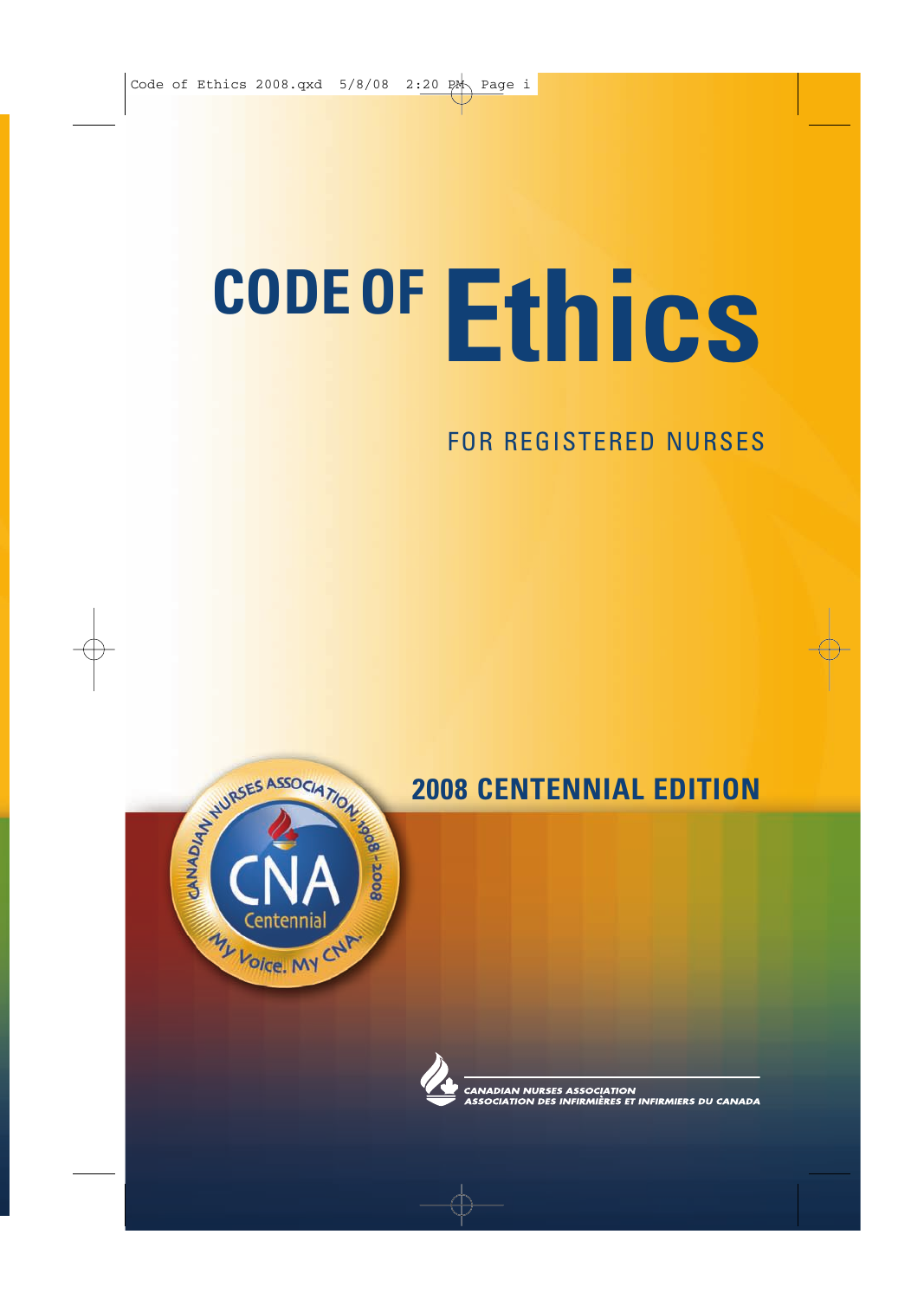All rights reserved. No part of this document may be reproduced, stored in a retrieval system, or transcribed, in any form or by any means, electronic, mechanical, photocopying, recording, or otherwise, without written permission of the publisher.

© Canadian Nurses Association 50 Driveway Ottawa, ON K2P 1E2

Tel.: 613-237-2133 or 1-800-361-8404 Fax: 613-237-3520 www.cna-aiic.ca

June 2008

ISBN 978-1-55119-182-9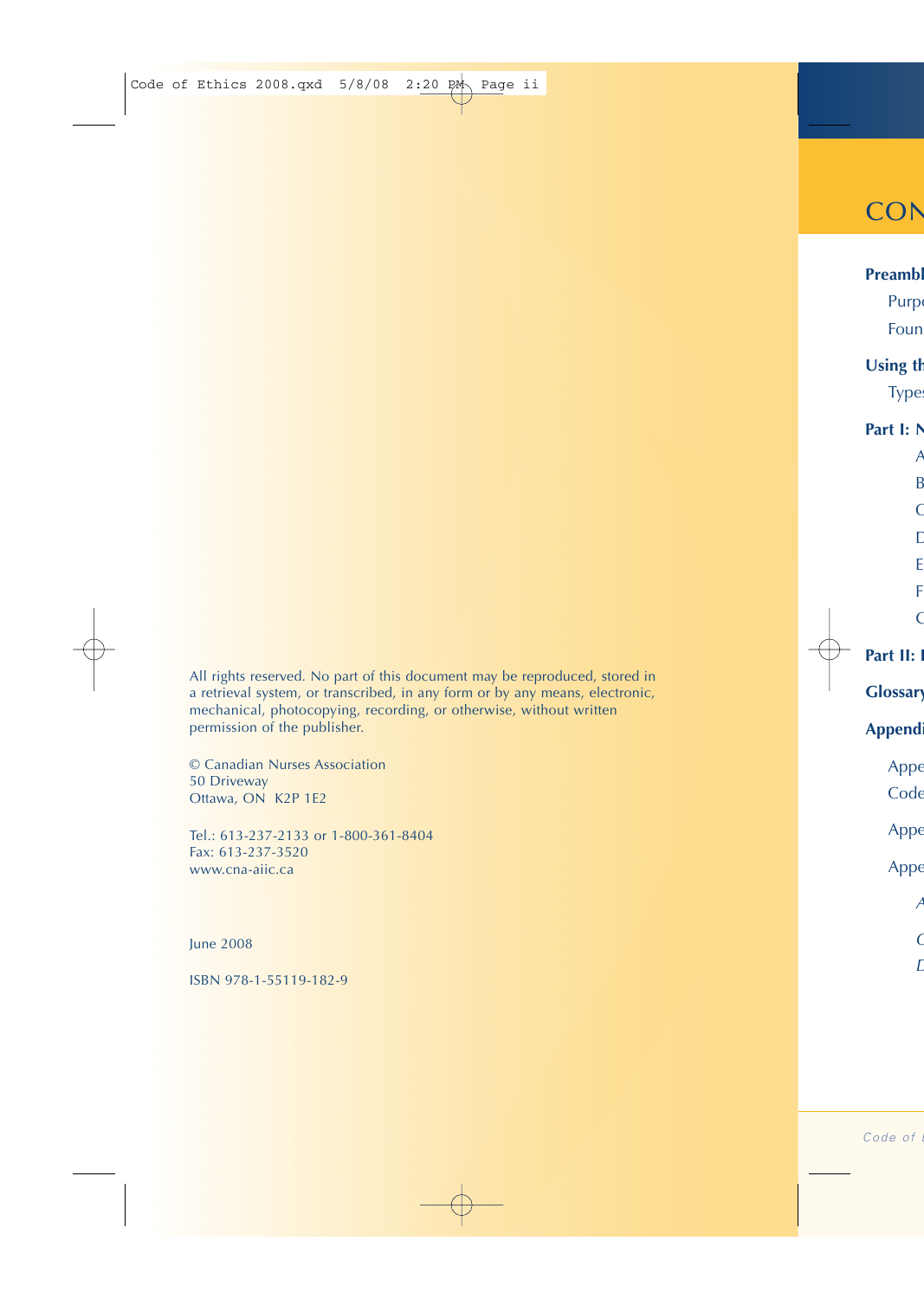# **CONTENTS**

| A. Providing Safe, Compassionate, Competent and Ethical Care 8 |
|----------------------------------------------------------------|
| B. Promoting Health and Well-Being  10                         |
| C. Promoting and Respecting Informed Decision-Making  11       |
|                                                                |
| E. Maintaining Privacy and Confidentiality  15                 |
|                                                                |
|                                                                |
|                                                                |
|                                                                |
|                                                                |
| Appendix A: The History of the Canadian Nurses Association     |
|                                                                |
|                                                                |
|                                                                |
| An Ethical Model for Reflection: Questions to Consider 36      |
| Other Models and Guides for Ethical Reflection and             |
| Decision-Making: Resources and Applications  39                |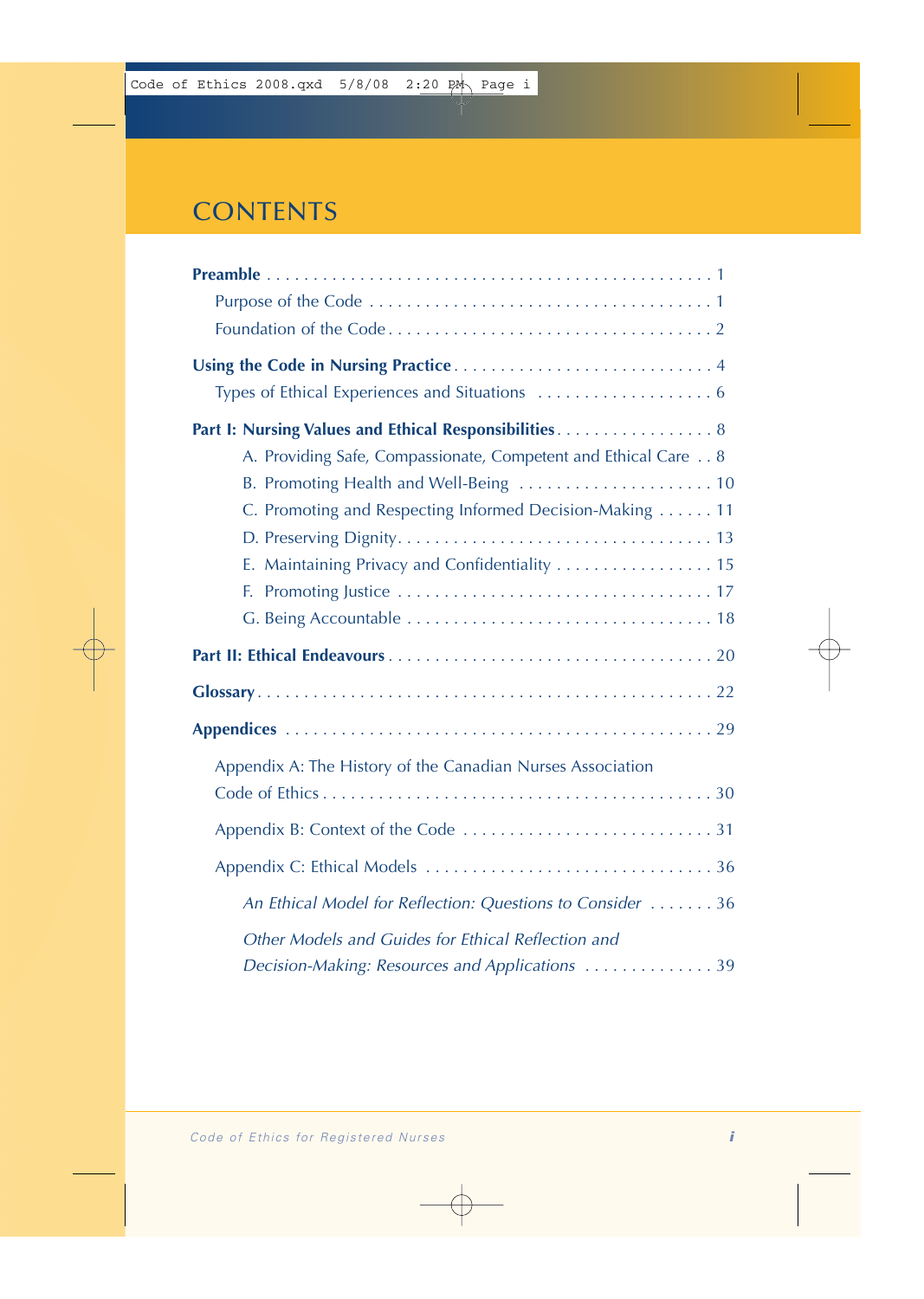| Appendix D: Applying the Code in Selected Circumstances 41                                              |
|---------------------------------------------------------------------------------------------------------|
| Responding Ethically to Incompetent, Non-compassionate,                                                 |
| Ethical Considerations in Addressing Expectations                                                       |
| Ethical Considerations for Nurses in a Natural or<br>Human-Made Disaster, Communicable Disease Outbreak |
| Ethical Considerations in Relationships with                                                            |
| Acting Ethically in Situations That Involve Job Action 50                                               |
|                                                                                                         |
|                                                                                                         |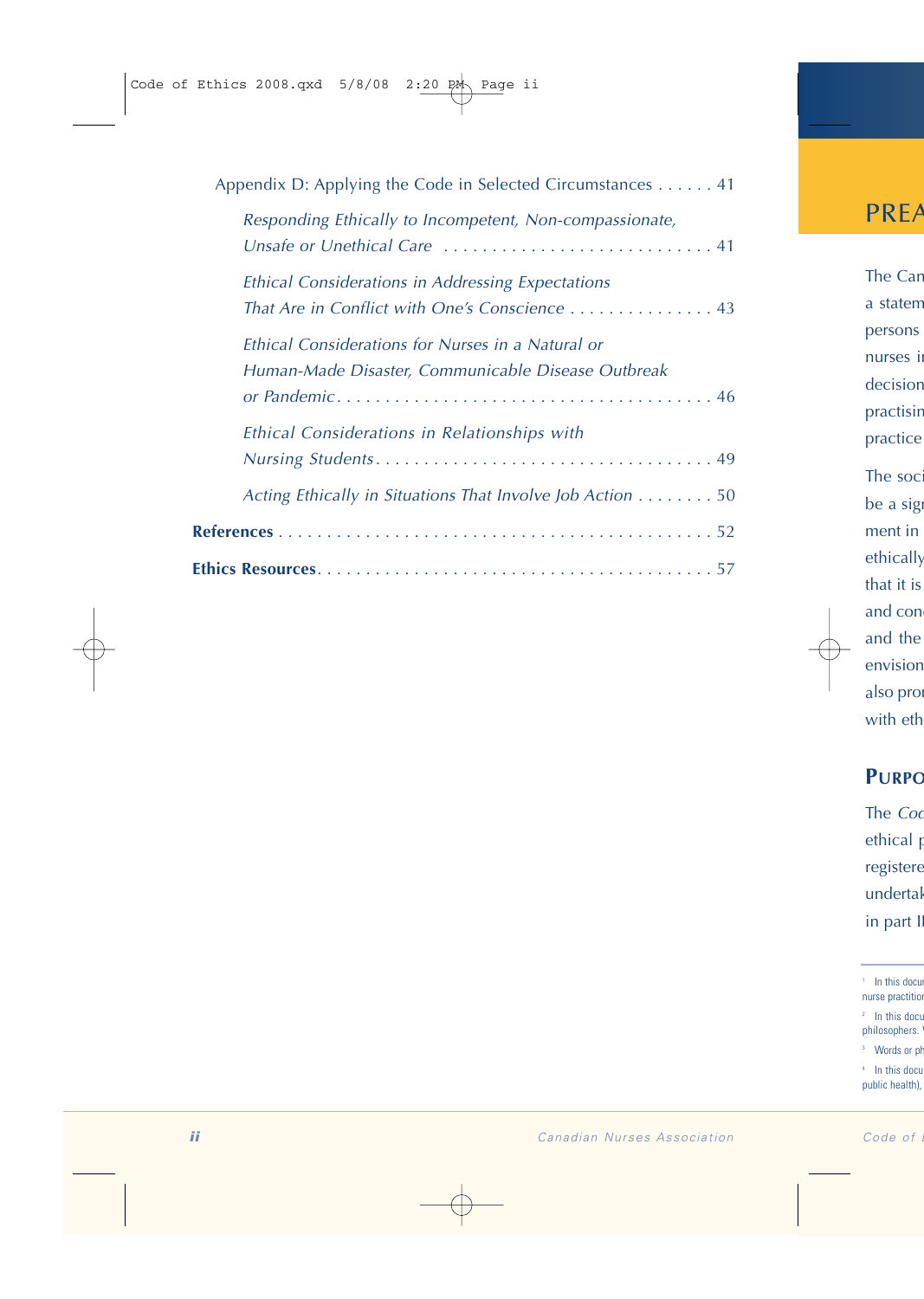# **PREAMBLE**

The Canadian Nurses Association's *Code of Ethics for Registered Nurses<sup>1</sup>* is a statement of the ethical<sup>2</sup> **values**<sup>3</sup> of **nurses** and of nurses' commitments to persons with health-care needs and **persons receiving care**. It is intended for nurses in all contexts and domains of nursing practice<sup>4</sup> and at all levels of decision-making. It is developed by nurses for nurses and can assist nurses in practising ethically and working through ethical challenges that arise in their practice with individuals, **families**, communities and public health systems.

The societal context in which nurses work is constantly changing and can be a significant influence on their practice. The quality of the work environment in which nurses practise is also fundamental to their ability to practise ethically. The code of ethics is revised periodically (see Appendix A) to ensure that it is attuned to the needs of nurses by reflecting changes in social values and conditions that affect the public, nurses and other **health-care providers**, and the health-care system (see Appendix B for a list of societal changes envisioned to affect nursing practice in the coming decade). Periodic revisions also promote lively dialogue and create greater awareness of and engagement with ethical issues among nurses in Canada.

#### **PURPOSE OF THE CODE**

The *Code of Ethics for Registered Nurses* serves as a foundation for nurses' ethical practice. The specific values and ethical responsibilities expected of registered nurses in Canada are set out in part I. Endeavours that nurses may undertake to address social **inequities** as part of ethical practice are outlined in part II.

<sup>&</sup>lt;sup>1</sup> In this document, the terms *registered nurse* and *nurse* include nurses who are registered or licensed in extended roles, such as nurse practitioners.

<sup>&</sup>lt;sup>2</sup> In this document, the terms *moral* and *ethical* are used interchangeably based upon consultation with nurse ethicists and philosophers. We acknowledge that not everyone concurs in this usage.

<sup>&</sup>lt;sup>3</sup> Words or phrases in bold print are found in the glossary. They are shown in bold only on first appearance.

<sup>&</sup>lt;sup>4</sup> In this document, *nursing practice* refers to all areas of nursing practice, including direct care (which includes community and public health), education, administration, research and policy development.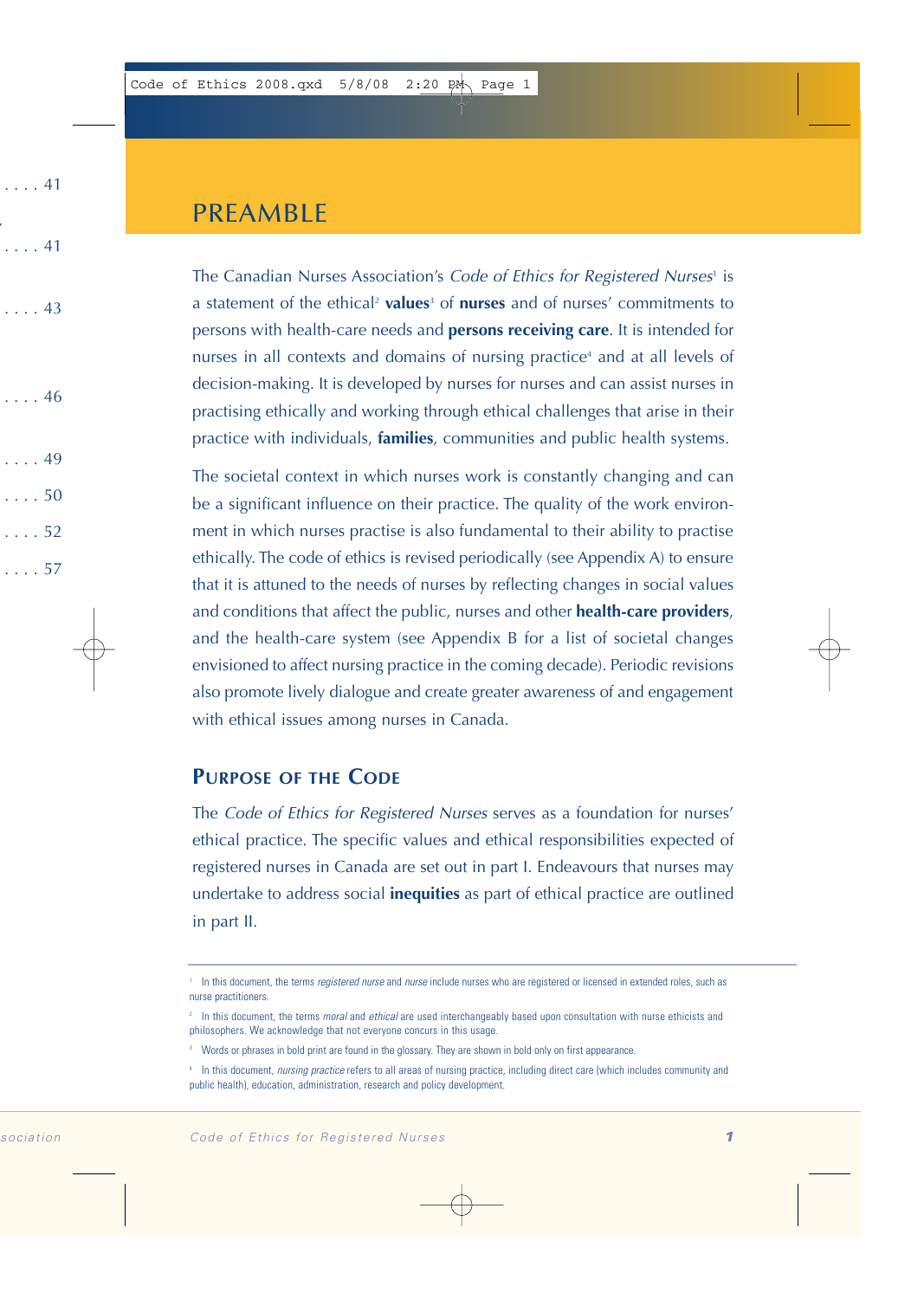The code provides guidance for ethical relationships, responsibilities, behaviours and decision-making, and it is to be used in conjunction with the professional standards, laws and regulations that guide practice.

It serves as a means of self-evaluation and self-reflection for ethical nursing practice and provides a basis for feedback and peer review. The code also serves as an ethical basis from which nurses can **advocate** for **quality work environments** that support the delivery of safe, **compassionate**, competent and ethical care.

Nurses recognize the privilege of being part of a self-regulating profession and have a responsibility to merit this privilege. The code informs other health-care professionals as well as members of the public about the ethical commitments of nurses and the responsibilities nurses accept as being part of a self-regulating profession.

## **FOUNDATION OF THE CODE**

Ethical nursing practice involves core ethical responsibilities that nurses are expected to uphold. Nurses are accountable for these ethical responsibilities in their professional relationships with individuals, families, groups, populations, communities and colleagues.

As well, nursing **ethics** is concerned with how broad societal issues affect **health** and **well-being**. This means that nurses endeavour to maintain awareness of aspects of **social justice** that affect health and well-being and to advocate for change. Although these endeavours are not part of nurses' core ethical responsibilities, they are part of ethical practice and serve as a helpful motivational and educational tool for all nurses.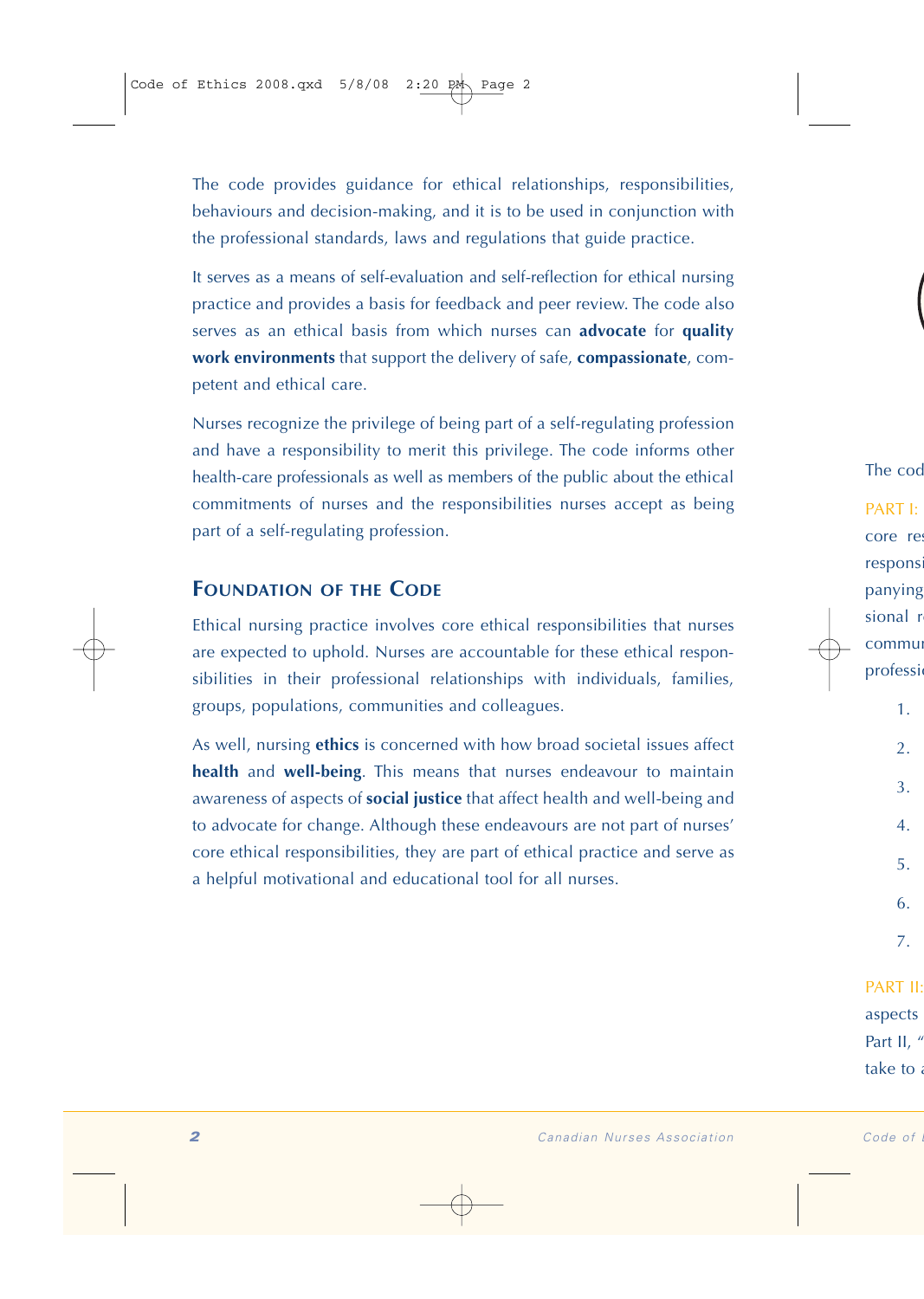

The code is organized in two parts:

PART I: Part I, "Nursing Values and Ethical Responsibilities," describes the core responsibilities central to ethical nursing practice. These ethical responsibilities are articulated through seven primary values and accompanying responsibility statements, which are grounded in nurses' professional relationships with individuals, families, groups, populations and communities as well as with students, colleagues and other health-care professionals. The seven primary values are:

- 1. Providing safe, compassionate, competent and ethical care
- 2. Promoting health and well-being
- 3. Promoting and respecting informed decision-making
- 4. Preserving dignity
- 5. Maintaining **privacy** and **confidentiality**
- 6. Promoting **justice**
- 7. Being accountable

PART II: Ethical nursing practice involves endeavouring to address broad aspects of social justice that are associated with health and well-being. Part II, "Ethical Endeavours," describes endeavours that nurses can undertake to address social inequities.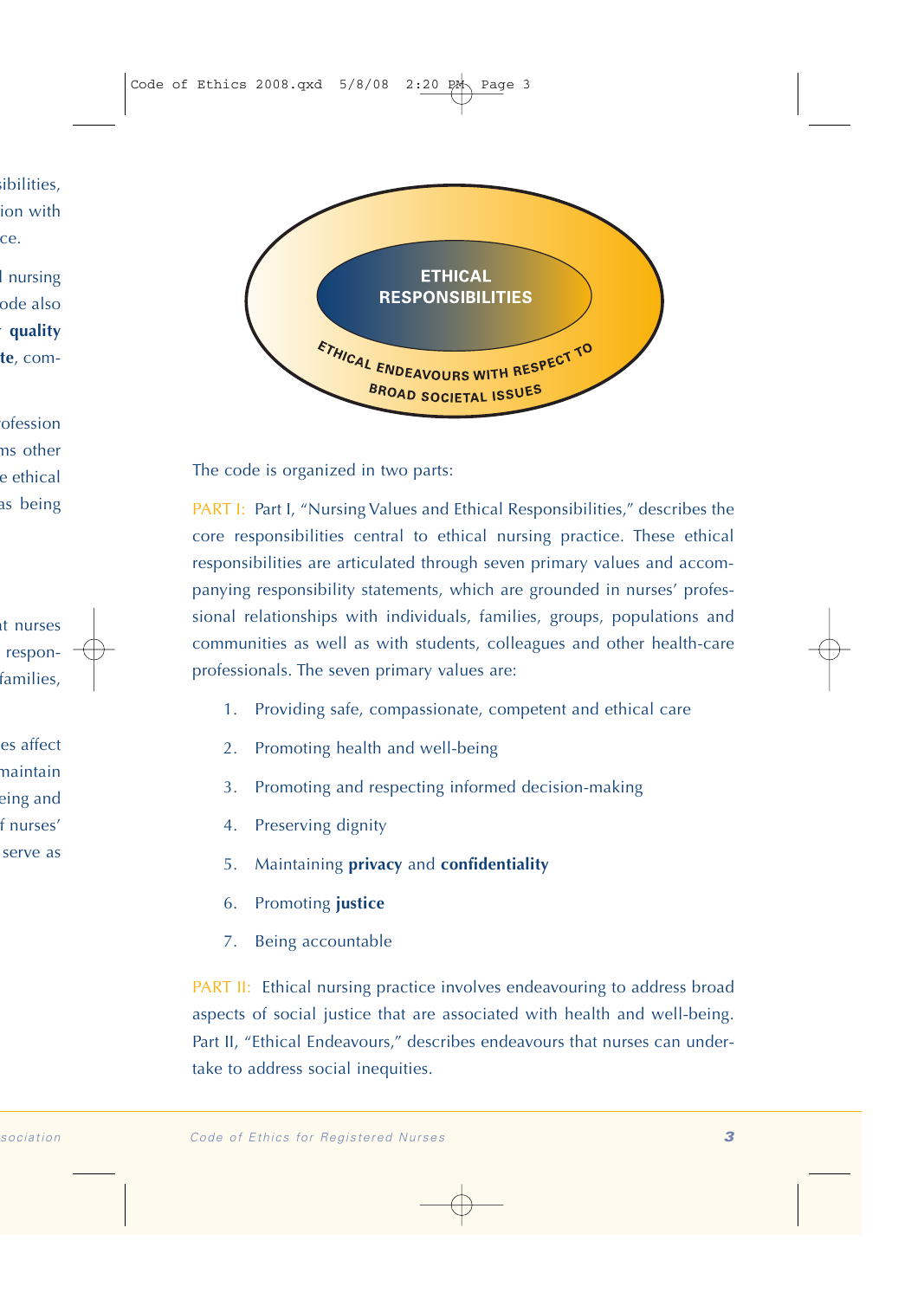# USING THE CODE IN NURSING PRACTICE

Values are related and overlapping. It is important to work toward keeping in mind all of the values in the code at all times for all persons in order to uphold the dignity of all. In health-care practice, values may be in conflict. Such value conflicts need to be considered carefully in relation to the practice situation. When such conflicts occur, or when nurses need to think through an ethical situation, many find it helpful to use an ethics model for guidance in ethical reflection, questioning and decision-making (see Appendix C).

Nursing practice involves both legal and ethical dimensions. Still, the law and ethics remain distinct. Ideally, a system of law would be completely compatible with the values in this code. However, there may be situations in which nurses need to **collaborate** with others to change a law or policy that is incompatible with ethical practice. When this occurs, the code can guide and support nurses in advocating for changes to law, policy or practice. The code can be a powerful political instrument for nurses when they are concerned about being able to practise ethically.

Nurses are responsible for the ethics of their practice. Given the complexity of ethical situations, the code can only outline nurses' ethical responsibilities and guide nurses in their reflection and decision-making. It cannot ensure ethical practice. For ethical practice, other elements are necessary, such as a commitment to do good; sensitivity and receptiveness to ethical matters; and a willingness to enter into relationships with persons receiving care and with groups, populations and communities that have health-care needs and problems. Practice environments have a significant influence on nurses' ability to be successful in upholding the ethics of their practice. In addition, nurses' self-reflection and dialogue with other nurses and health-care providers are essential components of ethical nursing practice. The importance of the work environment and of reflective practice is highlighted below.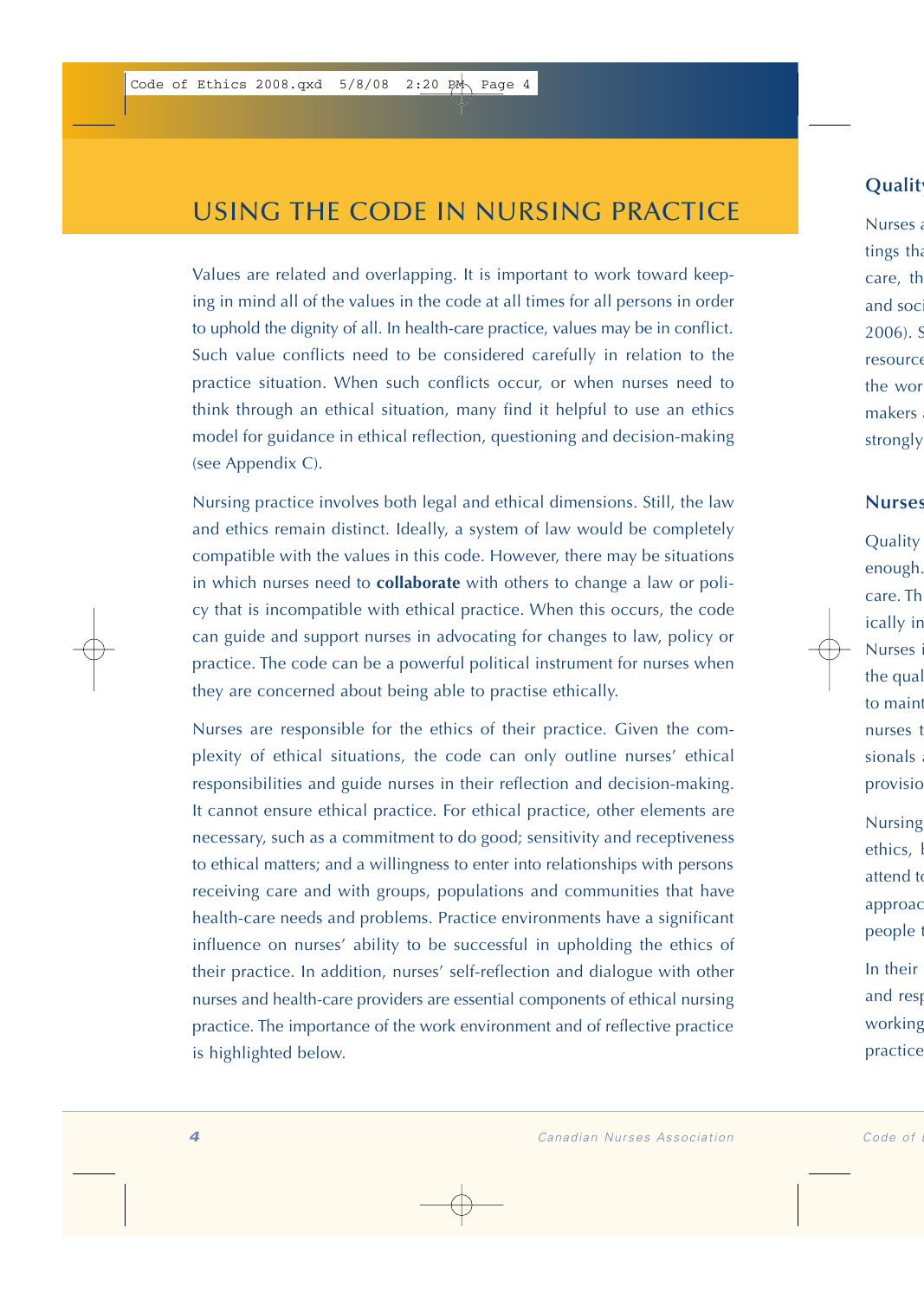## **Quality Work Environments**

Nurses as individuals and as members of groups advocate for practice settings that maximize the quality of health outcomes for persons receiving care, the health and well-being of nurses, organizational performance and societal outcomes (Registered Nurses' Association of Ontario [RNAO], 2006). Such practice environments have the organizational structures and resources necessary to ensure safety, support and respect for all persons in the work setting. Other health-care providers, organizations and policymakers at regional, provincial/territorial, national and international levels strongly influence ethical practice.

#### **Nurses' Self-Reflection and Dialogue**

Quality work environments are crucial to ethical practice, but they are not enough. Nurses need to recognize that they are **moral agents** in providing care. This means that they have a responsibility to conduct themselves ethically in what they do and how they interact with persons receiving care. Nurses in all facets of the profession need to reflect on their practice, on the quality of their interactions with others and on the resources they need to maintain their own well-being. In particular, there is a pressing need for nurses to work with others (i.e., other nurses, other health-care professionals and the public) to create the **moral communities** that enable the provision of safe, compassionate, competent and ethical care.

Nursing ethics encompasses the breadth of issues involved in health-care ethics, but its primary focus is the ethics of the everyday. How nurses attend to ethics in carrying out their daily interactions, including how they approach their practice and reflect on their ethical commitment to the people they serve, is the substance of **everyday ethics**.

In their practice, nurses experience situations involving ethics. The values and responsibility statements in the code are intended to assist nurses in working through these experiences within the context of their unique practice situations.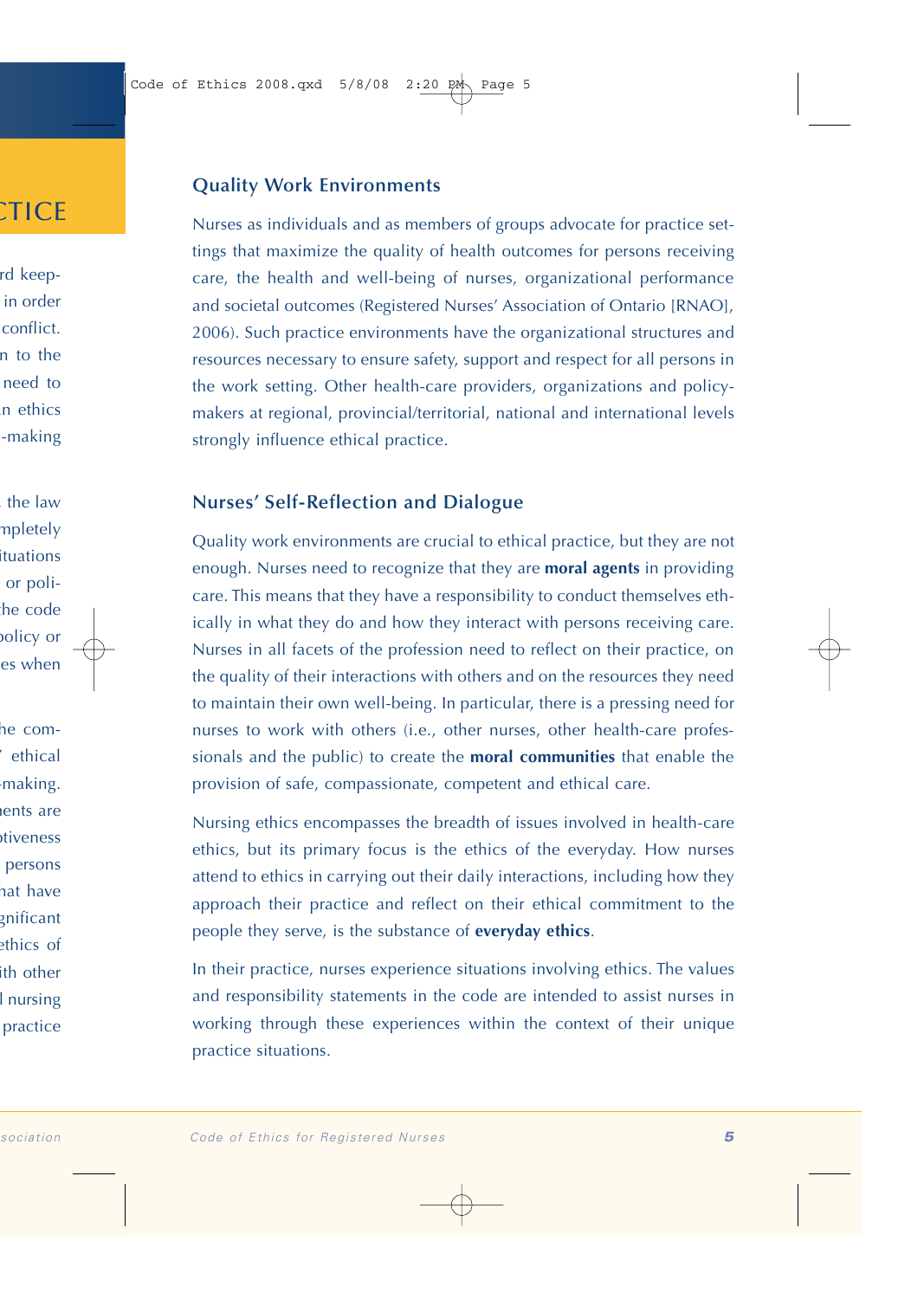## **TYPES OF ETHICAL EXPERIENCES AND SITUATIONS**

When nurses can name the type of ethical concern they are experiencing, they are better able to discuss it with colleagues and supervisors, take steps to address it at an early stage, and receive support and guidance in dealing with it. Identifying an ethical concern can often be a defining moment that allows positive outcomes to emerge from difficult experiences. There are a number of terms that can assist nurses in identifying and reflecting on their ethical experiences and discussing them with others:<sup>5</sup>

**Ethical problems** involve situations where there are conflicts between one or more values and uncertainty about the correct course of action. Ethical problems involve questions about what is right or good to do at individual, interpersonal, organizational and even societal levels.

**Ethical (or moral) uncertainty** occurs when a nurse feels indecision or a lack of clarity, or is unable to even know what the moral problem is, while at the same time feeling uneasy or uncomfortable.

**Ethical dilemmas or questions** arise when there are equally compelling reasons for and against two or more possible courses of action, and where choosing one course of action means that something else is relinquished or let go. True dilemmas are infrequent in health care. More often, there are complex ethical problems with multiple courses of actions from which to choose.

**Ethical (or moral) distress** arises in situations where nurses know or believe they know the right thing to do, but for various reasons (including fear or circumstances beyond their control) do not or cannot take the right action or prevent a particular harm. When values and commitments are compromised in this way, nurses' identity and **integrity** as moral agents are affected and they feel moral distress.

<sup>5</sup> These situations are derived from CNA, 2004b; Fenton, 1988; Jameton, 1984; and Webster & Baylis, 2000.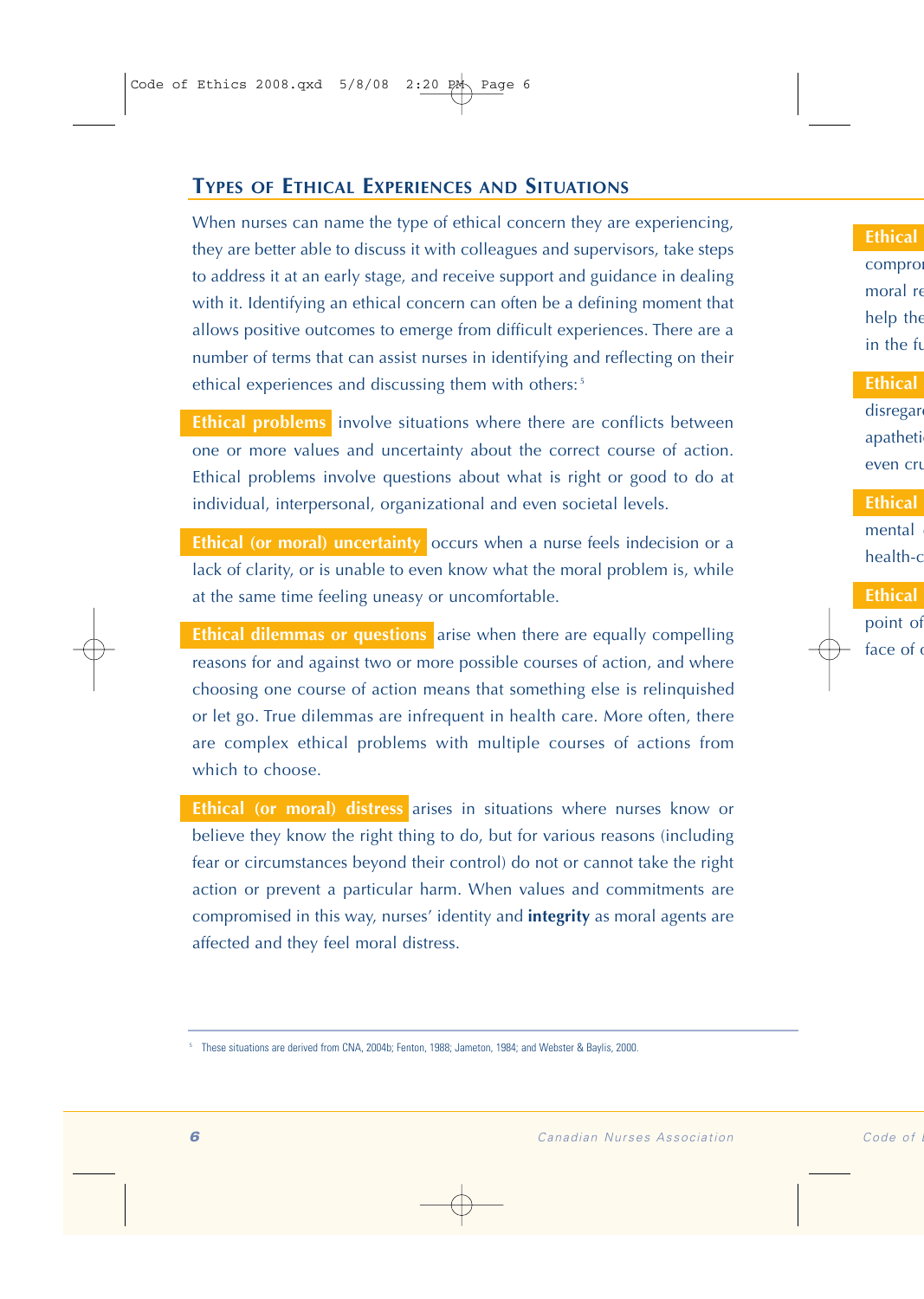**Ethical (or moral) residue** is what nurses experience when they seriously compromise themselves or allow themselves to be compromised. The moral residue that nurses carry forward from these kinds of situations can help them reflect on what they would do differently in similar situations in the future.

**Ethical (or moral) disengagement** can occur if nurses begin to see the disregard of their ethical commitments as normal. A nurse may then become apathetic or disengage to the point of being unkind, non-compassionate or even cruel to other health-care workers and to persons receiving care.

**Ethical violations** involve actions or failures to act that breach fundamental duties to the persons receiving care or to colleagues and other health-care providers.

**Ethical (or moral) courage** is exercised when a nurse stands firm on a point of moral principle or a particular decision about something in the face of overwhelming fear or threat to himself or herself.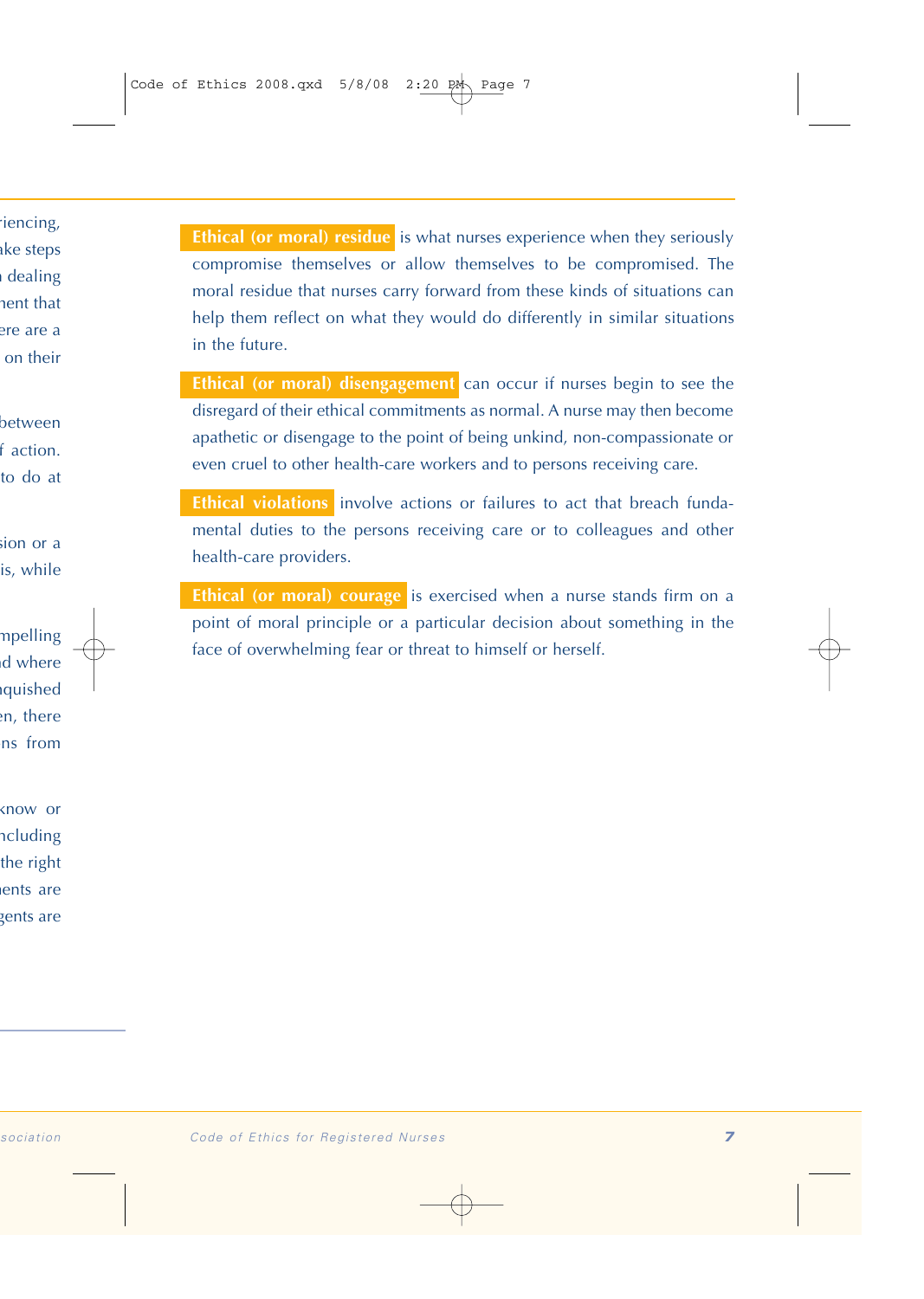# PART I: NURSING VALUES AND ETHICAL **RESPONSIBILITIES**

Nurses in all domains of practice bear the ethical responsibilities identified under each of the seven primary nursing values.6 These responsibilities apply to nurses' interactions with individuals, families, groups, populations, communities and society as well as with students, colleagues and other health-care professionals. The responsibilities are intended to help nurses apply the code. They also serve to articulate nursing values to employers, other health-care professionals and the public. Nurses help their colleagues implement the code, and they ensure that student nurses are acquainted with the code.

## **A. PROVIDING SAFE, COMPASSIONATE, COMPETENT AND ETHICAL CARE**

Nurses provide safe, compassionate, competent and ethical care.

- 1. Nurses have a responsibility to conduct themselves according to the ethical responsibilities outlined in this document and in practice standards in what they do and how they interact with persons receiving care as well as with families, communities, groups, populations and other members of the **health-care team**.
- 2. Nurses engage in compassionate care through their speech and body language and through their efforts to understand and care about others' health-care needs.
- 3. Nurses build trustworthy relationships as the foundation of meaningful communication, recognizing that building these relationships involves a conscious effort. Such relationships are critical to understanding people's needs and concerns.

<sup>&</sup>lt;sup>6</sup> The value and responsibility statements in the code are numbered and lettered for ease of use, not to indicate prioritization. The values are related and overlapping..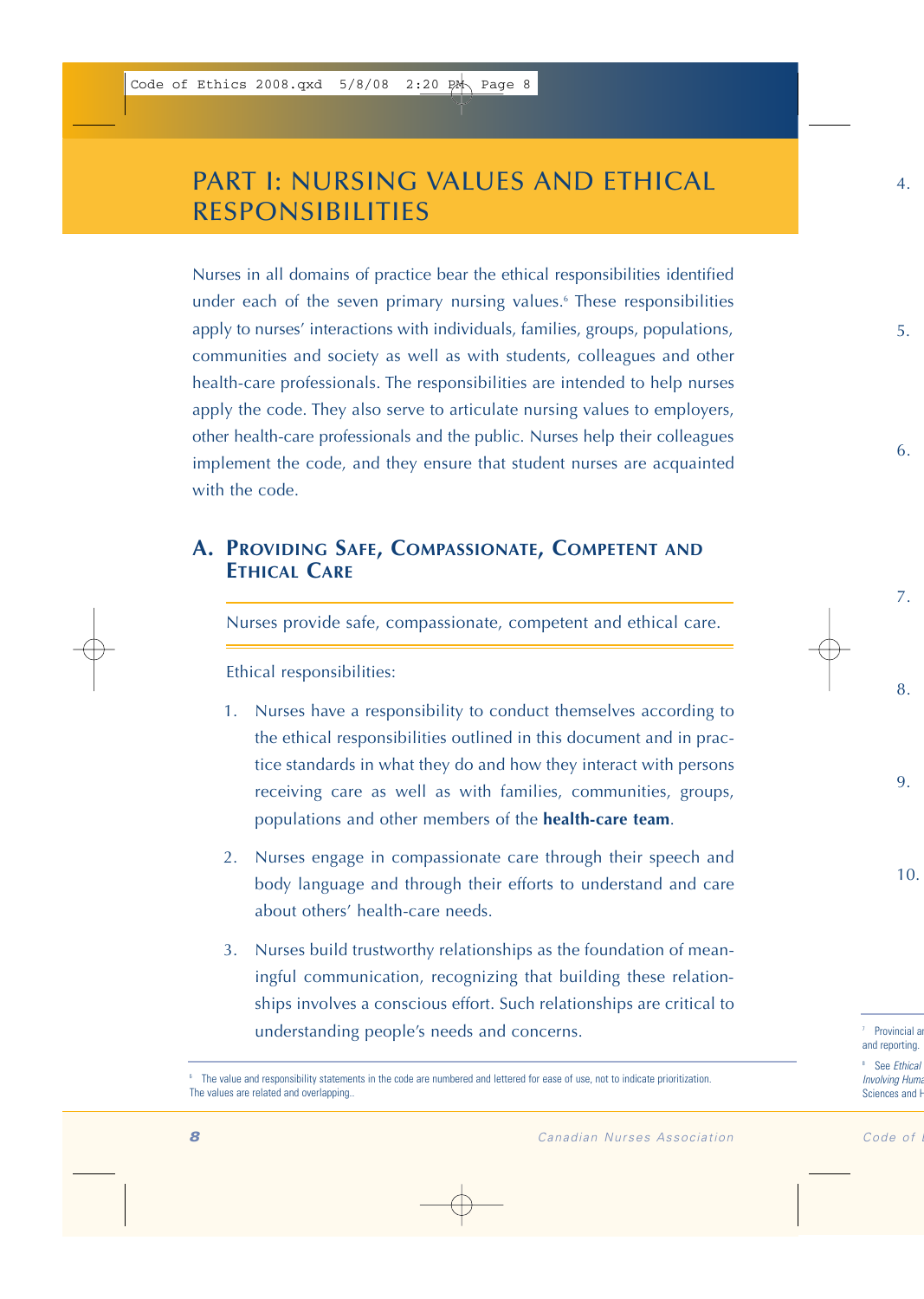- 4. Nurses question and intervene to address unsafe, non-compassionate, unethical or incompetent practice or conditions that interfere with their ability to provide safe, compassionate, competent and ethical care to those to whom they are providing care, and they support those who do the same. See Appendix D.
- 5. Nurses admit mistakes<sup>7</sup> and take all necessary actions to prevent or minimize harm arising from an **adverse event**. They work with others to reduce the potential for future risks and preventable harms. See Appendix D.
- 6. When resources are not available to provide ideal care, nurses collaborate with others to adjust priorities and minimize harm. Nurses keep persons receiving care, families and employers informed about potential and actual changes to delivery of care. They inform employers about potential threats to safety.
- 7. Nurses planning to take job action or practising in environments where job action occurs take steps to safeguard the health and safety of people during the course of the job action. See Appendix D.
- 8. During a natural or human-made disaster, including a communicable disease outbreak, nurses have a **duty to provide care** using appropriate safety precautions. See Appendix D.
- 9. Nurses support, use and engage in research and other activities that promote safe, competent, compassionate and ethical care, and they use guidelines for ethical research<sup>8</sup> that are in keeping with nursing values.
- 10. Nurses work to prevent and minimize all forms of **violence** by anticipating and assessing the risk of violent situations and by collaborating with others to establish preventive measures. When violence cannot be anticipated or prevented, nurses take action to minimize risk to protect others and themselves.

<sup>7</sup> Provincial and territorial legislation and nursing practice standards may include further direction regarding requirements for disclosure and reporting.

<sup>&</sup>lt;sup>8</sup> See Ethical Research Guidelines for Registered Nurses (CNA, 2002) and the Tri-Council Policy Statement: Ethical Conduct for Research Involving Humans (Canadian Institutes of Health Research, Natural Sciences and Engineering Research Council of Canada, & Social Sciences and Humanities Research Council, 1998).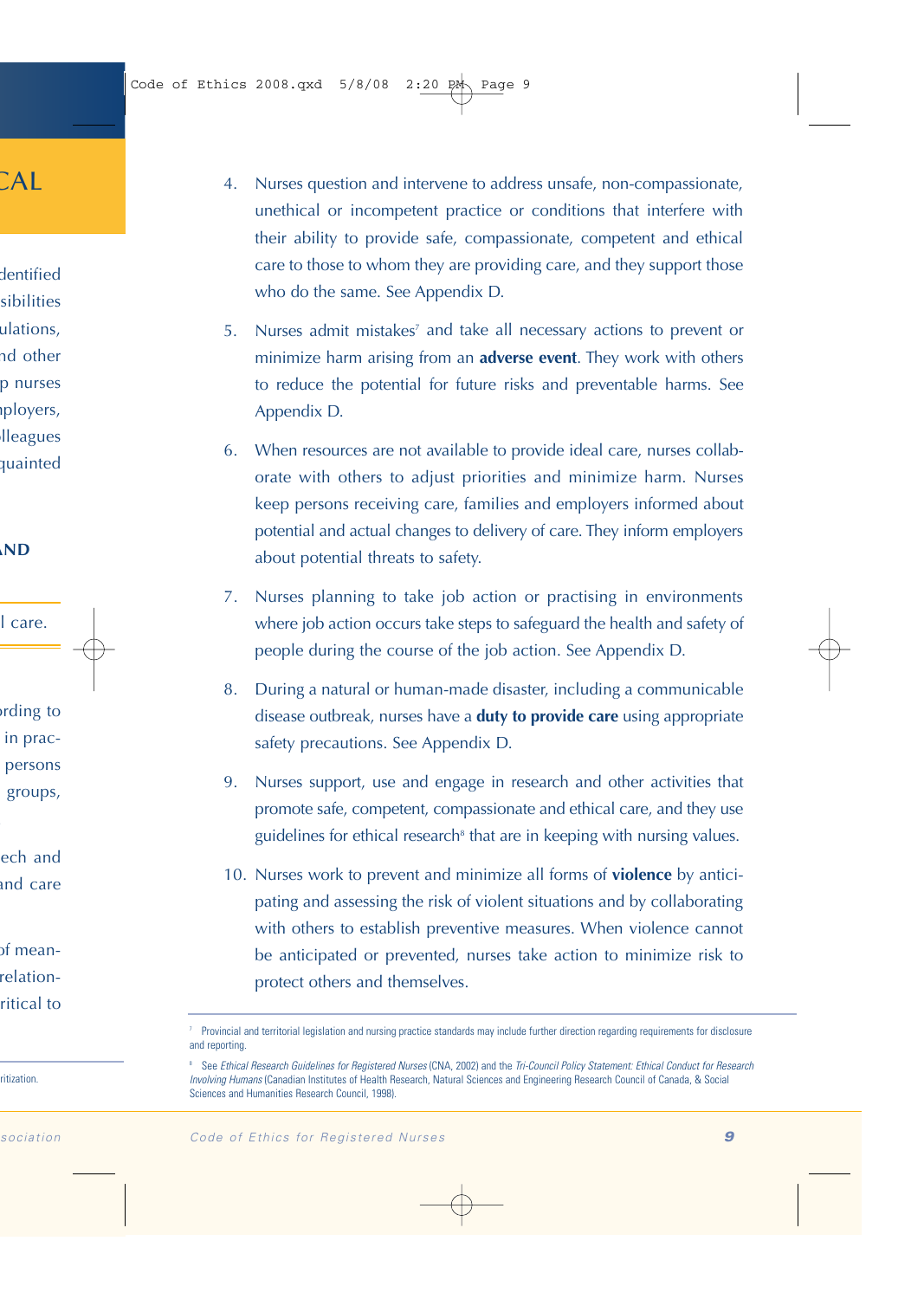## **B. PROMOTING HEALTH AND WELL-BEING**

Nurses work with people to enable them to attain their highest possible level of health and well-being.

- 1. Nurses provide care directed first and foremost toward the health and well-being of the person, family or community in their care.
- 2. When a community health intervention interferes with the individual rights of persons receiving care, nurses use and advocate for the use of the least restrictive measures possible for those in their care.
- 3. Nurses collaborate with other health-care providers and other interested parties to maximize health benefits to persons receiving care and those with health-care needs, recognizing and respecting the knowledge, skills and perspectives of all.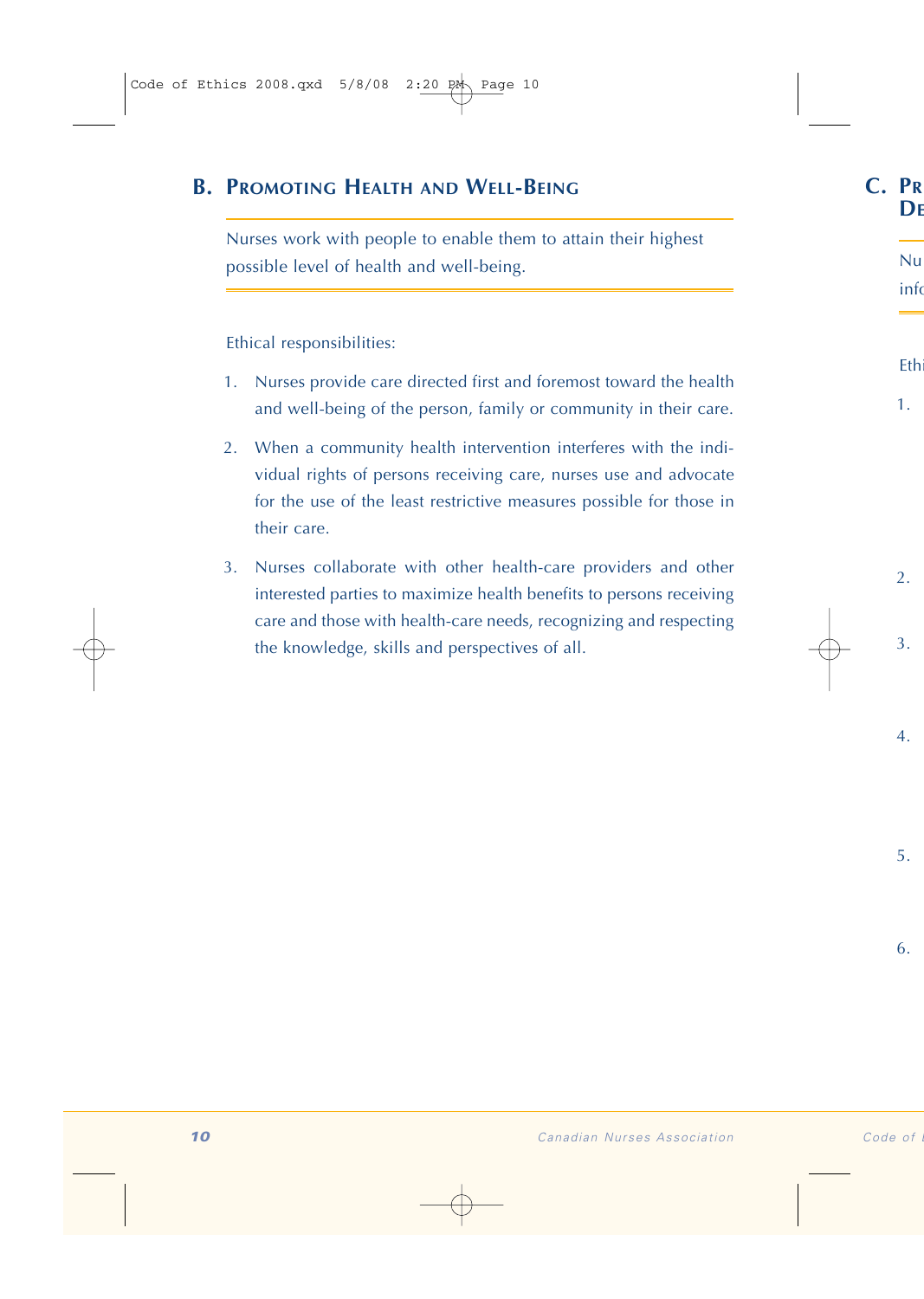## **C. PROMOTING AND RESPECTING INFORMED DECISION-MAKING**

Nurses recognize, respect and promote a person's right to be informed and make decisions.

- 1. Nurses, to the extent possible, provide persons in their care with the information they need to make informed decisions related to their health and well-being. They also work to ensure that health information is given to individuals, families, groups, populations and communities in their care in an open, accurate and transparent manner.
- 2. Nurses respect the wishes of **capable** persons to decline to receive information about their health condition.
- 3. Nurses recognize that capable persons may place a different weight on individualism and may choose to defer to family or community values in decision-making.
- 4. Nurses ensure that nursing care is provided with the person's **informed consent**. Nurses recognize and support a capable person's right to refuse or withdraw **consent** for care or treatment at any time.
- 5. Nurses are sensitive to the inherent power differentials between care providers and those receiving care. They do not misuse that power to influence decision-making.
- 6. Nurses advocate for persons in their care if they believe that the health of those persons is being compromised by factors beyond their control, including the decision-making of others.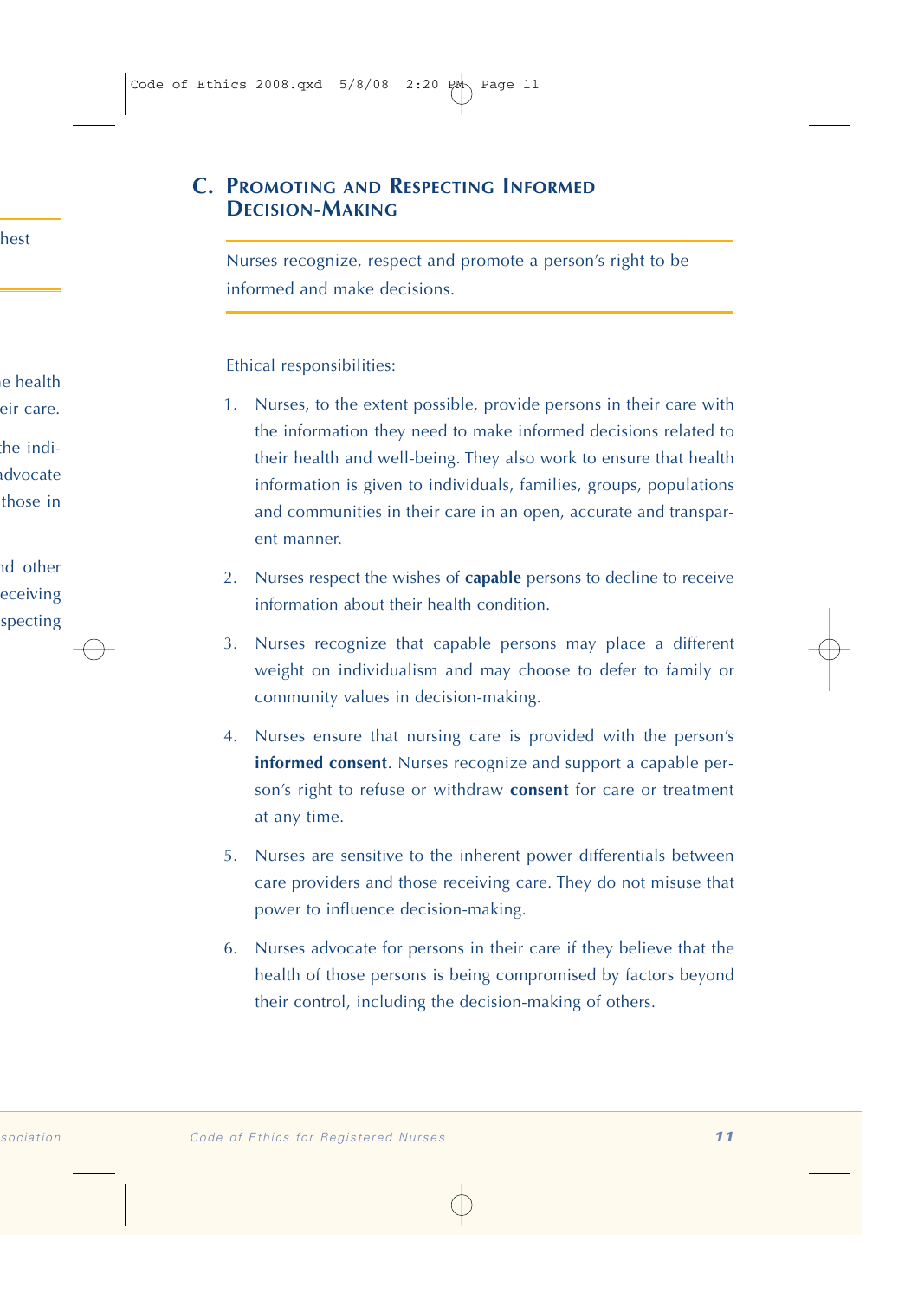- 7. When family members disagree with the decisions made by a person with health-care needs, nurses assist families in gaining an understanding of the person's decisions.
- 8. Nurses respect the informed decision-making of capable persons, including choice of lifestyles or treatment not conducive to good health.
- 9. When illness or other factors reduce a person's capacity for making choices, nurses assist or support that person's participation in making choices appropriate to their capability.
- 10. If a person receiving care is clearly **incapable** of consent, the nurse respects the law on capacity assessment and substitute decisionmaking in his or her jurisdiction (Canadian Nurses Protective Society [CNPS], 2004).
- 11. Nurses, along with other health-care professionals and with **substitute decision-makers**, consider and respect the best interests of the person receiving care and any previously known wishes or **advance directives** that apply in the situation (CNPS, 2004).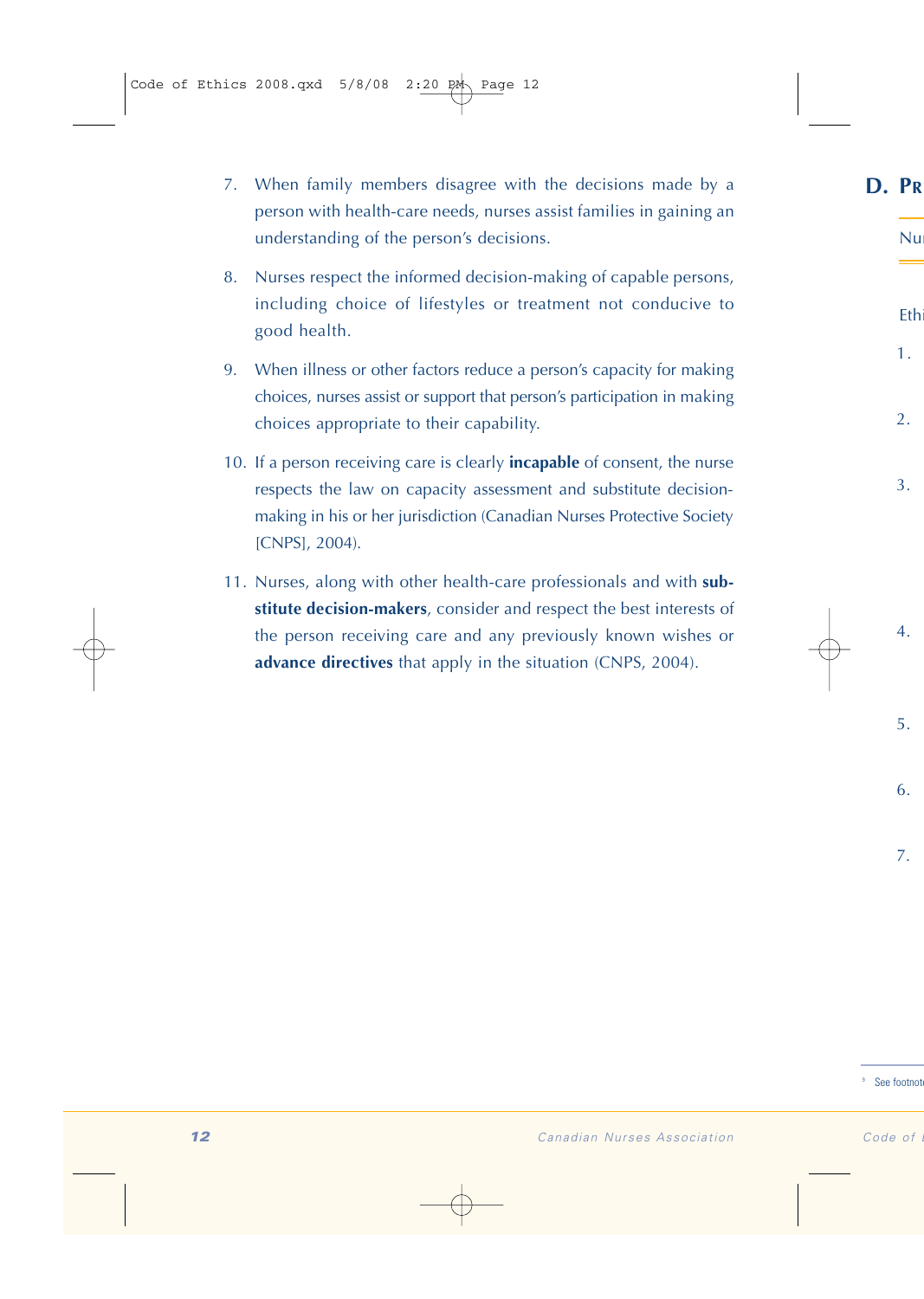## **D. PRESERVING DIGNITY**

Nurses recognize and respect the intrinsic worth of each person.

- 1. Nurses, in their professional capacity, relate to all persons with respect.
- 2. Nurses support the person, family, group, population or community receiving care in maintaining their dignity and integrity.
- 3. In health-care decision-making, in treatment and in care, nurses work with persons receiving care, including families, groups, populations and communities, to take into account their unique values, customs and spiritual beliefs, as well as their social and economic circumstances.
- 4. Nurses intervene, and report when necessary,<sup>9</sup> when others fail to respect the dignity of a person receiving care, recognizing that to be silent and passive is to condone the behaviour. See Appendix D.
- 5. Nurses respect the physical privacy of persons by providing care in a discreet manner and by minimizing intrusions.
- 6. When providing care, nurses utilize practice standards, best practice guidelines and policies concerning restraint usage.
- 7. Nurses maintain appropriate professional **boundaries** and ensure their relationships are always for the benefit of the persons they serve. They recognize the potential vulnerability of persons and do not exploit their trust and dependency in a way that might compromise the therapeutic relationship. They do not abuse their relationship for personal or financial gain, and do not enter into personal relationships (romantic, sexual or other) with persons in their care.

<sup>9</sup> See footnote 7.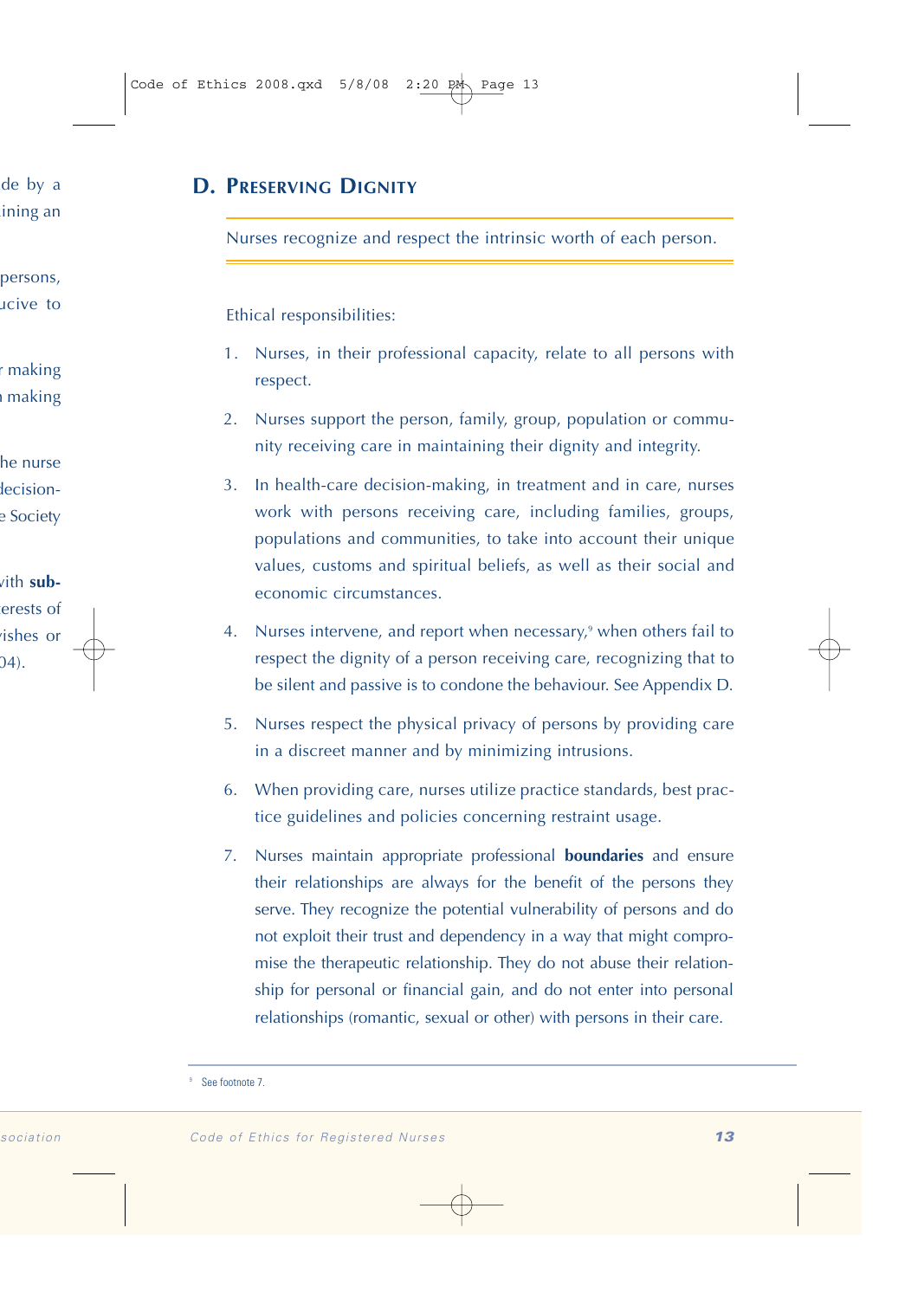- 8. In all practice settings, nurses work to relieve pain and suffering, including appropriate and effective symptom and pain management, to allow persons to live with dignity.
- 9. When a person receiving care is terminally ill or dying, nurses foster comfort, alleviate suffering, advocate for adequate relief of discomfort and pain and support a dignified and peaceful death. This includes support for the family during and following the death, and care of the person's body after death.
- 10. Nurses treat each other, colleagues, students and other healthcare workers in a respectful manner, recognizing the power differentials among those in formal leadership positions, staff and students. They work with others to resolve differences in a constructive way. See Appendix D.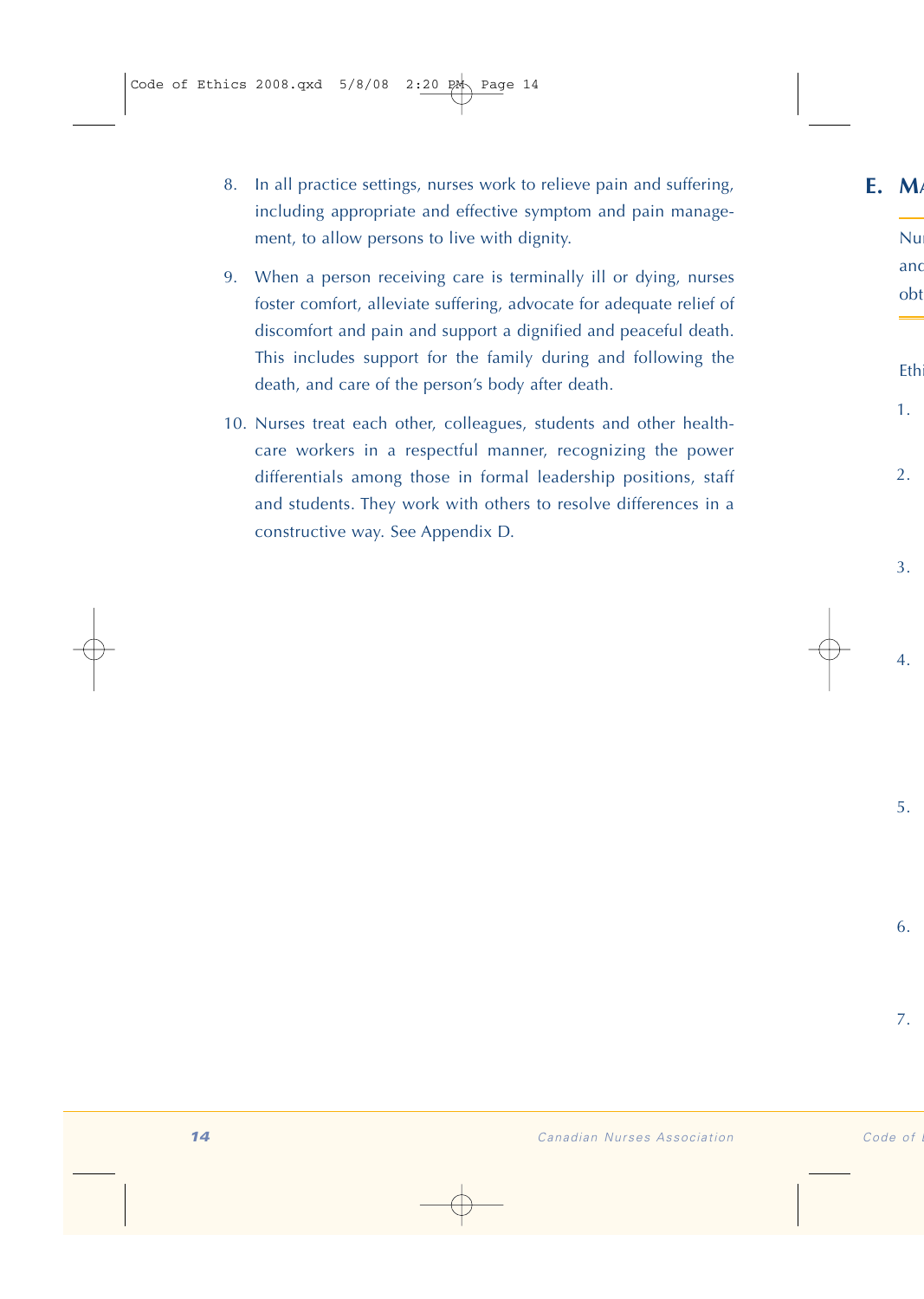## **E. MAINTAINING PRIVACY AND CONFIDENTIALITY**

Nurses recognize the importance of privacy and confidentiality and safeguard personal, family and community information obtained in the context of a professional relationship.

- 1. Nurses respect the right of people to have control over the collection, use, access and disclosure of their personal information.
- 2. When nurses are conversing with persons receiving care, they take reasonable measures to prevent confidential information in the conversation from being overheard.
- 3. Nurses collect, use and disclose health information on a need-toknow basis with the highest degree of anonymity possible in the circumstances and in accordance with privacy laws.
- 4. When nurses are required to disclose information for a particular purpose, they disclose only the amount of information necessary for that purpose and inform only those necessary. They attempt to do so in ways that minimize any potential harm to the individual, family or community.
- 5. When nurses engage in any form of communication, including verbal or electronic, involving a discussion of clinical cases, they ensure that their discussion of persons receiving care is respectful and does not identify those persons unless appropriate.
- 6. Nurses advocate for persons in their care to receive access to their own health-care records through a timely and affordable process when such access is requested.
- 7. Nurses respect policies that protect and preserve people's privacy, including security safeguards in information technology.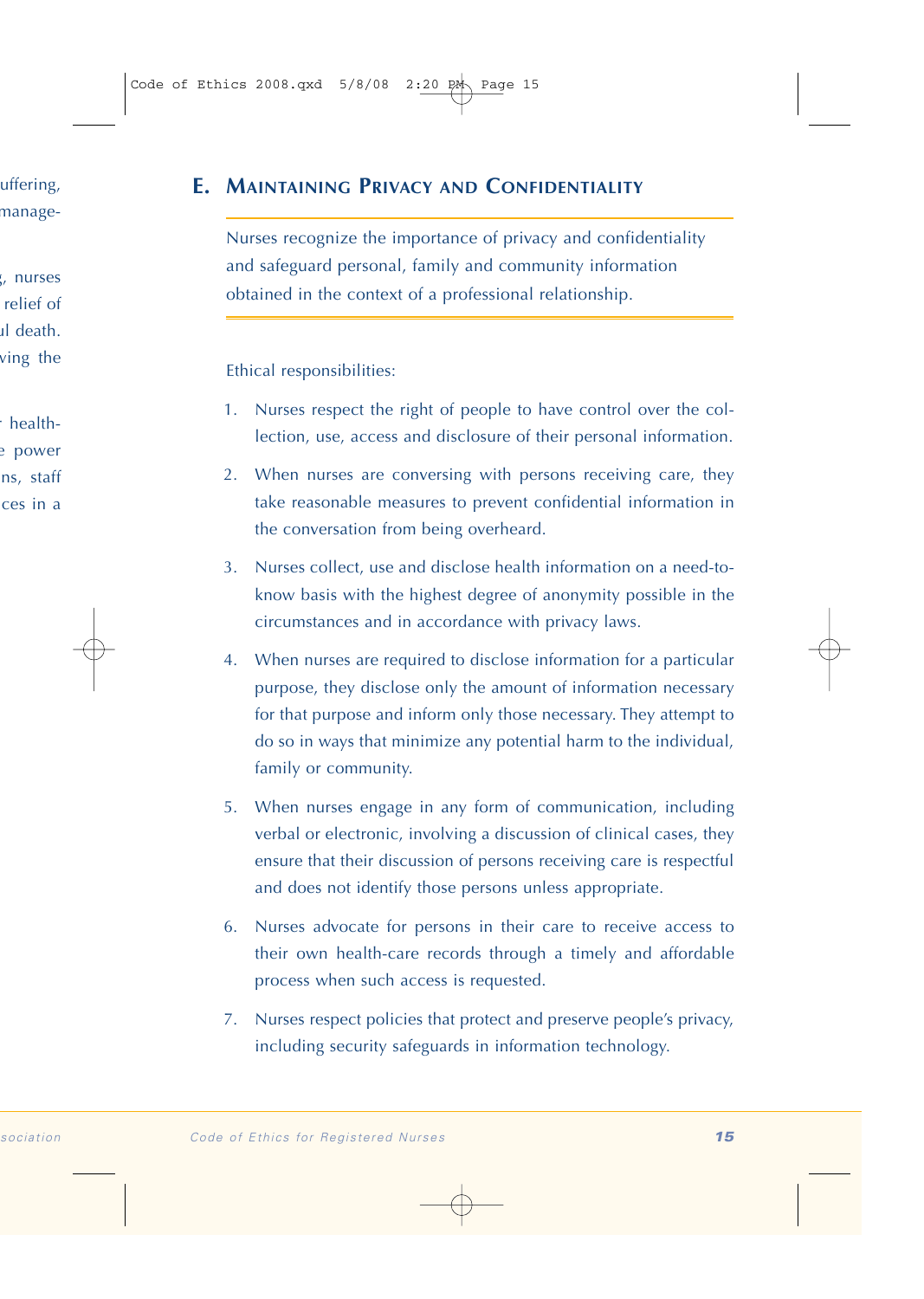- 8. Nurses do not abuse their access to information by accessing health-care records, including their own, a family member's or any other person's, for purposes inconsistent with their professional obligations.
- 9. Nurses do not use photo or other technology to intrude into the privacy of a person receiving care.
- 10. Nurses intervene if others inappropriately access or disclose personal or health information of persons receiving care.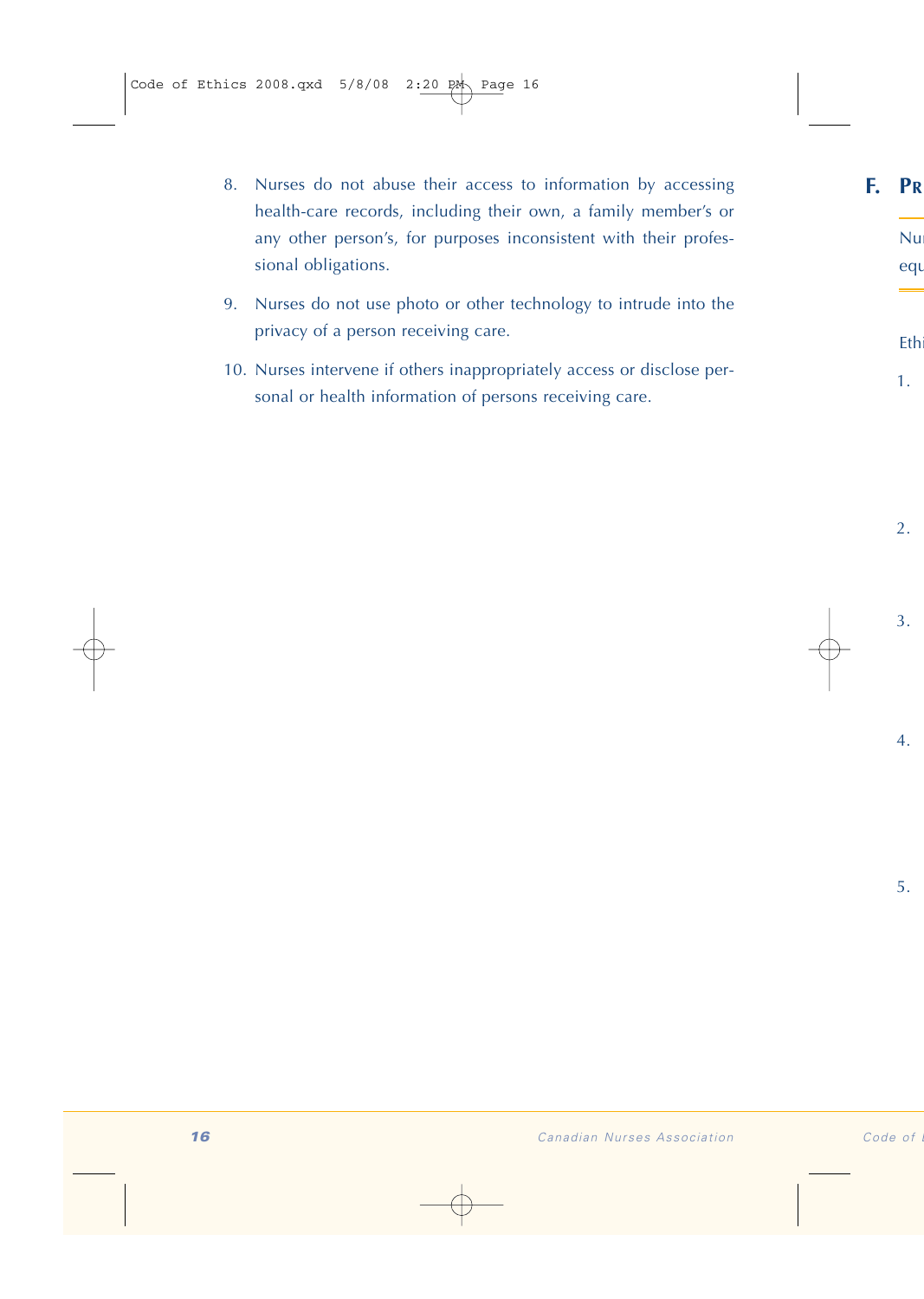## **F. PROMOTING JUSTICE**

Nurses uphold principles of justice by safeguarding **human rights**, equity and **fairness** and by promoting the public good.

- 1. When providing care, nurses do not discriminate on the basis of a person's race, ethnicity, **culture**, political and spiritual beliefs, social or marital status, gender, sexual orientation, age, health status, place of origin, lifestyle, mental or physical ability or socio-economic status or any other attribute.
- 2. Nurses refrain from judging, labelling, demeaning, stigmatizing and humiliating behaviours toward persons receiving care, other health-care professionals and each other.
- 3. Nurses do not engage in any form of lying, punishment or torture or any form of unusual treatment or action that is inhumane or degrading. They refuse to be complicit in such behaviours. They intervene, and they report such behaviours.
- 4. Nurses make fair decisions about the allocation of resources under their control based on the needs of persons, groups or communities to whom they are providing care. They advocate for fair treatment and for fair distribution of resources for those in their care.
- 5. Nurses support a climate of trust that sponsors openness, encourages questioning the status quo and supports those who speak out to address concerns in good faith (e.g., **whistle-blowing**).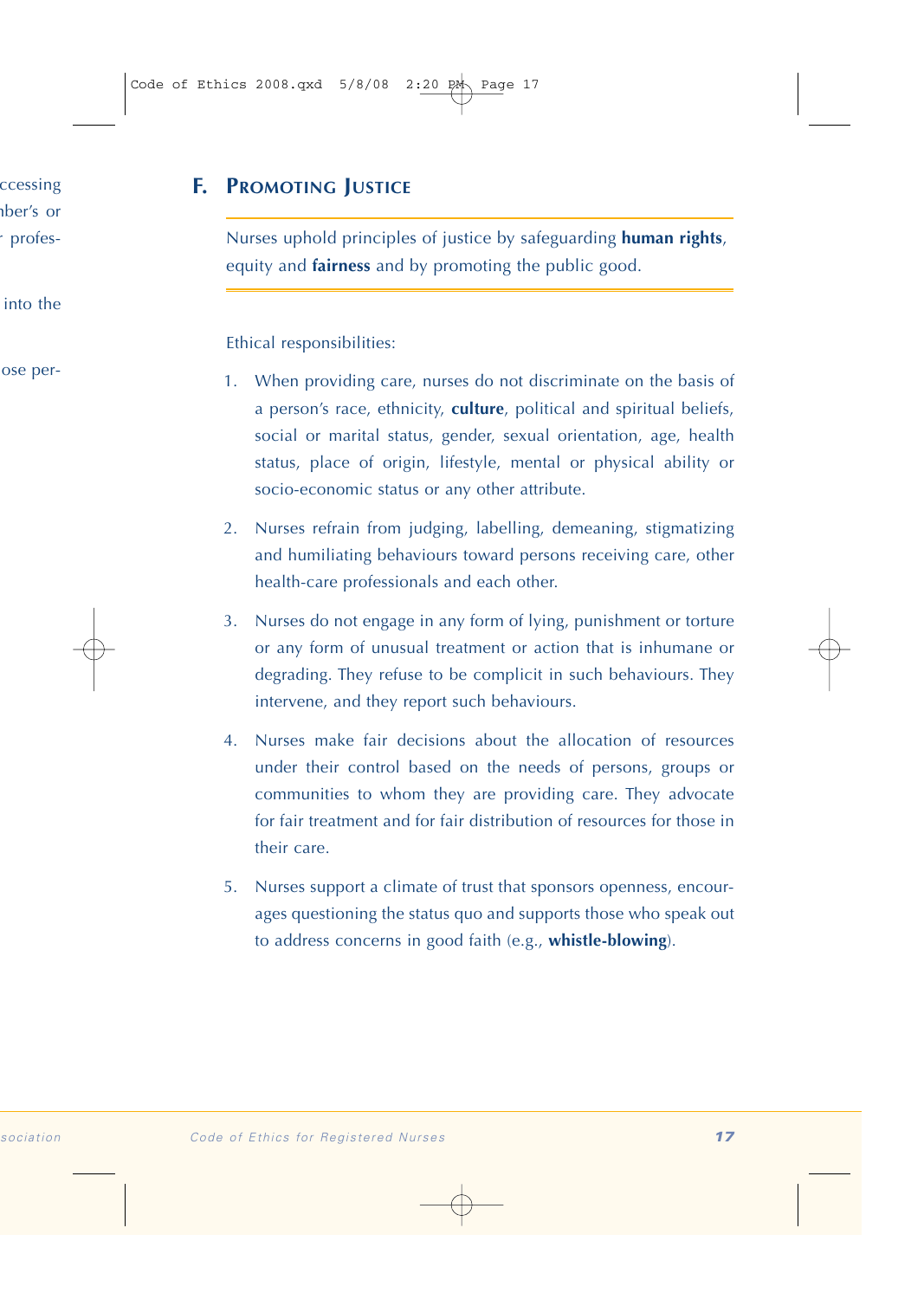## **G. BEING ACCOUNTABLE**

Nurses are accountable for their actions and answerable for their practice.

- 1. Nurses, as members of a self-regulating profession, practise according to the values and responsibilities in the *Code of Ethics for Registered Nurses* and in keeping with the professional standards, laws and regulations supporting ethical practice.
- 2. Nurses are honest and practise with integrity in all of their professional interactions.
- 3. Nurses practise within the limits of their competence. When aspects of care are beyond their level of competence, they seek additional information or knowledge, seek help from their supervisor or a competent practitioner and/or request a different work assignment. In the meantime, nurses remain with the person receiving care until another nurse is available.
- 4. Nurses maintain their **fitness to practise**. If they are aware that they do not have the necessary physical, mental or emotional capacity to practise safely and competently, they withdraw from the provision of care after consulting with their employer or, if they are self-employed, arranging that someone else attend to their clients' health-care needs. Nurses then take the necessary steps to regain their fitness to practise.
- 5. Nurses are attentive to signs that a colleague is unable, for whatever reason, to perform his or her duties. In such a case, nurses will take the necessary steps to protect the safety of persons receiving care. See Appendix D.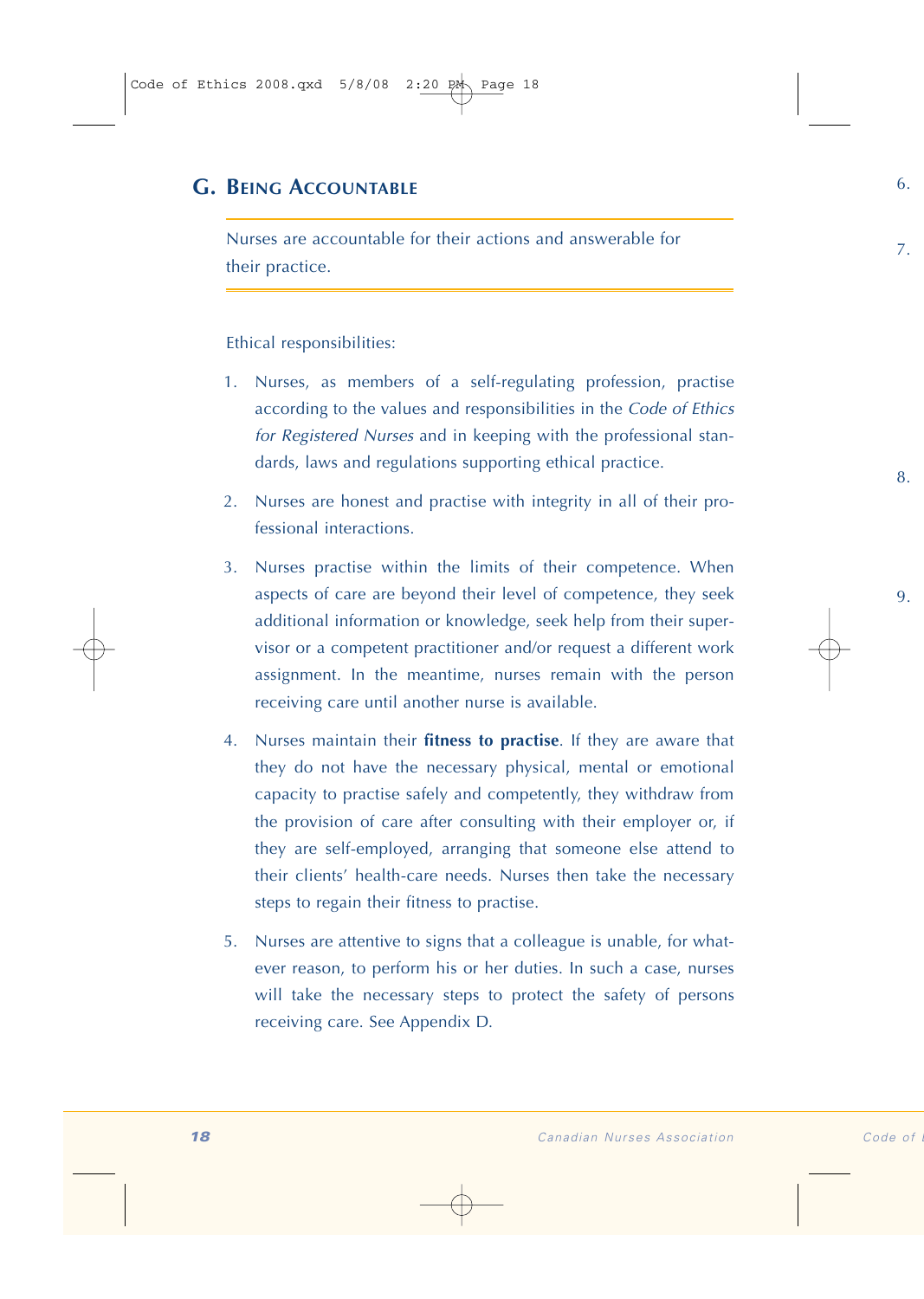- 6. Nurses clearly and accurately represent themselves with respect to their name, title and role.
- 7. If nursing care is requested that is in conflict with the nurse's moral beliefs and values but in keeping with professional practice, the nurse provides safe, compassionate, competent and ethical care until alternative care arrangements are in place to meet the person's needs or desires. If nurses can anticipate a conflict with their conscience, they have an obligation to notify their employers or, if the nurse is self-employed, persons receiving care in advance so that alternative arrangements can be made. See Appendix D.
- 8. Nurses identify and address conflicts of interest. They disclose actual or potential conflicts of interest that arise in their professional roles and relationships and resolve them in the interest of persons receiving care.
- 9. Nurses share their knowledge and provide feedback, mentorship and guidance for the professional development of nursing students, novice nurses and other health-care team members. See Appendix D.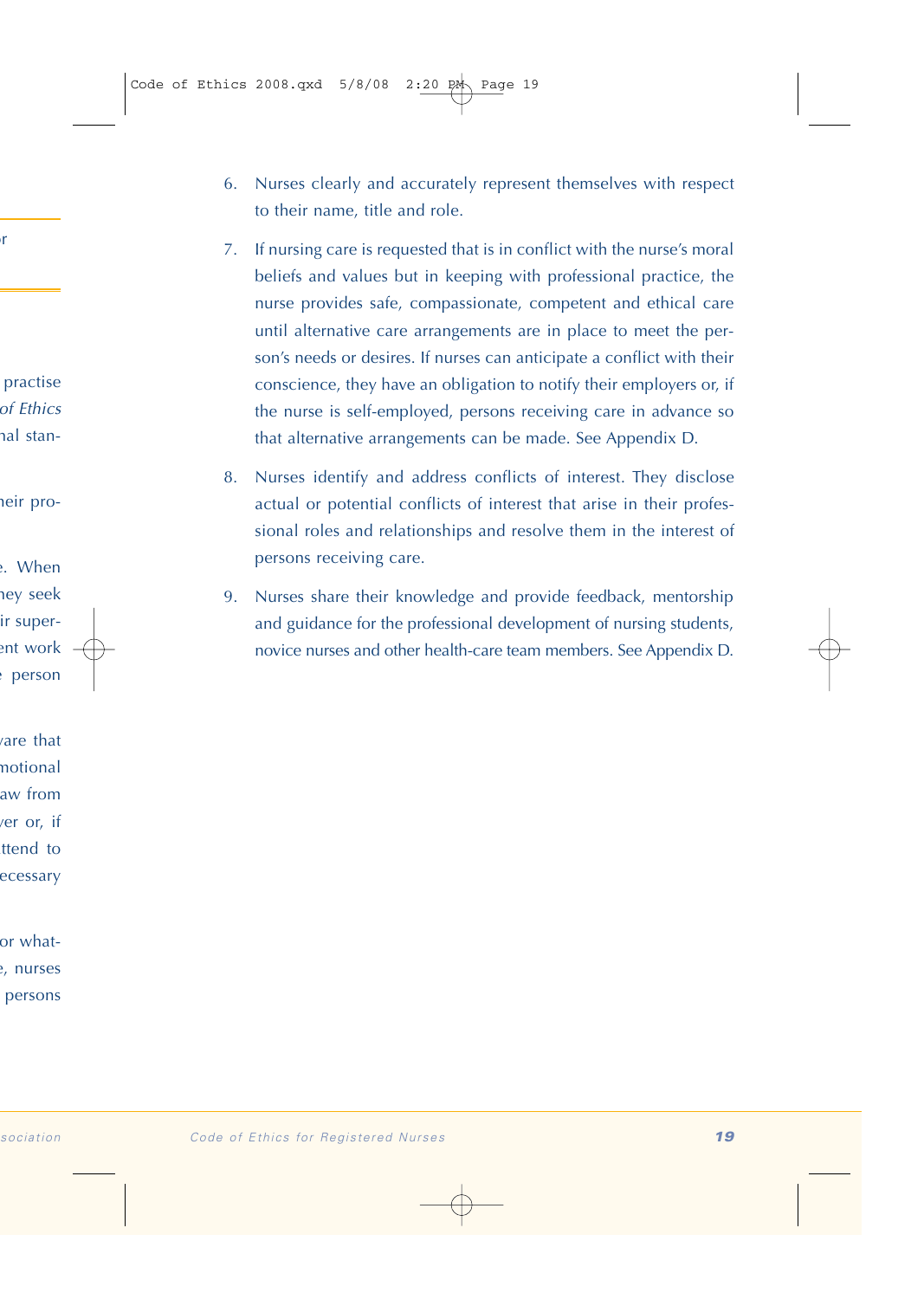# PART II: ETHICAL ENDEAVOURS

There are broad aspects of social justice that are associated with health and well-being and that ethical nursing practice addresses. These aspects relate to the need for change in systems and societal structures in order to create greater **equity** for all. Nurses should endeavour as much as possible, individually and collectively, to advocate for and work toward eliminating social inequities by:

- i. Utilizing the principles of **primary health care** for the benefit of the public and persons receiving care.
- ii. Recognizing and working to address organizational, social, economic and political factors that influence health and well-being within the context of nurses' role in the delivery of care.
- iii. In collaboration with other health-care team members and professional organizations, advocating for changes to unethical health and social policies, legislation and regulations.
- iv. Advocating for a full continuum of accessible health-care services to be provided at the right time and in the right place. This continuum includes **health promotion**, disease prevention and diagnostic, restorative, rehabilitative and palliative care services in hospitals, nursing homes, home care and the community.
- v. Recognizing the significance of **social determinants of health** and advocating for policies and programs that address these determinants.
- vi. Supporting environmental preservation and restoration and advocating for initiatives that reduce environmentally harmful practices in order to promote health and well-being.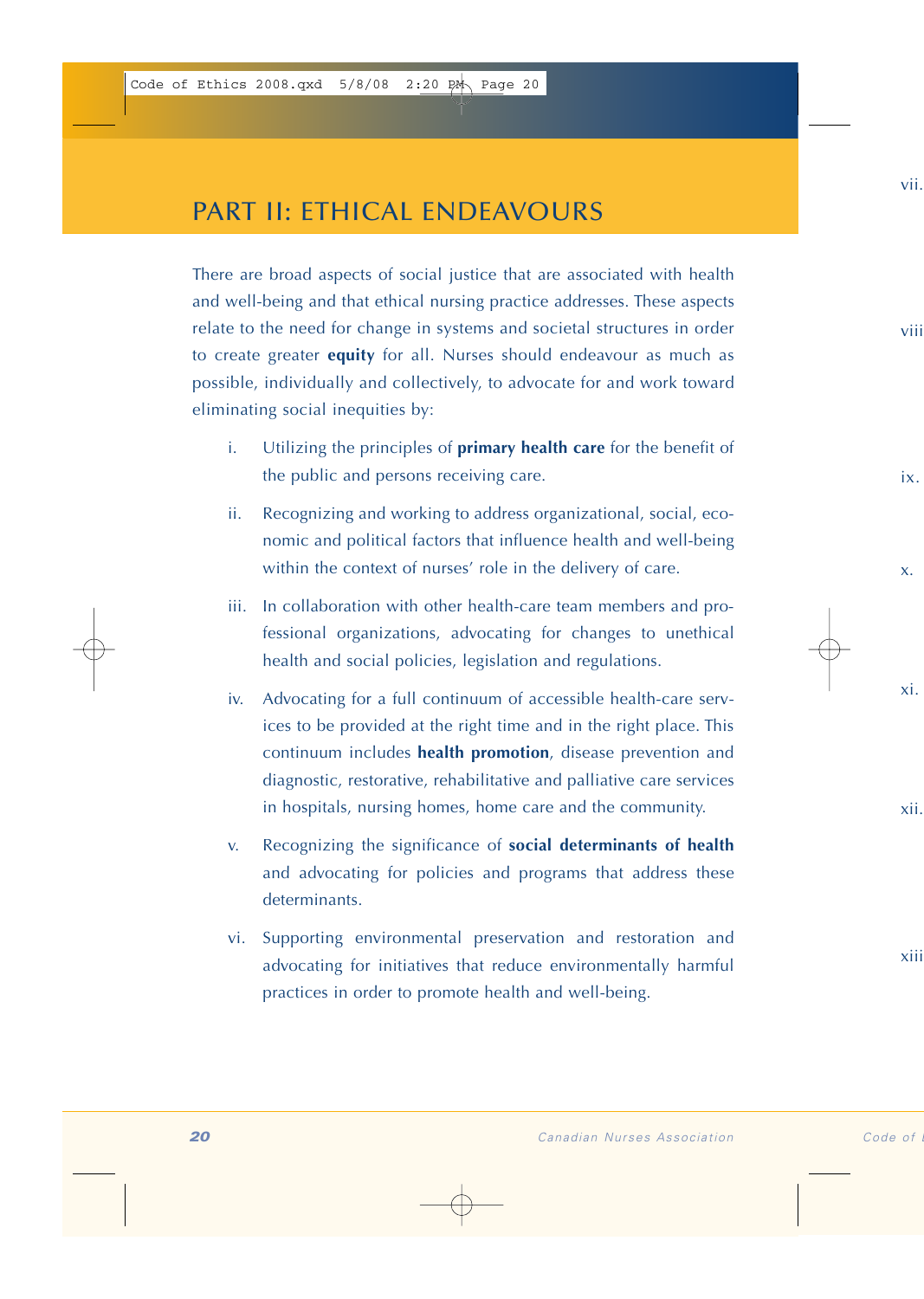- vii. Working with individuals, families, groups, populations and communities to expand the range of health-care choices available, recognizing that some people have limited choices because of social, economic, geographic or other factors that lead to inequities.
- viii. Understanding that some groups in society are systemically disadvantaged, which leads to diminished health and well-being. Nurses work to improve the quality of lives of people who are part of disadvantaged and/or **vulnerable groups** and communities, and they take action to overcome barriers to health care.
- ix. Advocating for health-care systems that ensure accessibility, universality and comprehensiveness of necessary health-care services.
- x. Maintaining awareness of major health concerns such as poverty, inadequate shelter, food insecurity and violence. Nurses work individually and with others for social justice and to advocate for laws, policies and procedures designed to bring about equity.
- xi. Maintaining awareness of broader **global health** concerns such as violations of human rights, war, world hunger, gender inequities and environmental pollution. Nurses work individually and with others to bring about social change.
- xii. Advocating for the discussion of ethical issues among healthcare team members, persons in their care, families and students. Nurses encourage ethical reflection, and they work to develop their own and others' heightened awareness of ethics in practice. See Appendix C.
- xiii. Working collaboratively to develop a moral community. As part of the moral community, all nurses acknowledge their responsibility to contribute to positive, healthy work environments.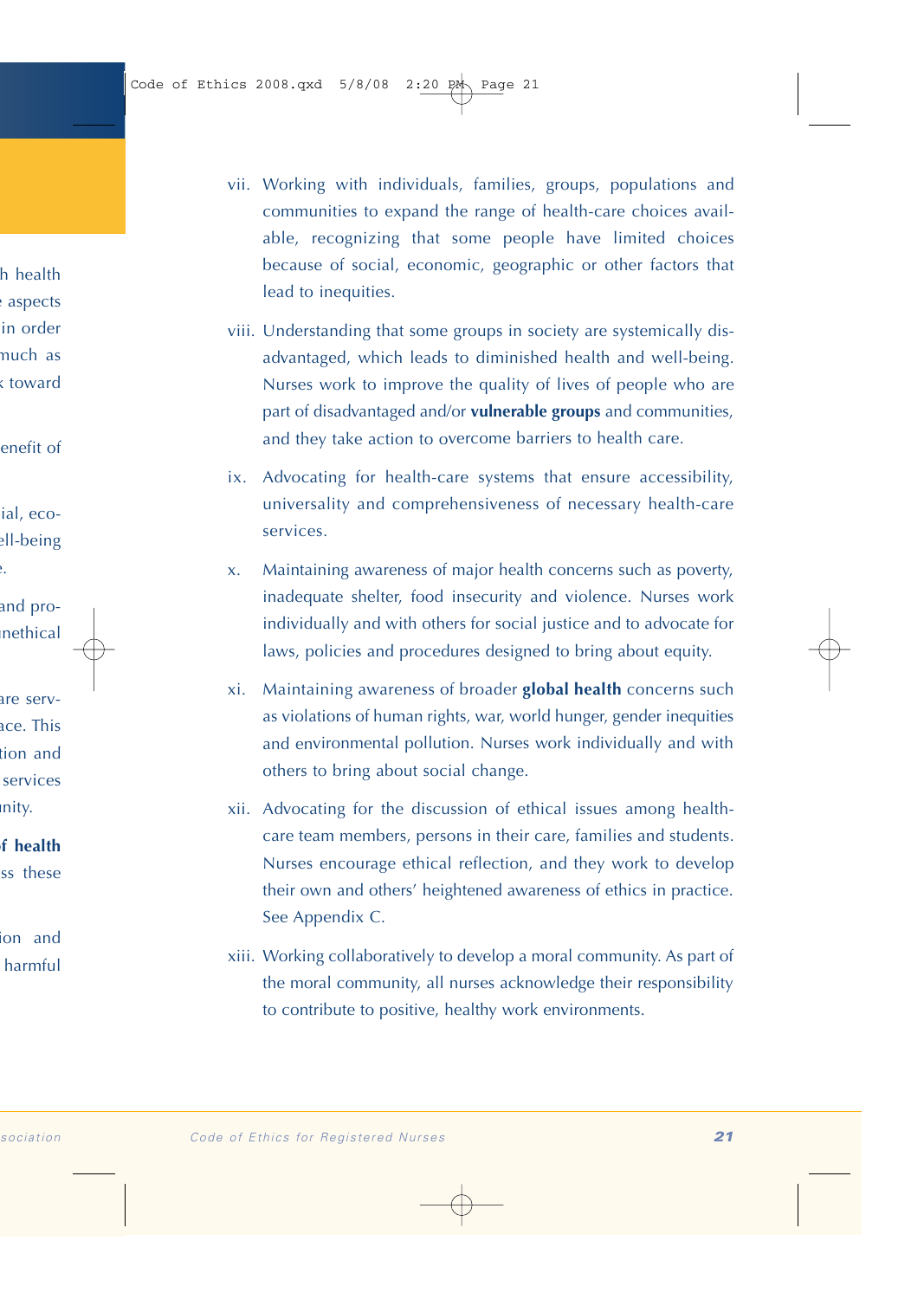# **GLOSSARY**

The glossary is intended to provide nurses with a common language for their reflections and discussions about nursing ethics. It may also be instructive, since nurses who read the glossary terms are more likely to investigate these concepts further, especially if they are unfamiliar. The glossary does not necessarily provide formal definitions of terms, but rather it presents information in a manner and language that is meant to be helpful and accessible. Some terms in the glossary are not included in the main body of the code but are in the appendices, others may not appear exactly as noted in the text, and others may not be included in the text but may be useful to nurses in their ethical reflection and practice.

**ADVANCE DIRECTIVES:** a person's written wishes about how and what decisions should be made if they become incapable of making decisions for themselves. In decisions about life-sustaining treatment, advance directives are meant to assist with decisions about withholding or withdrawing treatment. Also called living wills or personal directives.

**ADVERSE EVENTS:** unexpected, undesirable incidents resulting in injury or death that are directly associated with the process of providing health care or health services to a person receiving care (Hebert, Hoffman & Davies, 2003).

**ADVOCATE:** actively supporting a right and good cause; supporting others in speaking for themselves or speaking on behalf of those who cannot speak for themselves

**BOUNDARIES:** a boundary in the nurse-person relationship is the point at which the relationship changes from professional and therapeutic to unprofessional and personal (College and Association of Registered Nurses of Alberta [CARNA], 2005a).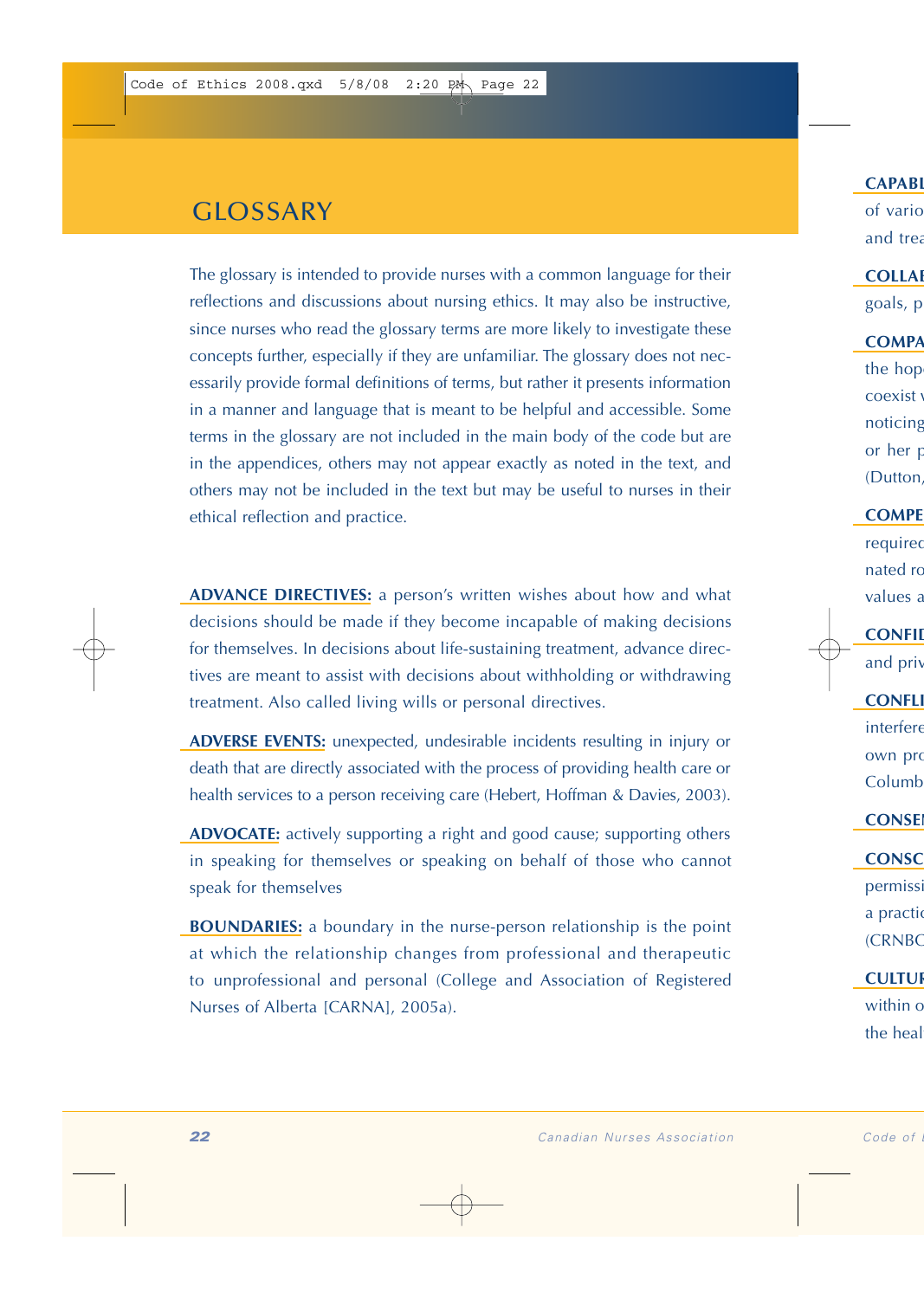**CAPABLE:** being able to understand and appreciate the consequences of various options and make informed decisions about one's own care and treatment.

**COLLABORATE:** building consensus and working together on common goals, processes and outcomes (RNAO, 2006).

**COMPASSIONATE:** the ability to convey in speech and body language the hope and intent to relieve the suffering of another. Compassion must coexist with competence. "Compassion is a relational process that involves noticing another person's pain, experiencing an emotional reaction to his or her pain, and acting in some way to help ease or alleviate the pain" (Dutton, Lilius & Kanov, 2007).

**COMPETENCY:** the integrated knowledge, skills, judgment and attributes required of a registered nurse to practise safely and ethically in a designated role and setting. (Attributes include, but are not limited to, attitudes, values and beliefs.)

**CONFIDENTIALITY:** the ethical obligation to keep someone's personal and private information secret or private (Fry & Johnstone, 2002).

**CONFLICT OF INTEREST:** occurs when a nurse's personal or private interests interfere with the interests of a person receiving care or with the nurse's own professional responsibilities (College of Registered Nurses of British Columbia [CRNBC], 2006c).

**CONSENT:** *See Informed consent.*

**CONSCIENTIOUS OBJECTION:** a situation in which a nurse requests permission from his or her employer to refrain from providing care because a practice or procedure conflicts with the nurse's moral or religious beliefs (CRNBC, 2007).

**CULTURES:** the processes that happen between individuals and groups within organizations and society, and that confer meaning and significance; the health-care system has its own culture(s) (Varcoe & Rodney, 2002).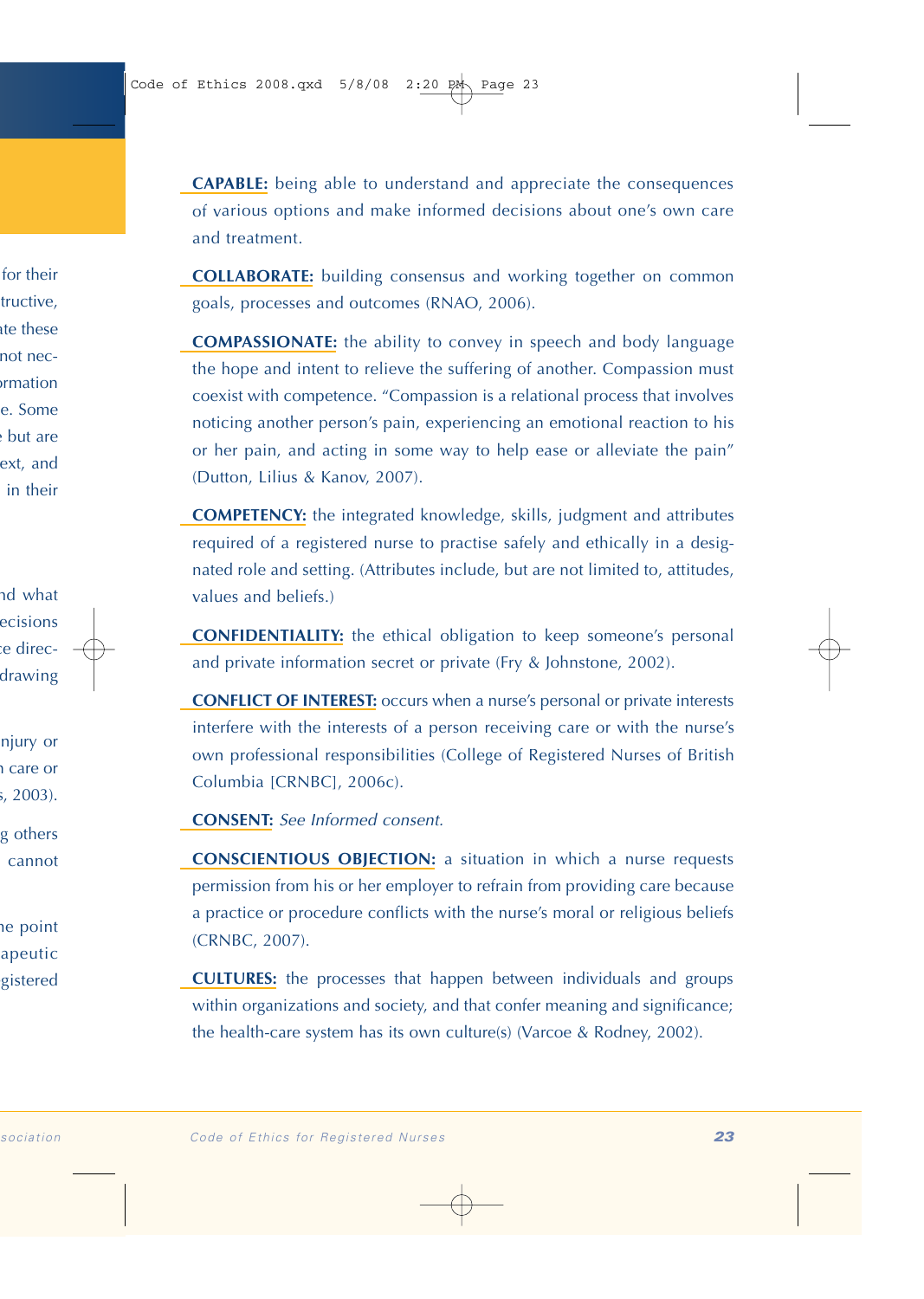**DETERMINANTS OF HEALTH:** these include income and social status, social support, education and literacy, employment and working conditions, physical and social environments, biology, genetic endowment, personal health practices and coping skills, healthy child development, health services, gender and culture (Public Health Agency of Canada, 2003).

**DIVERSITY:** the variation between people in terms of a range of factors such as ethnicity, national origin, race, gender, ability, age, physical characteristics, religion, values, beliefs, sexual orientation, socio-economic class or life experiences (RNAO, 2007a).

**DUTY TO PROVIDE CARE:** Nurses have a professional duty and a legal obligation to provide persons receiving care with safe, competent, compassionate and ethical care. There may be some circumstances in which it is acceptable for a nurse to withdraw from care provisions or to refuse to provide care (CRNBC, 2007; College of Registered Nurses of Nova Scotia [CRNNS], 2006a). See Appendix D.

**EQUITABLE:** determining fairness on the basis of people's needs.

**EQUITY:** in health care, the fulfillment of each individual's needs as well as the individual's opportunity to reach full potential as a human being (Canadian Nurses Association [CNA], 2006).

**ETHICS:** the moral practices, beliefs and standards of individuals and/or groups (Fry & Johnstone, 2002).

**EVERYDAY ETHICS:** how nurses pay attention to ethics in carrying out their common daily interactions, including how they approach their practice and reflect on their ethical commitments to persons receiving care and those with health-care needs.

**FAIRNESS:** equalizing people's opportunities to participate in and enjoy life, given their circumstances (Caplan, Light & Daniels, 1999), and society's equitable distribution of resources (in health care this means an expectation of equitable treatment).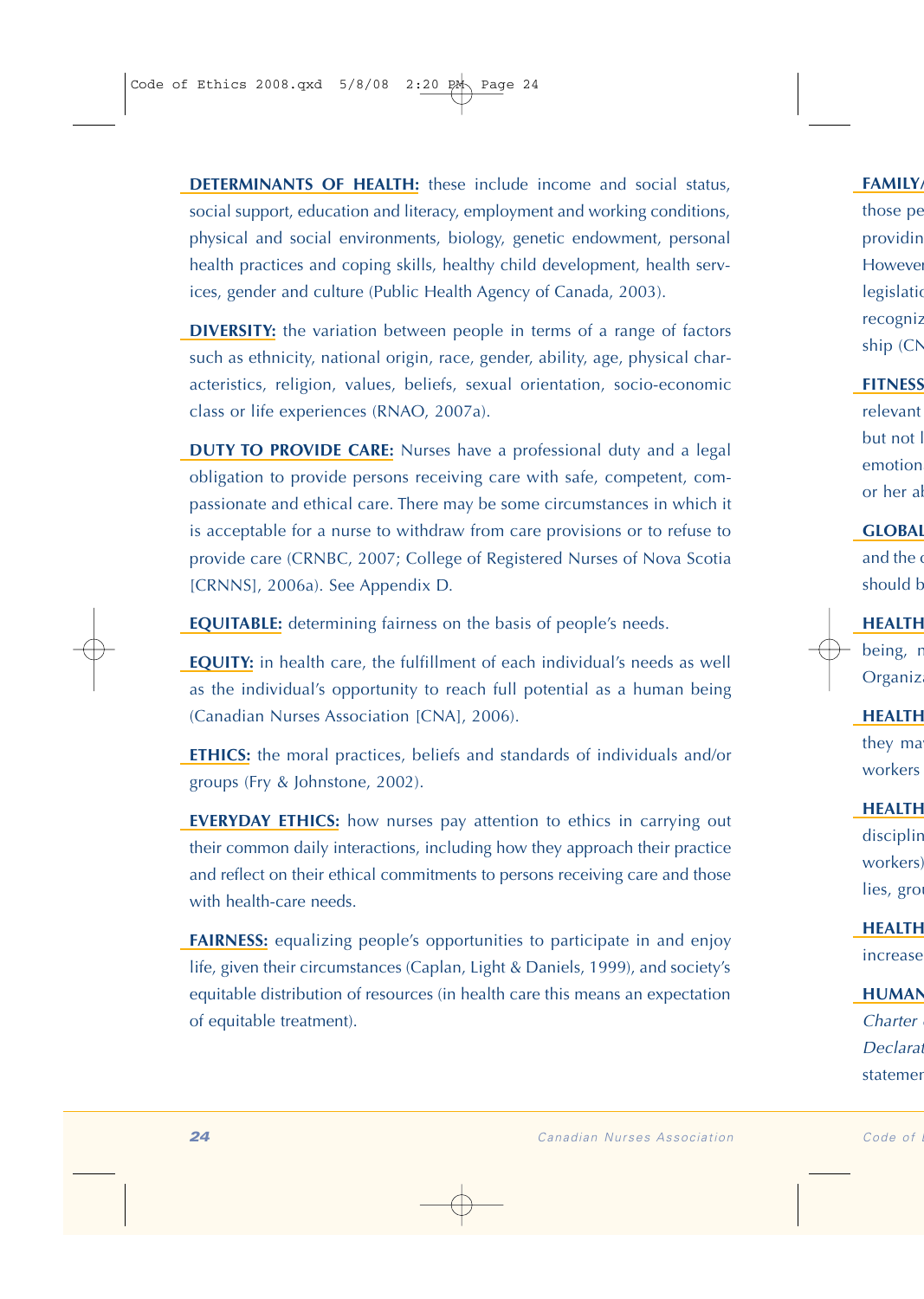**FAMILY/FAMILIES:** In matters of caregiving, family is recognized to be those people identified by the person receiving care or in need of care as providing familial support, whether or not there is a biologic relationship. However, in matters of legal decision-making it must be noted that provincial legislation is not uniform across Canada and may include an obligation to recognize family members in priority according to their biologic relationship (CNA, 1994).

**FITNESS TO PRACTISE:** all the qualities and capabilities of an individual relevant to his or her capacity to practise as a registered nurse, including, but not limited to, freedom from any cognitive, physical, psychological or emotional condition and dependence on alcohol or drugs that impairs his or her ability to practise nursing (CRNBC, 2006a; CRNNS, 2006b).

**GLOBAL HEALTH:** the optimal well-being of all humans from the individual and the collective perspective. Health is considered a fundamental right and should be equally accessible by all (CNA, 2003).

**HEALTH:** a state of complete physical, mental (spiritual) and social wellbeing, not merely the absence of disease (CNA, 2007; World Health Organization [WHO], 2006).

**HEALTH-CARE PROVIDERS:** all those who are involved in providing care; they may include professionals, personal care attendants, home support workers and others (CNA, 1994).

**HEALTH-CARE TEAM:** a number of health-care providers from different disciplines (often including both regulated professionals and unregulated workers) working together to provide care for and with individuals, families, groups, populations or communities.

**HEALTH PROMOTION:** a continuing process of enabling people to increase their control over and improve their health and well-being.

**HUMAN RIGHTS:** the rights of people as expressed in the *Canadian Charter of Rights and Freedoms* (1982) and the *United Nations Universal Declaration of Human Rights* (1948), and as recorded in the CNA position statement *Registered Nurses and Human Rights* (CNA, 2004a).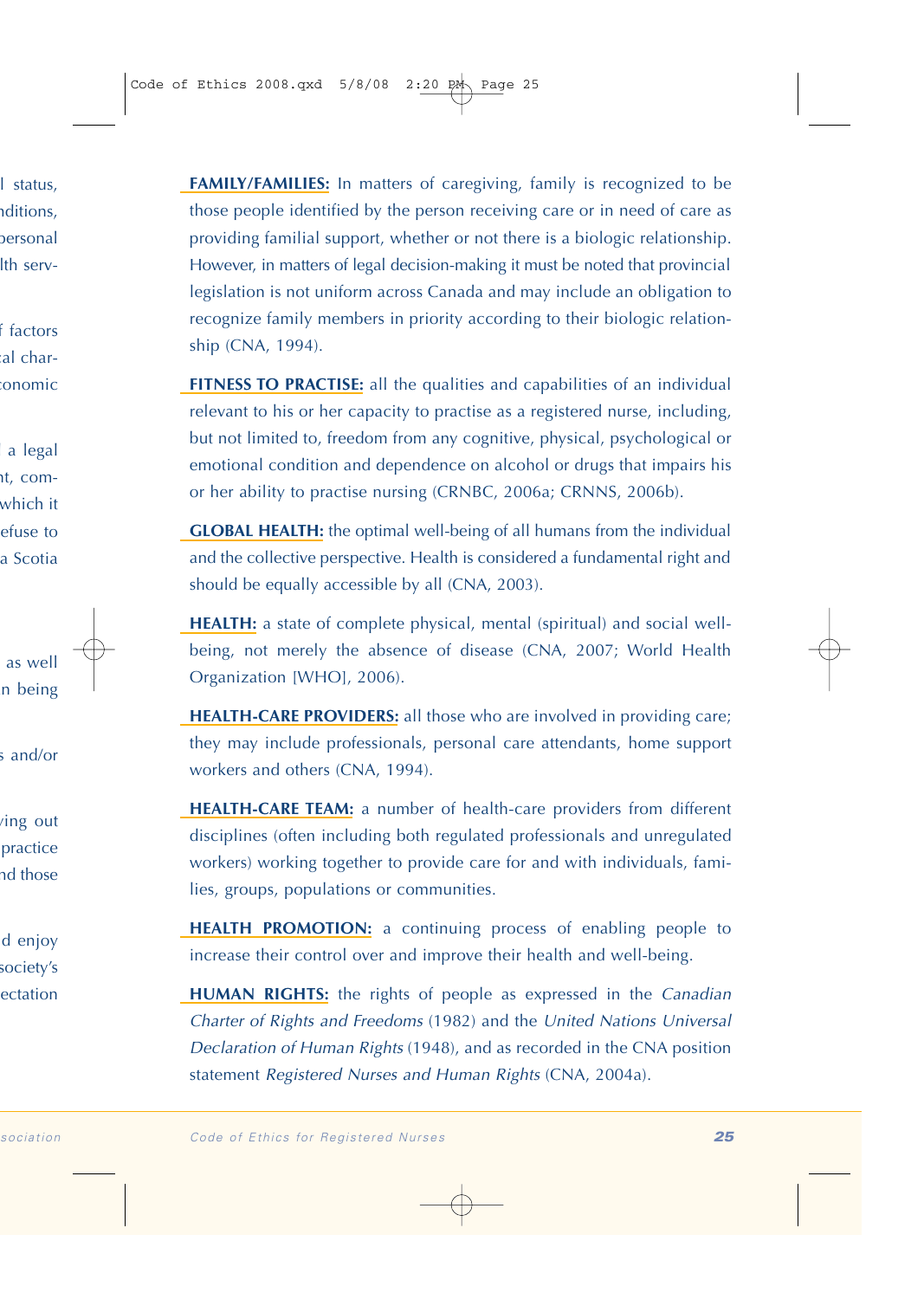**INCAPABLE/INCAPACITY:** failing to understand the nature of the treatment decisions to be made, as well as the consequences of consenting to treatment or declining treatment.

**INEQUITY:** an instance of unjust or unfair treatment of each individual's needs; health inequity means a lack of equitable access and opportunity for all people to meet their health needs and potential (CNA, 2006).

**INFORMED CONSENT:** the process of giving permission or making choices about care. It is based on both a legal doctrine and an ethical principle of respect for an individual's right to sufficient information to make decisions about care, treatment and involvement in research. In the code, the term *informed decision-making* is primarily used to emphasize the choice involved.

**INTEGRITY:** (1) for persons receiving care, integrity refers to wholeness, and protecting integrity can mean helping them to become whole and complete again; (2) for health-care providers, showing integrity means consistently following accepted moral norms. Implicit in integrity is soundness, trustworthiness and consistency of convictions, actions and emotions (Burkhart & Nathaniel, 2002).

**INTERDISCIPLINARY:** the integration of concepts across different disciplines. An interdisciplinary team is a team of people with training in different fields: such teams are common in complex environments such as health care (RNAO, 2007b) and may also be referred to as interprofessional teams.

**INTERSECTORAL:** all sectors of society (government, community and health).

**JUSTICE:** includes respecting the rights of others, distributing resources fairly, and preserving and promoting the common good (the good of the community).

**MORAL AGENT/AGENCY:** the capacity or power of a nurse to direct his or her motives and actions to some ethical end; essentially, doing what is good and right.

**MORAL CLIMATE:** in health care, the implicit and explicit values that drive health-care delivery and shape the workplaces in which care is delivered (Rodney, Hartrick Doane, Storch & Varcoe, 2006).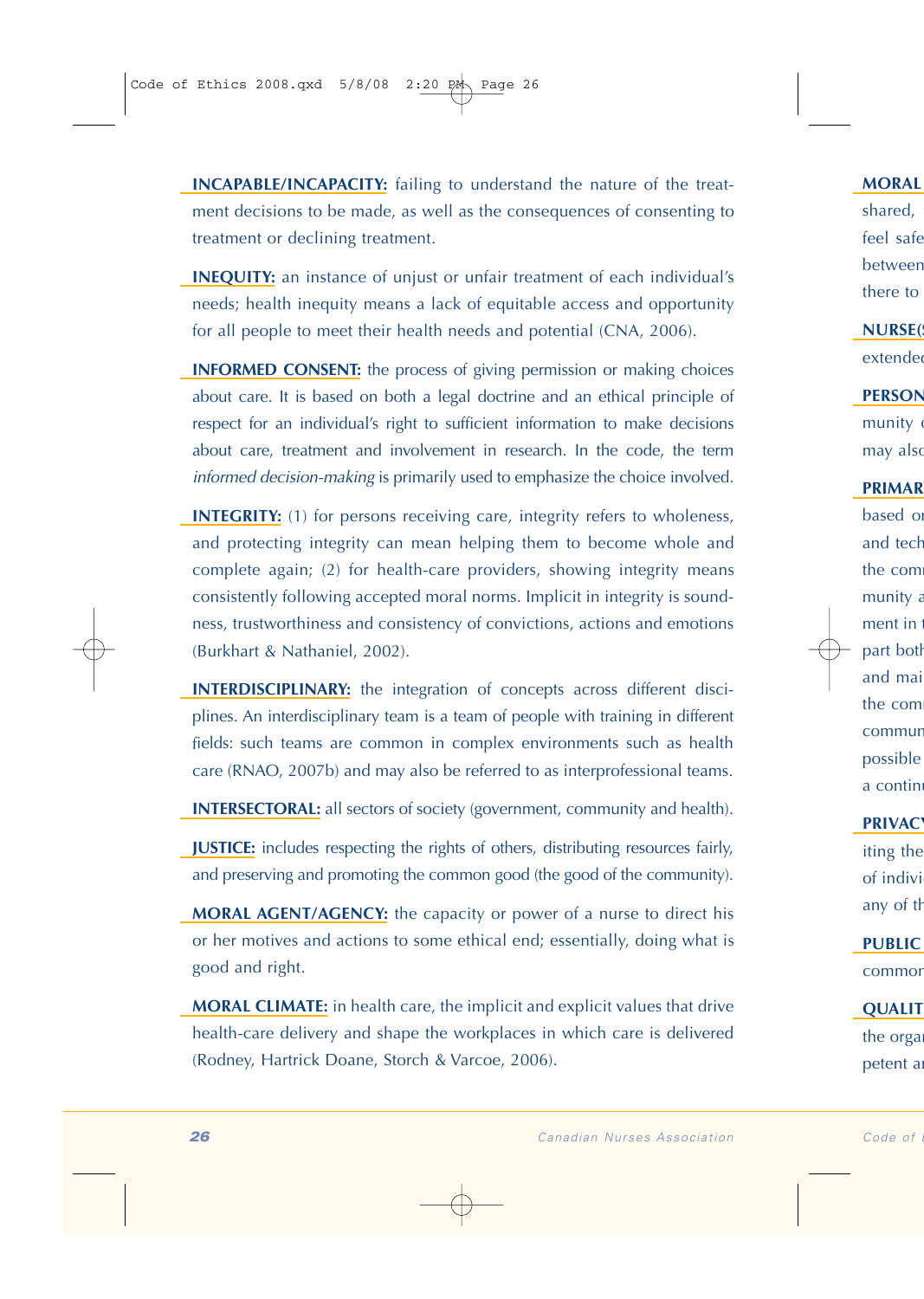**MORAL COMMUNITY:** a workplace where values are made clear and are shared, where these values direct ethical action and where individuals feel safe to be heard (adapted from Rodney & Street, 2004). Coherence between publicly professed values and the lived reality is necessary for there to be a genuine moral community (Webster & Baylis, 2000).

**NURSE(S):** in this code, refers to registered nurses, including nurses in extended roles such as nurse practitioners.

**PERSON/PERSONS RECEIVING CARE:** an individual, family, group, community or population that accesses the services of the registered nurse; may also be referred to as client(s) or patient(s).

**PRIMARY HEALTH CARE:** "Primary health care is essential health care based on practical, scientifically sound and socially acceptable methods and technology made universally accessible to individuals and families in the community through their full participation and at a cost that the community and country can afford to maintain at every stage of their development in the spirit of self-reliance and self-determination. It forms an integral part both of the country's health system, of which it is the central function and main focus, and of the overall social and economic development of the community. It is the first level of contact of individuals, the family and community with the national health system bringing health care as close as possible to where people live and work, and constitutes the first element of a continuing health care process" (WHO, 1978).

**PRIVACY:** (1) physical privacy is the right or interest in controlling or limiting the access of others to oneself; (2) informational privacy is the right of individuals to determine how, when, with whom and for what purposes any of their personal information will be shared.

**PUBLIC GOOD:** the good of society or the community, often called the common good.

**QUALITY PRACTICE ENVIRONMENTS:** practice environments that have the organizational and human support allocations necessary for safe, competent and ethical nursing care (CNA, 2001).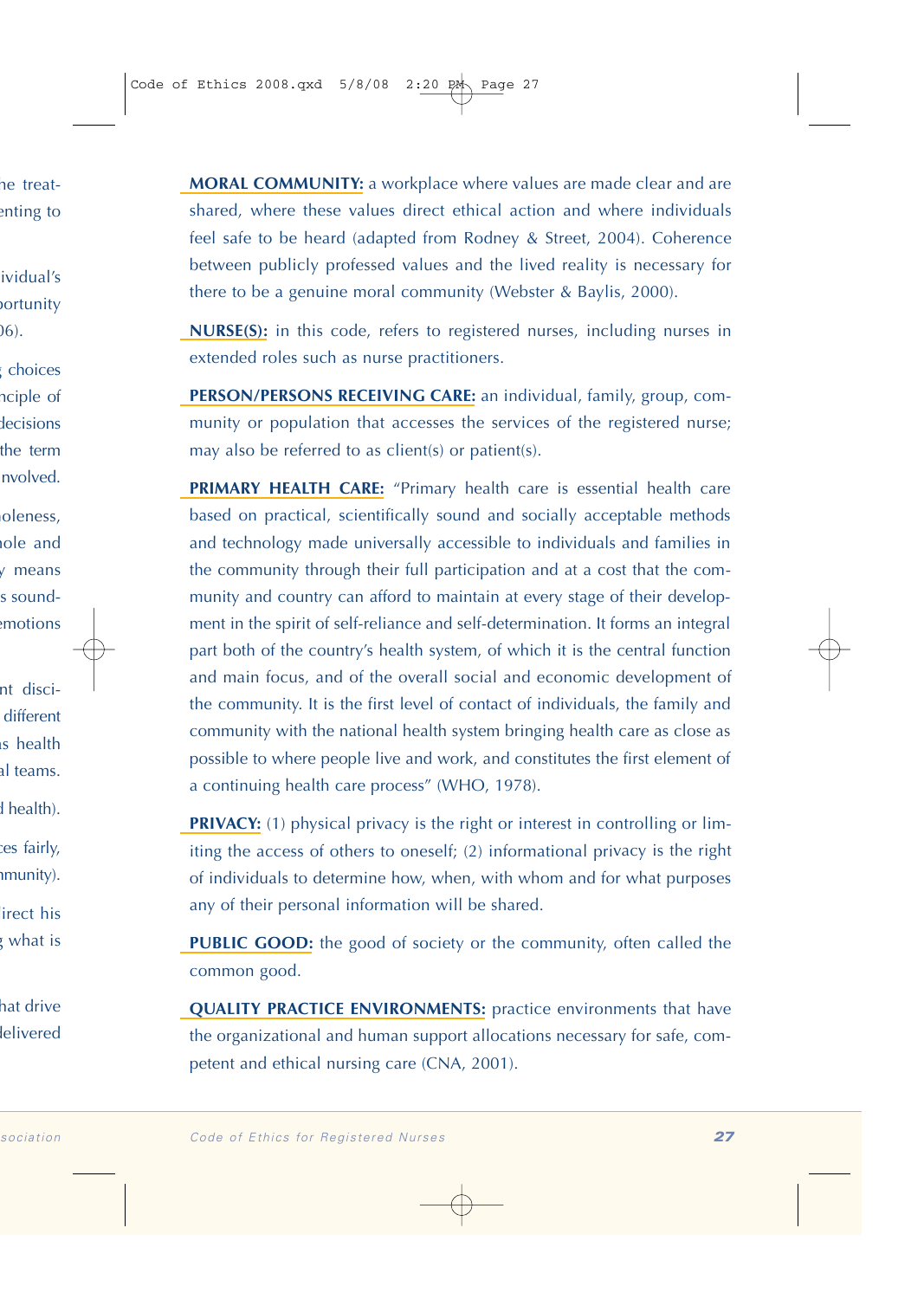**SOCIAL DETERMINANTS OF HEALTH:** factors in the social environment, external to the health-care system, that exert a major and potentially modifiable influence on the health of populations (Evans, 1994). See also *Determinants of health.*

**SOCIAL JUSTICE:** the fair distribution of society's benefits and responsibilities and their consequences. It focuses on the relative position of one social group in relation to others in society as well as on the root causes of disparities and what can be done to eliminate them (CNA, 2006).

**SUBSTITUTE DECISION-MAKER:** an individual designated by operation of a provincial or territorial statute or in an advance directive of a person in care to make decisions about health care and treatment on the person's behalf (CNA, 1994).

**UNREGULATED CARE PROVIDER:** paid providers who are neither licensed nor registered by a regulatory body (CRNBC, 2006b).

**VALUES:** standards or qualities that are esteemed, desired, considered important or have worth or merit (Fry & Johnstone, 2002).

**VIOLENCE:** includes any abuse of power, manipulation or control of one person over another that could result in mental, emotional, social or physical harm.

**VULNERABLE GROUPS:** groups disadvantaged by attitudes and systems in society that create inequities.

**WELL-BEING:** a person's state of being well, content and able to make the most of his or her abilities.

**WHISTLE-BLOWING:** speaking out about unsafe or questionable practices affecting people receiving care or working conditions. This should be resorted to only after a person has unsuccessfully used all appropriate organizational channels to right a wrong and has a sound moral justification for taking this action (Burkhardt & Nathaniel, 2002).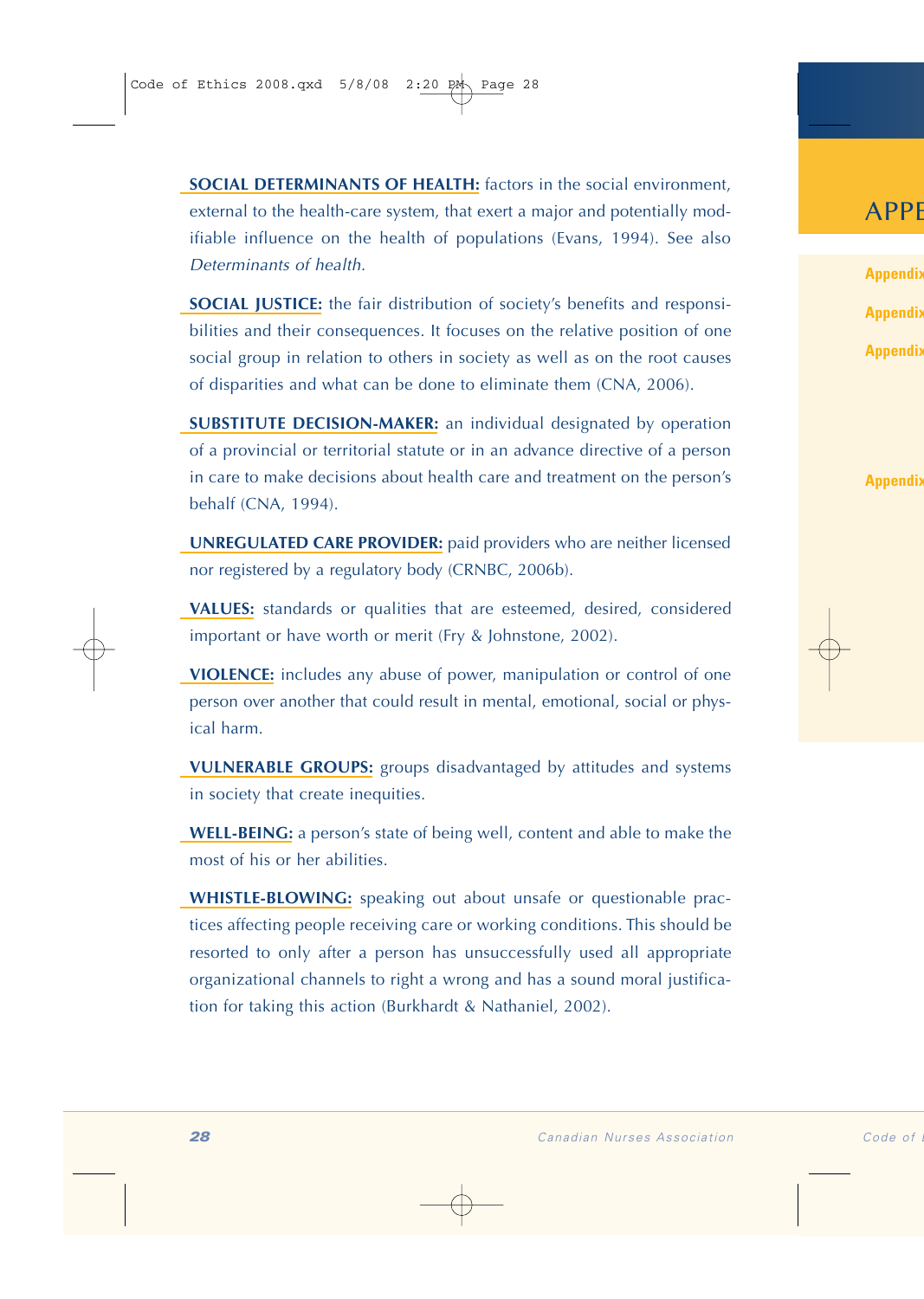# APPENDICES

| <b>Appendix A:</b> | The History of the Canadian Nurses Association Code of Ethics    |
|--------------------|------------------------------------------------------------------|
| <b>Appendix B:</b> | <b>Context of the Code</b>                                       |
| <b>Appendix C:</b> | <b>Ethical Models</b>                                            |
|                    | • An Ethical Model for Reflection: Questions to Consider         |
|                    | • Other Models and Guides for Ethical Reflection and Decision-   |
|                    | <b>Making: Resources and Applications</b>                        |
| <b>Appendix D:</b> | <b>Applying the Code in Selected Circumstances</b>               |
|                    | • Responding Ethically to Incompetent, Non-compassionate, Unsafe |
|                    | or Unethical Care                                                |
|                    | • Ethical Considerations in Addressing Expectations That Are in  |
|                    | <b>Conflict with One's Conscience</b>                            |
|                    | • Ethical Considerations for Nurses in a Natural or Human-Made   |
|                    | Disaster, Communicable Disease Outbreak or Pandemic              |
|                    | • Ethical Considerations in Relationships with Nursing Students  |
|                    | • Acting Ethically in Situations That Involve Job Action         |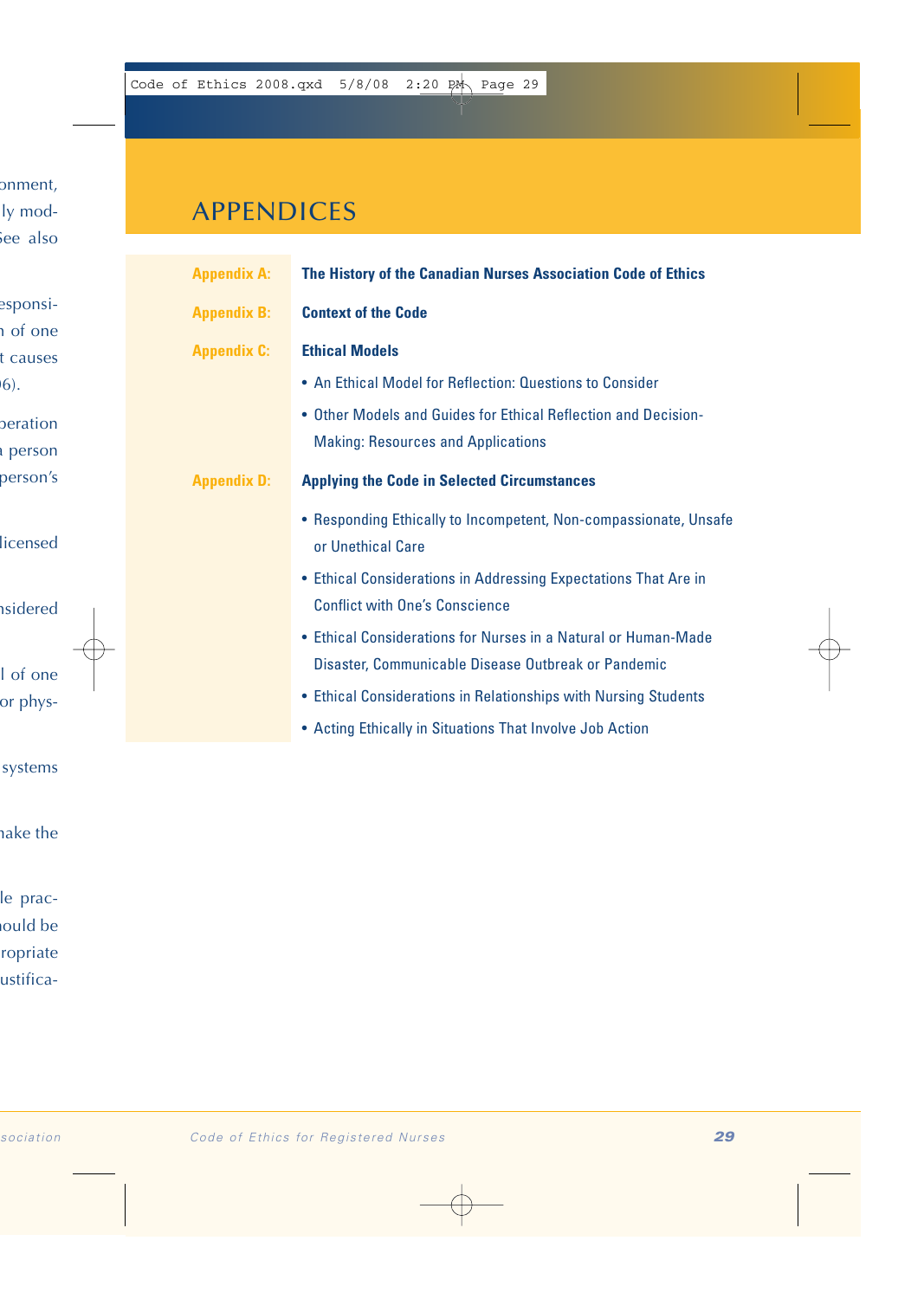## APPENDIX A: **THE HISTORY OF THE CANADIAN NURSES ASSOCIATION CODE OF ETHICS**

| 1954 | CNA adopts the International Council of Nurses' code as its<br>first code of ethics             |
|------|-------------------------------------------------------------------------------------------------|
| 1980 | CNA adopts its own code, entitled CNA Code of Ethics:<br>An Ethical Basis for Nursing in Canada |
| 1985 | CNA adopts a new code, called <i>Code of Ethics for Nursing</i>                                 |
| 1991 | <b>Code of Ethics for Nursing revised</b>                                                       |
| 1997 | Code of Ethics for Registered Nurses adopted as the updated<br>code of CNA                      |
| 2002 | Code of Ethics for Registered Nurses revised                                                    |
| 2008 | Code of Ethics for Registered Nurses revised                                                    |

The CNA *Code of Ethics for Registered Nurses* is not based on a particular philosophy or ethical theory but arises from different schools of thought, including relational ethics, an ethic of care, principle-based ethics, feminist ethics, virtue ethics and values. It has been developed over time by nurses for nurses, and it therefore continues to have a practical orientation supported by theoretical diversity.

CNA prepares position papers, practice papers on specific ethics issues, booklets and other ethics-related resources, and it maintains an electronic mailing list that provides a forum for dialogue on ethics in nursing. In addition, CNA works with other health professional associations and colleges to develop interprofessional statements (e.g., about no-resuscitation policies) related to issues or concerns of an ethical nature.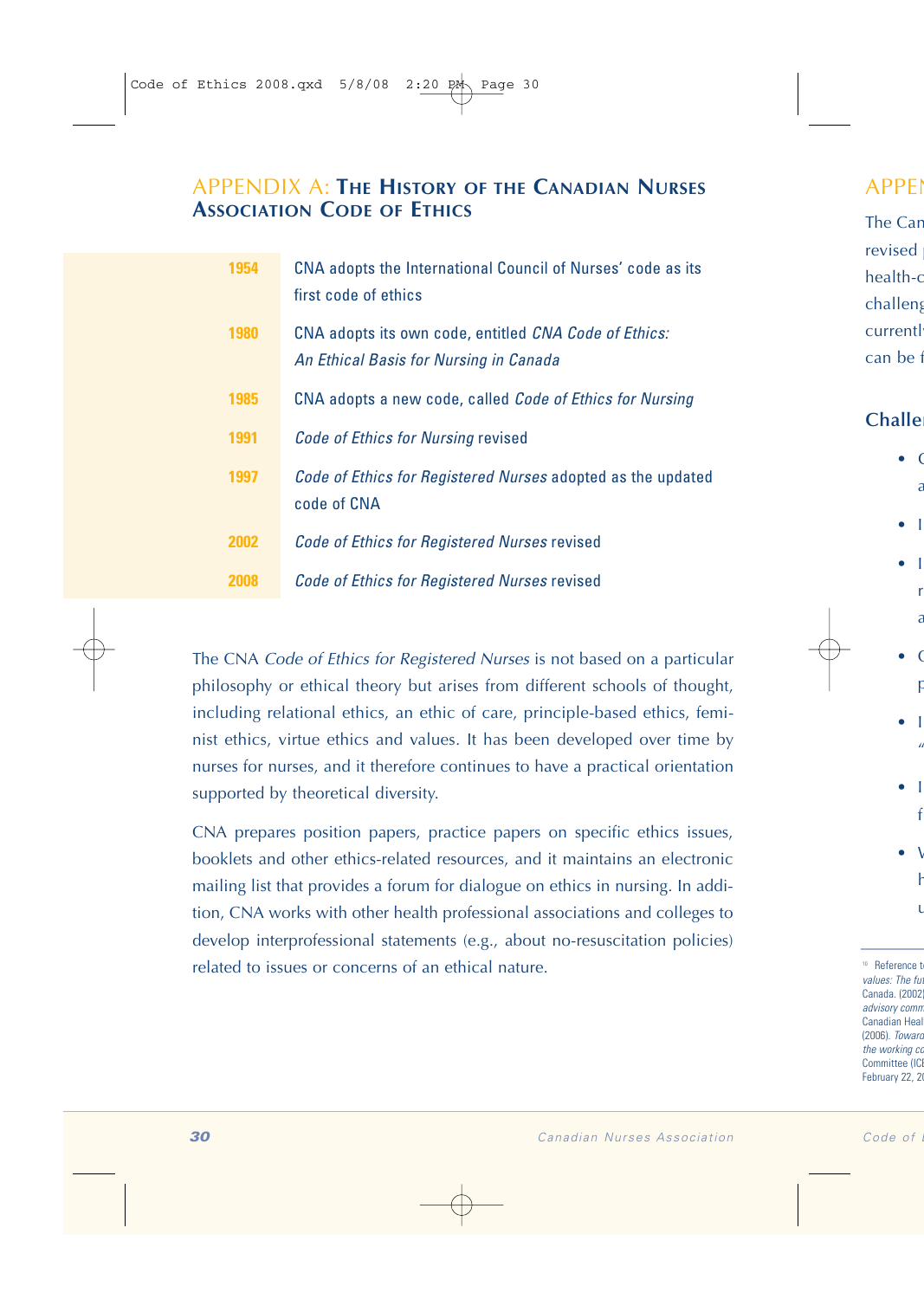## APPENDIX B: **CONTEXT OF THE CODE**

The Canadian Nurses Association's *Code of Ethics for Registered Nurses* is revised periodically to reflect changes that affect the public, nurses, other health-care providers and the health-care system and that create both new challenges and opportunities for nursing practice. Examples<sup>10</sup> of changes currently occurring, as well as those envisioned in the coming decade, can be found below:

## **Challenges and opportunities affecting the public**

- Greater public access to health information from a variety of formal and informal sources
- Increased public use of alternative and complementary therapies
- Increasing health-care expectations by some persons who are receiving care, and increasing disenfranchisement of others who are having difficulty accessing care
- Continued and escalating societal expectations that people will practise self-care
- Increasing societal expectations that families and communities will "look after their own"
- Individual or family isolation in the provision of self-care or care for a family member
- Widening and deepening local, regional and global inequities in health and social resources and in access to health care based upon gender, class and race

<sup>&</sup>lt;sup>10</sup> Reference to these contextual realities are found in the following documents: Government of Canada. (2002). Building on values: The future of health care in Canada – Final report. Ottawa: Commission on the Future of Health Care in Canada; Health Canada. (2002). Our health, our future. Creating quality workplaces for Canadian nurses. Final report of the Canadian nursing advisory committee. Ottawa: Author; Canadian Health Services Foundation. (2006). What's ailing our nurses? Ottawa: Author; Canadian Health Services Research Foundation. (2006). Staffing for safety. Ottawa: Author; Villeneuve, M., & MacDonald, J. (2006). Toward 2020: Visions for nursing. Ottawa: Canadian Nurses Association; Torgerson, R. (2007). Not there yet: Improving the working conditions of Canadian nurses. Ottawa: Canadian Policy Research Networks; UNESCO International Bioethics Committee (ICB). (2007). Preliminary draft report of the IBC working group on social responsibility and health. Retrieved on February 22, 2008, from http://unesdoc.unesco.org/images/0015/001505/150522e.pdf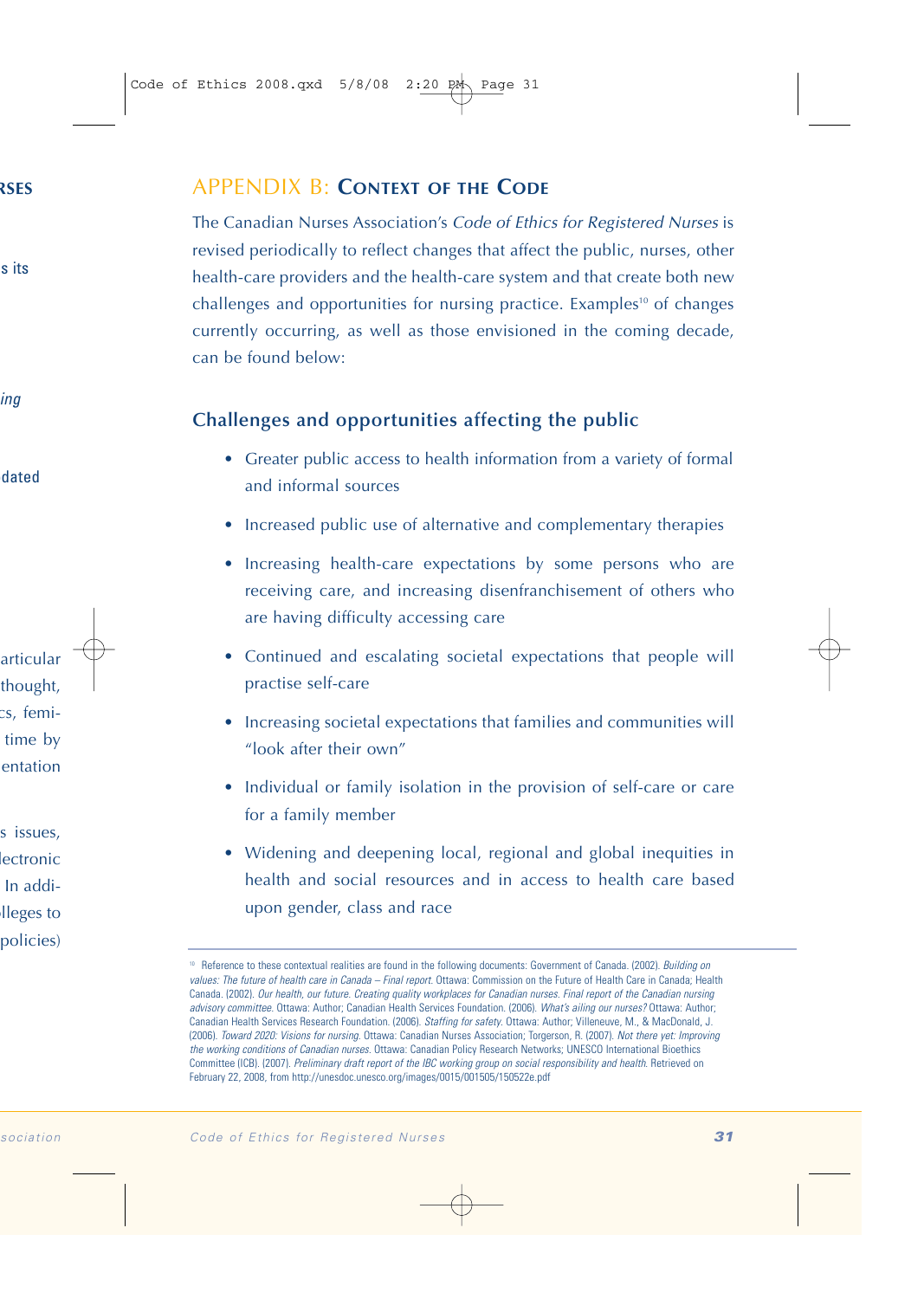- Demographic shift as baby boomers age and the very old live longer, resulting in increasing numbers of people who require complex health care
- Increasing rates of chronic illness and lack of accessible social supports
- Greater recognition that pain and suffering are underdiagnosed and undertreated
- New and emerging infectious disease
- Increasing rates of infections that originate in hospitals or similar settings (health-care acquired infections) and an increased awareness of other care-related injury and harms
- Threats of natural and human-made disasters, pandemics and bioterrorism
- Continued presence of war, human trafficking and racial tensions

## **Challenges and opportunities affecting nurses and other health-care providers**

- Increasing **diversity** in the populations of people receiving care
- Increasing diversity among health-care professionals and other health-care providers
- A continuing and worsening shortage of nurses and shortage of all health-care professionals and allied health-care providers
- Shortages of clinical support workers with related increasing demands on nurses to do additional non-nursing work so that safe patient care is maintained
- Excessive hours of work and work overload with associated increases in nurse injury, illness and turnover of nursing staff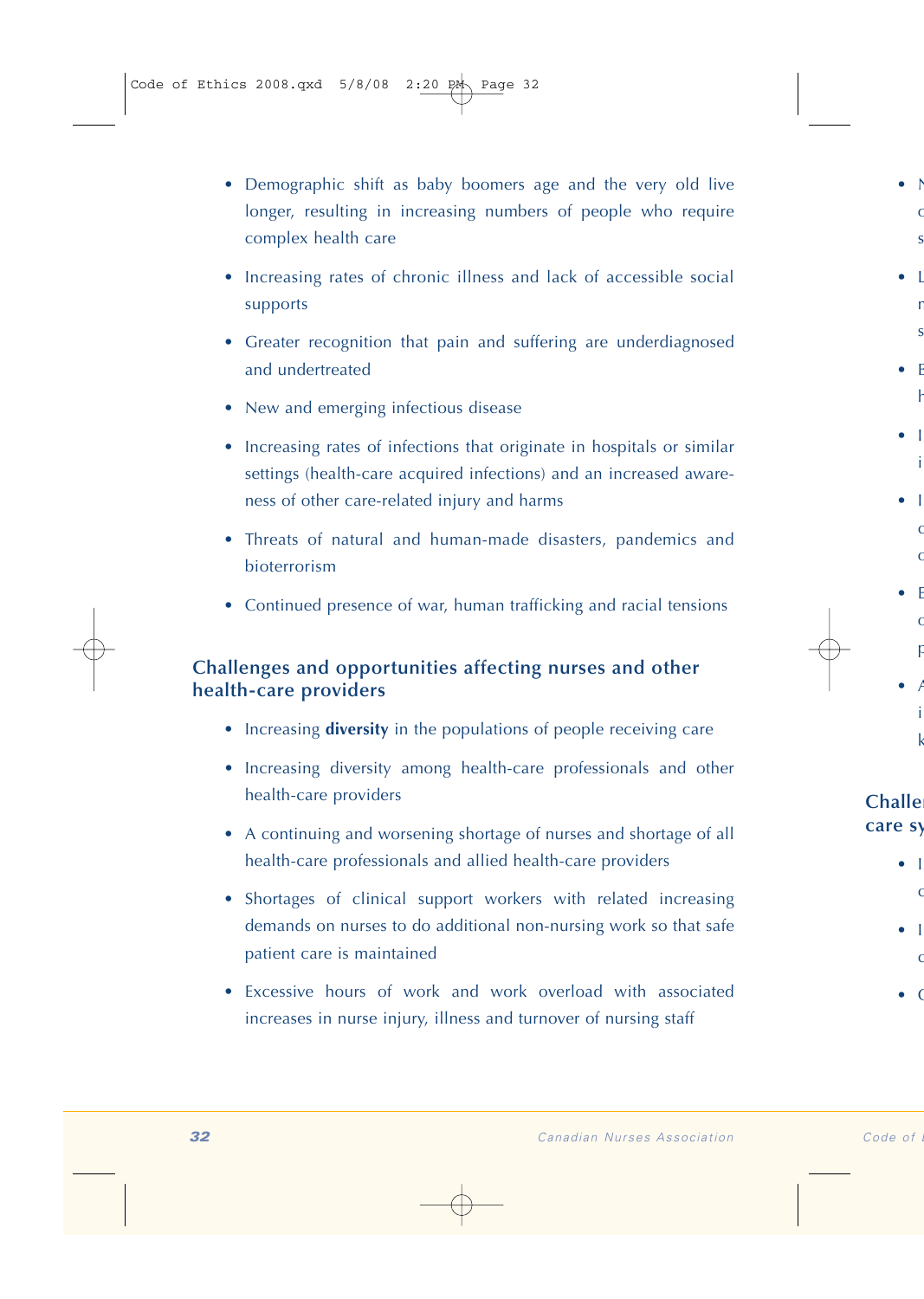- Nurse staffing deficiencies that are associated with increased rates of morbidity and mortality among persons receiving care, as demonstrated in research-based findings
- Limited numbers of well-prepared managers to lead the development of healthy work environments and effective nurse retention strategies
- Broader and evolving scopes of practice for nurses and other health-care providers
- Increased numbers of complex **intersectoral** health-care teams that include other health-care professionals and **unregulated workers**
- Increased requirements for well-functioning, innovative healthcare teams as a result of the changing roles and scopes of practice of registered nurses and other health-care providers
- Emerging challenges for nurses with regard to potential situations of **conflict of interest** (e.g., relationships with pharmaceutical companies) as roles evolve to broader scopes of practice
- A growing cadre of nurses involved in conducting and participating in research to develop and use evidence-based guidelines and other knowledge for nursing practice and health

## **Challenges within the socio-political context of the healthcare system**

- Increasing disparity between resources for urban and rural healthcare centres
- Increasing need for health promotion and prevention (primary care), including mental health
- Ongoing tension between individual good and the **public good**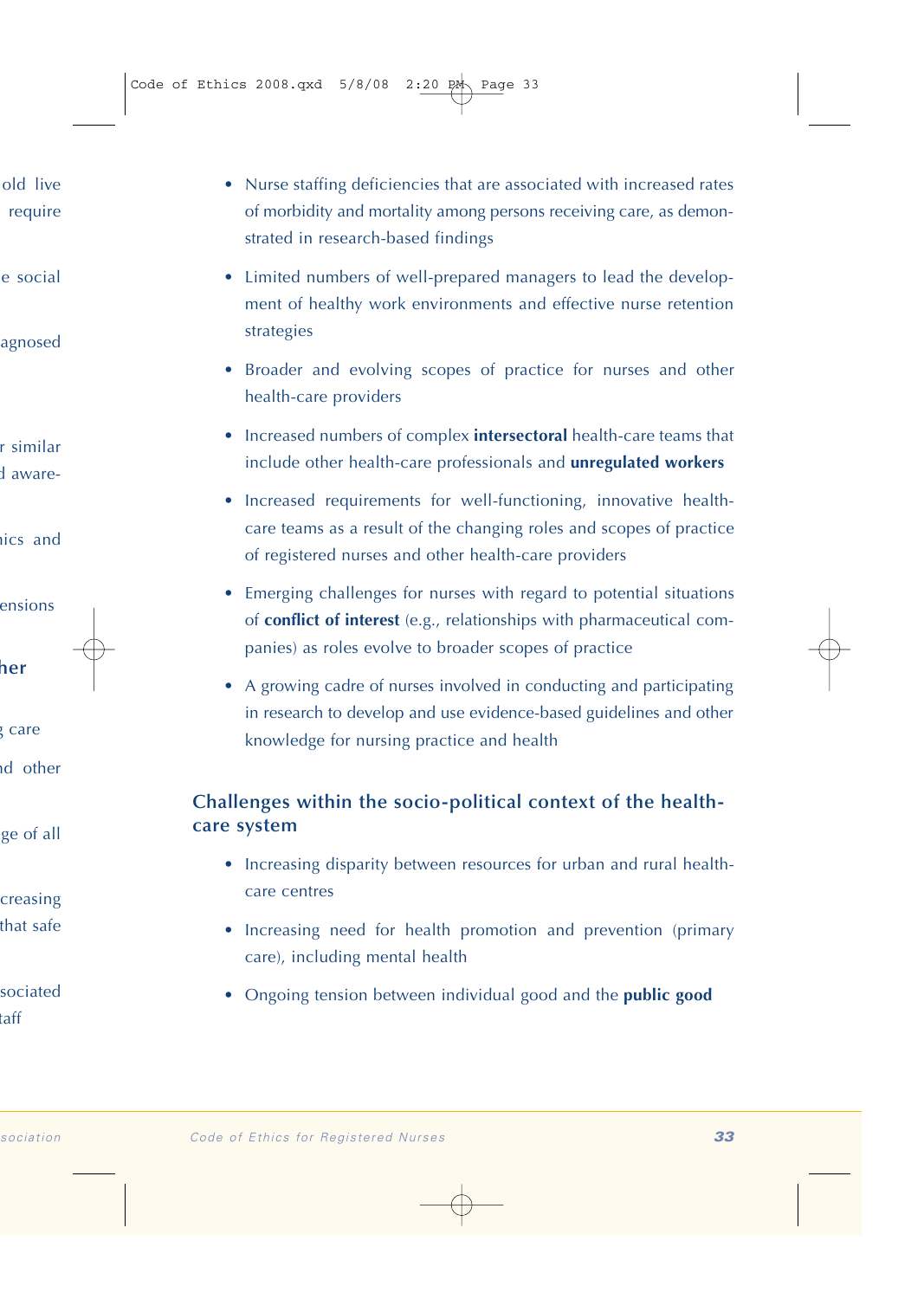- Ongoing debate within Canadian society over the acceptable amount and mix of public and private interests in the financing and delivery of health care
- Ongoing challenges to preserving an adequately publicly funded, universal and accessible health-care system that equitably serves health-care needs across the continuum of care
- Difficult choices in the allocation of resources, program and services
- Increasing recognition that social inequities drive health-care decisionmaking and health-care inequities
- A sense that financial gain by health-care agencies and health-care providers in public and private health-care delivery may be influencing health-care decisions (e.g., early discharge of people from hospitals)
- Shorter hospital stays and increased reliance on home and community care and self-care
- Increase in the complexity of care needed in all settings and lack of accessible social supports for people needing care and their families
- Rapid introduction of new technology and pharmaceutical drugs
- Advances in genetics and genomics
- Greater expectations of the public to have access to new technology with the sometimes unfounded expectation that new technology will lead to better health outcomes
- Increasing use of information technology and electronically stored health data in the health-care system
- An accelerating trend toward public-private sector delivery and information systems that increase potential risks to the privacy of persons receiving care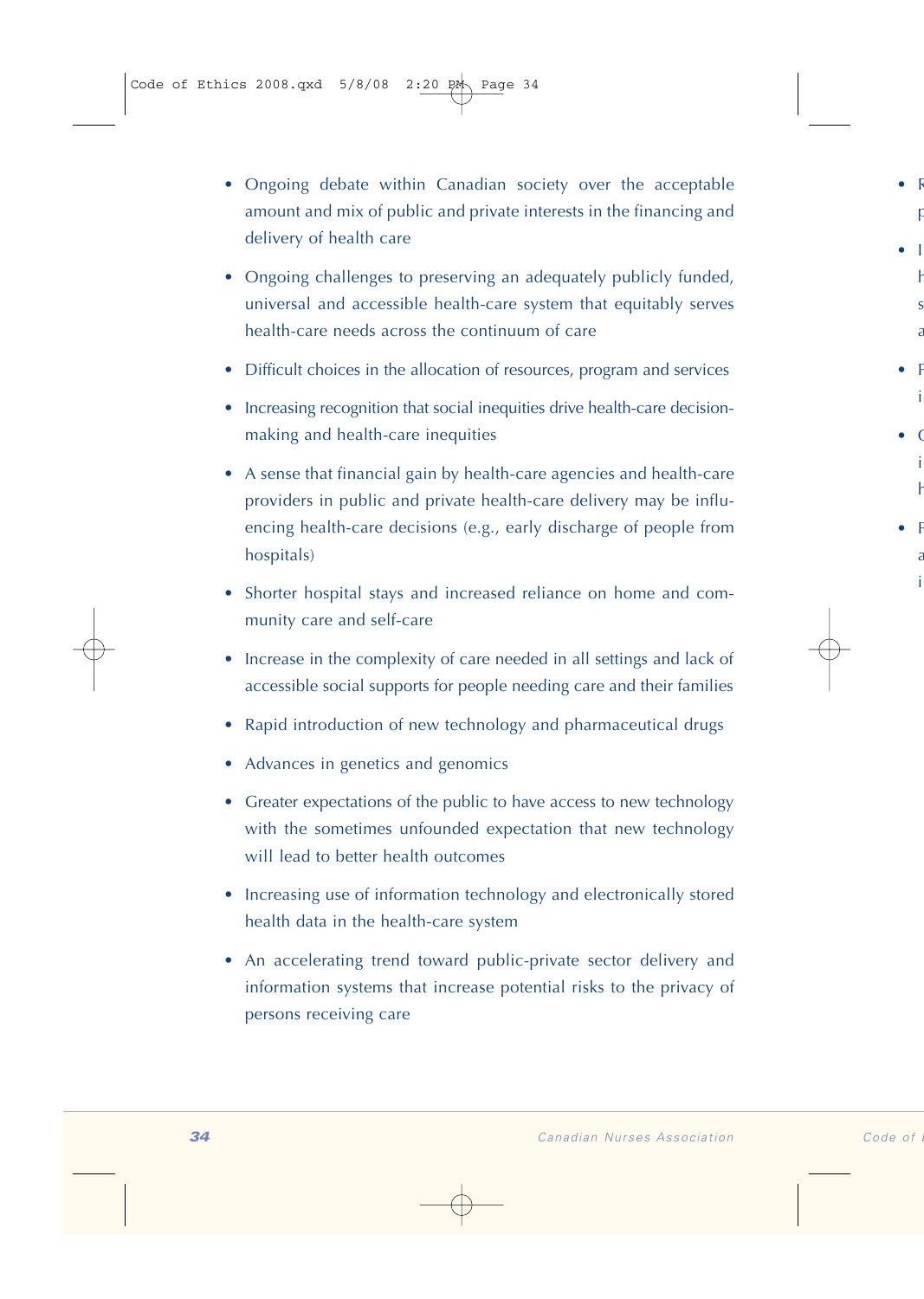- Rise in the number of policies and legislation related to access to private information
- Increased emphasis on safety and on developing a just culture in health care, in which individuals, organizations and health-care systems share accountability for reducing risks and preventing avoidable harms
- Proliferation of research findings in health care that need to be impartially assessed to determine the quality of evidence
- Ongoing tensions between preserving scientific integrity and maximizing commercial interests in the research and development of health-care technologies and therapies
- Pressing need to understand the relations between human health and environmental health (e.g., global warming) and to act on issues related to the environment on which health depends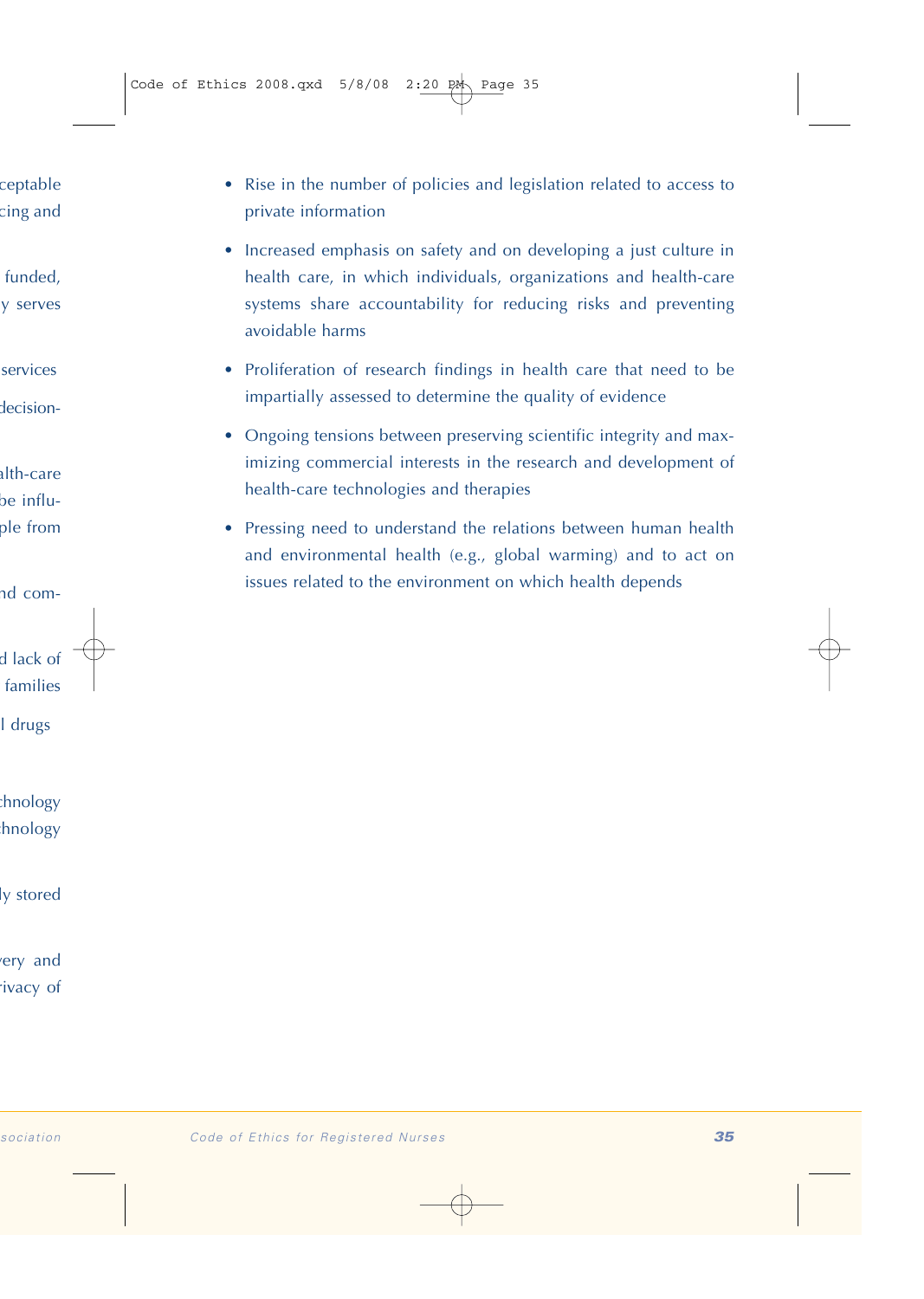## APPENDIX C: **ETHICAL MODELS**

#### **An Ethical Model for Reflection: Questions to Consider**

The code points to the need for nurses to engage in ethical reflection and discussion. Frameworks or models can help people order their approach to an ethical problem or concern, and they can be a useful tool to guide nurses in their thinking about a particular issue or question.

When it is appropriate, colleagues in nursing and other disciplines, ethics committees, ethicists, professional nurses associations and colleges of registered nurses and other experts should be included in discussions of ethical problems. Legislation, standards of practice, policies and guidelines of nurses' unions and professional associations and colleges may also be useful in ethical reflection and decision-making.

Ethical reflection (which begins with a review of one's own ethics) and judgment are required to determine how a particular value or responsibility applies in a particular nursing context. There is room within the profession for disagreement among nurses about the relative weight of different ethical values and principles. More than one proposed intervention may be ethical and reflective of good ethical practice. Discussion and questioning are extremely helpful in the resolution of ethical problems and issues.

Ethical models also facilitate discussion among team members by opening up a moral space for everyone to participate in the conversation about ethics. There are many models for ethical reflection and for ethical decision-making in the health-care ethics literature, and some of these are noted in this section. The model provided here<sup>11</sup> was selected because it offers a nursing model for considering ethics issues in practice, promotes reflection and is applicable to all types of ethical situations.

<sup>&</sup>lt;sup>11</sup> This model is adapted from *Nursing Ethics in Canadian Practice* by Oberle & Raffin (in press).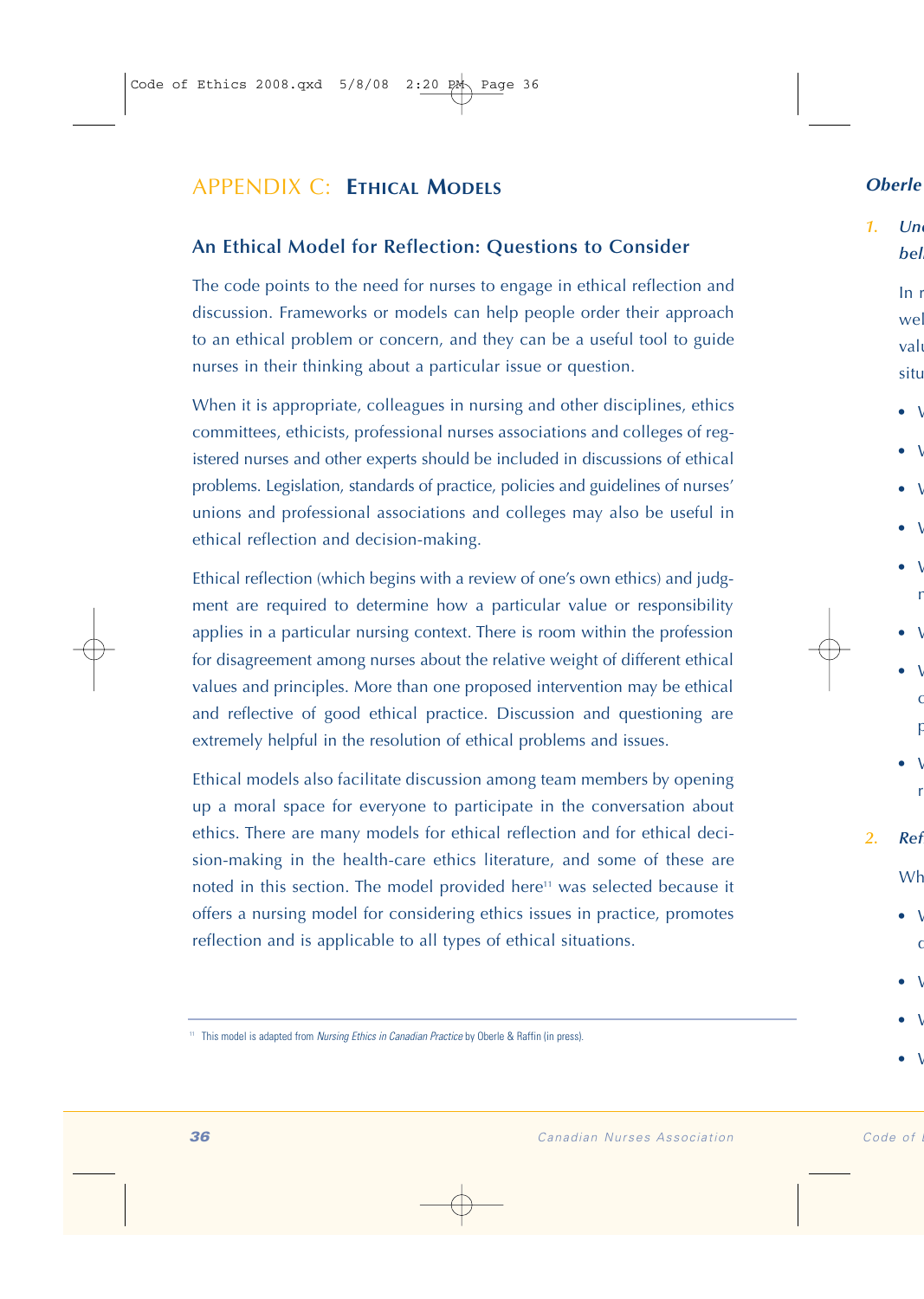#### *Oberle & Raffin Model*

## *1. Understanding the ethics of the situation: Relationships, goals, beliefs and values*

In reflecting on what will best fulfil the goal of improving a person's well-being, nurses must first *want* to do good. They clarify their own values as well as the values in the code of ethics that apply to a given situation. They ask some of the following questions:

- What are my own values in this situation?
- What are the values of all those involved?
- What are the goals people hope to achieve?
- What do others consider to be a good outcome?
- What is the level of knowledge of the persons receiving care or in need of care?
- What information do they need?
- What are the relationships within the family of the person receiving care or in need of care and between the family and health-care providers?
- What value differences exist among the caregivers and those receiving care or in need of care?

#### *2. Reflecting on the range of available choices*

When reflecting on possible choices, nurses ask:

- What will help individuals and families clarify what they think will do the most good for their situation?
- What do other health-care providers think is best?
- What might be the effects of the various choices?
- What values would society consider appropriate in this situation?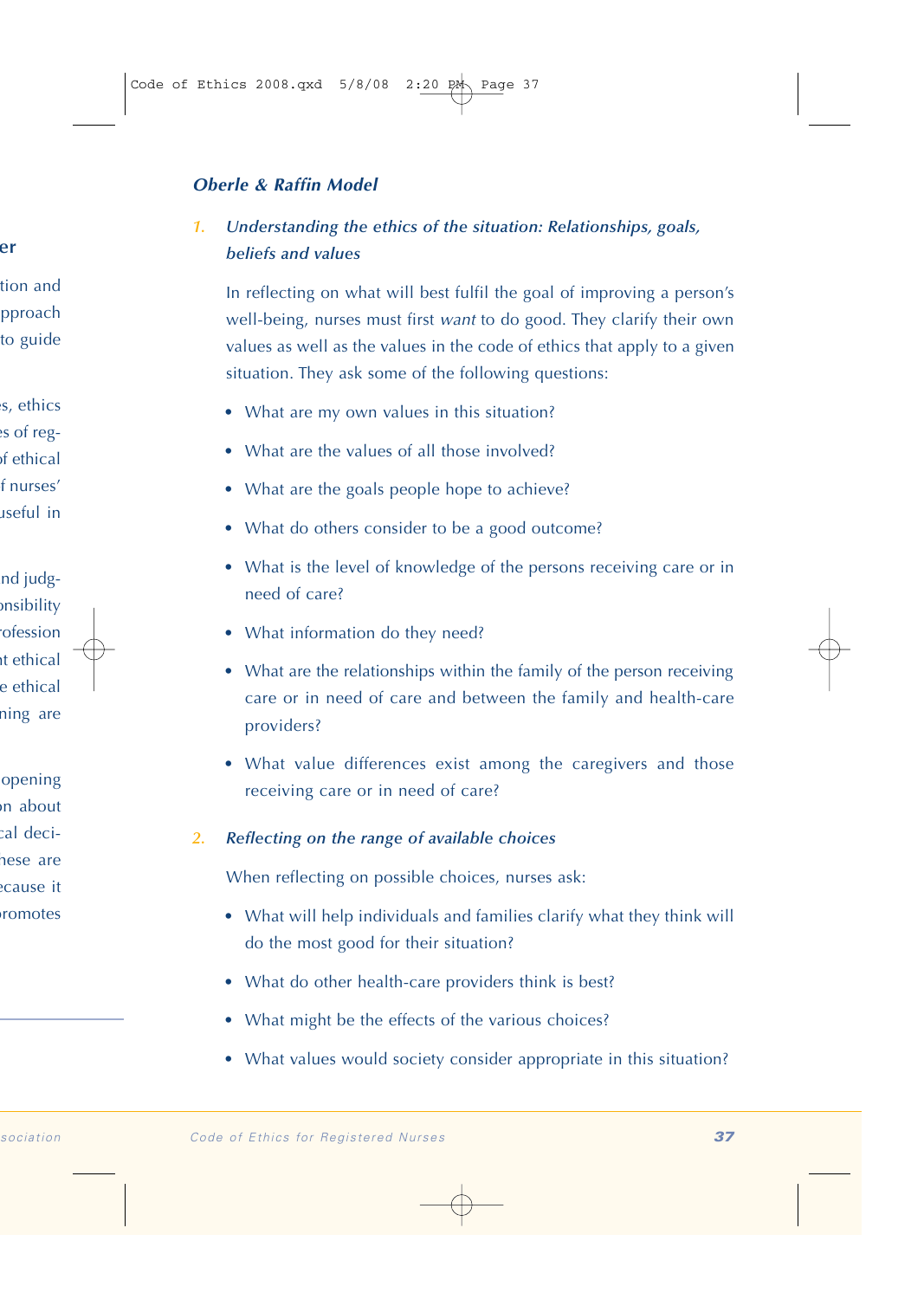- What economic, political, legal, institutional and cultural factors are at play in the person's health situation?
- What options require further information and discussion?

#### *3. Maximizing the good*

Nurses try to act in accordance with the capable person's expressed desires. Questions that need to be asked to achieve this end are the following:

- Will what the individual desires conflict with the good of other individuals or of the community?
- Can ways be found to respect the wishes of the person receiving care or in need of care, while keeping the needs of others in mind?
- What might prevent nurses from taking an ethical action?
- Will taking action in this situation require moral courage?
- Will the nurses and other health-care providers be supported in taking action?

#### *4. Taking ethical action*

Before taking action, nurses reflect on how that action fits with the code of ethics and whether it is what a reasonably prudent and ethical nurse would do in this situation. They assess their ability to act with care and compassion and to meet their professional and institutional expectations.

#### *5. Reflecting on and reviewing an ethical action*

In reviewing and reflecting on their actions, nurses consider both the process and outcome. They ask if the situation was handled in the best way possible, including both *how* things were done as well as *what* was done. They also consider how everyone involved in the situation was affected, and whether harm was minimized and a good choice was found.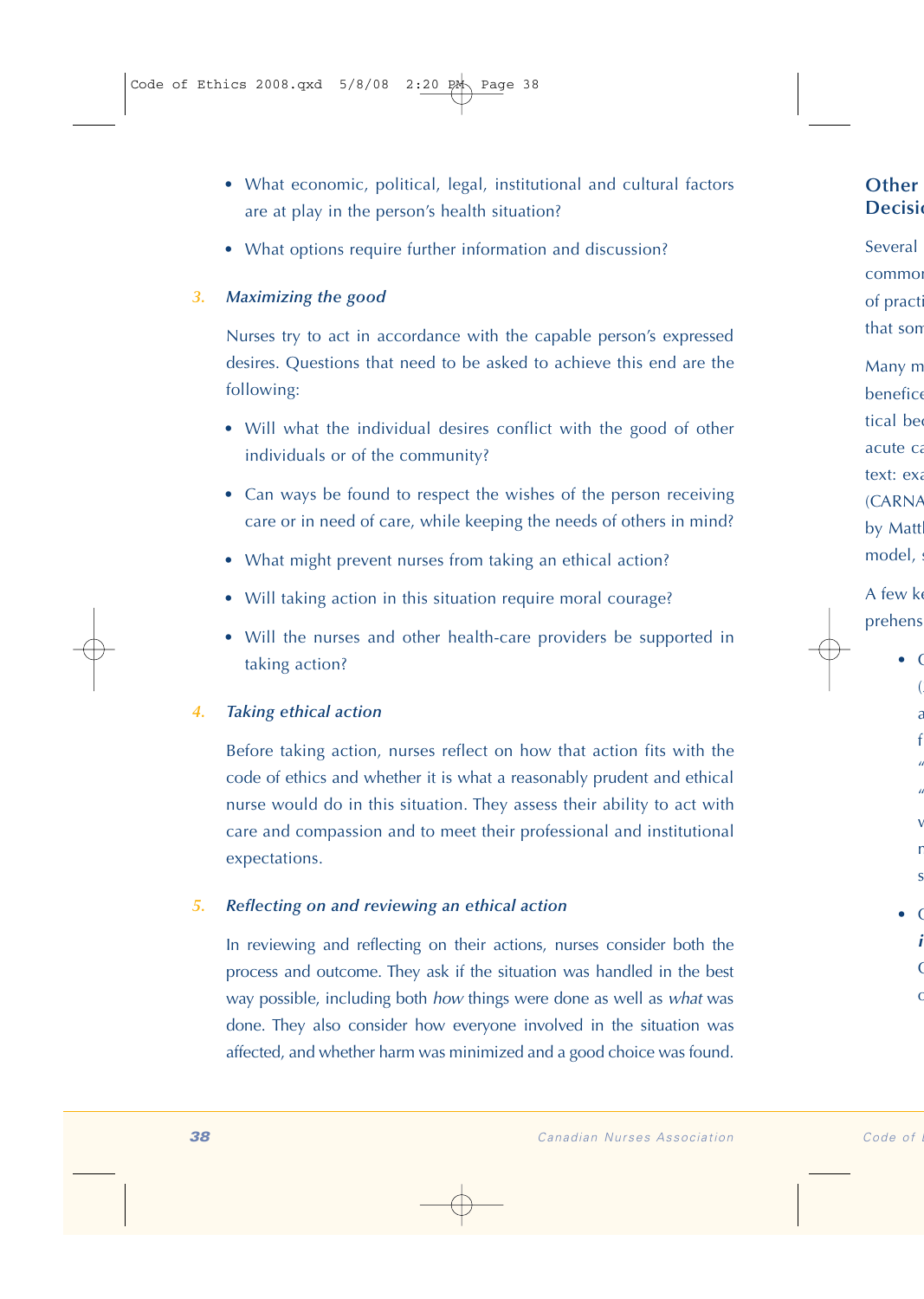#### **Other Models and Guides for Ethical Reflection and Decision-Making: Resources and Applications**

Several other models for ethical reflection and decision-making are in common use. Nurses find that some models are helpful in particular areas of practice (e.g., in acute care practice, long-term care, public health) and that some models are more meaningful to them than others.

Many models include the four principles of biomedical ethics – autonomy, beneficence, nonmaleficence and justice – which some nurses find practical because these models may bridge biomedical and nursing ethics in acute care. Some nurses prefer a model that offers a diagram rather than text: examples of diagram models are the Bergum and the Storch models (CARNA, 2005b). Others prefer an algorithm, such as the one developed by Matthews (2007), and still others prefer a more philosophically based model, such as that offered by Yeo and Moorhouse (1996).

A few key sources are listed below. The first source is likely the most comprehensive, since it analyzes cases using three models.

- CNA's *Everyday Ethics: Putting the Code into Practice* (2nd ed.) (2004b) is a study guide to help nurses use the CNA code of ethics and reflect on ethical practice. It offers three models: "A Guide for Moral Decision-Making" (developed by Chris McDonald), "The Four Topics Method" (by Jonsen, Siegler & Winslade, 1997) and "The Circle Method for Ethical Decision-Making" (by Jan Storch), with examples of their application to practice. Numerous other models are listed and briefly described in the appendix to this study guide.
- CARNA published *Ethical Decision-Making for Registered Nurses in Alberta: Guidelines and Recommendations* in 2005. Included in CARNA's paper is the Bergum model for questioning (in the image of a flower) and a full case analysis using the Bergum model.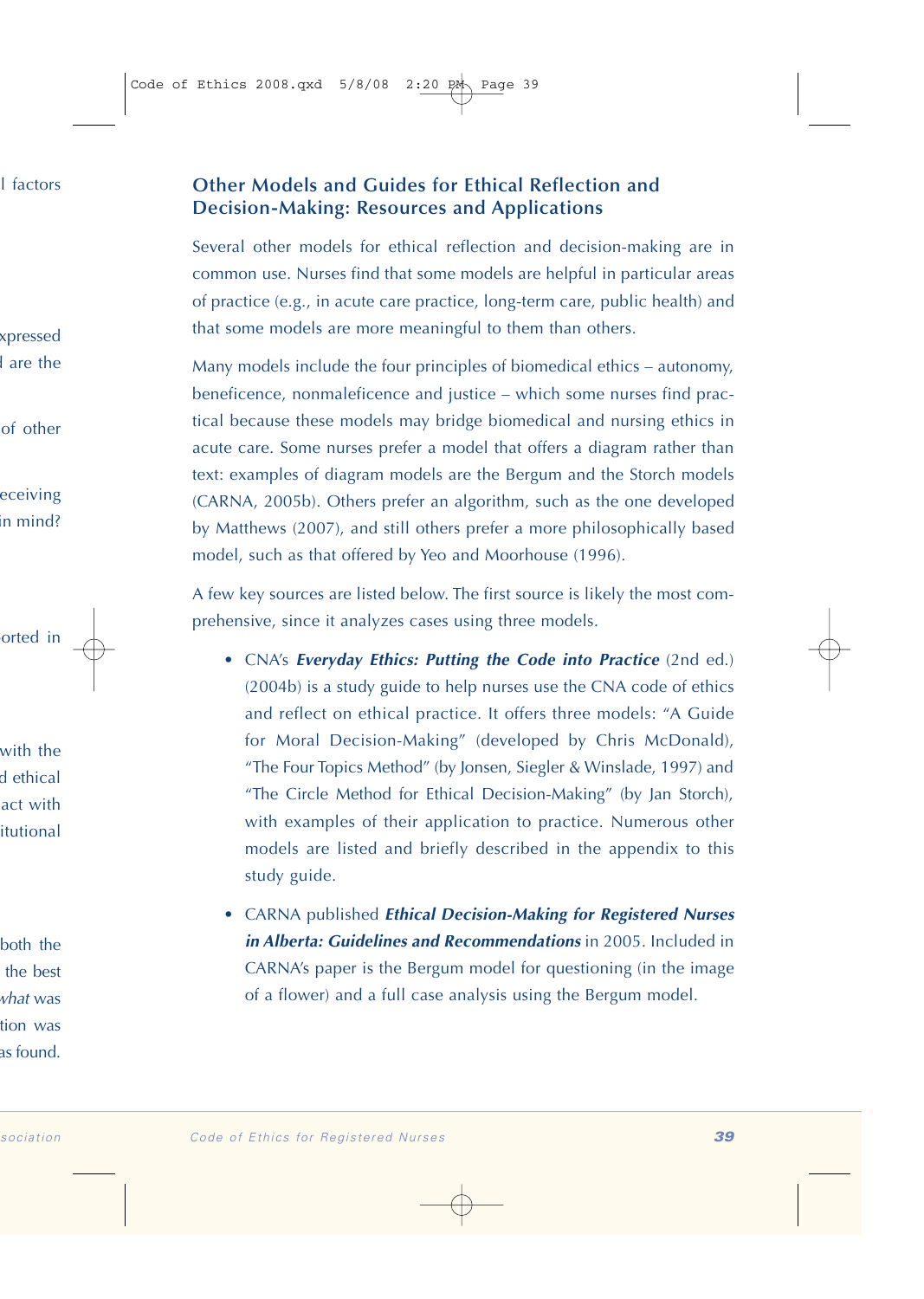- The *Framework for Ethical Decision-Making*, developed by Michael McDonald with additions provided by Patricia Rodney and Rosalie Starzomski, provides detailed questions to consider in ethical decisionmaking. It is available from www.ethics.ubc.ca/people/mcdonald/ decisions.htm
- *Nursing Ethics: Cases and Concepts* (1996) by M. Yeo & A. Moorhouse. These authors provide a way to think through ethical problems using three types of analysis (descriptive, conceptual and normative).
- *Nursing ethics decision-making algorithm* developed by J. Matthews at Brock University (included in the ethics resources on the CNA website).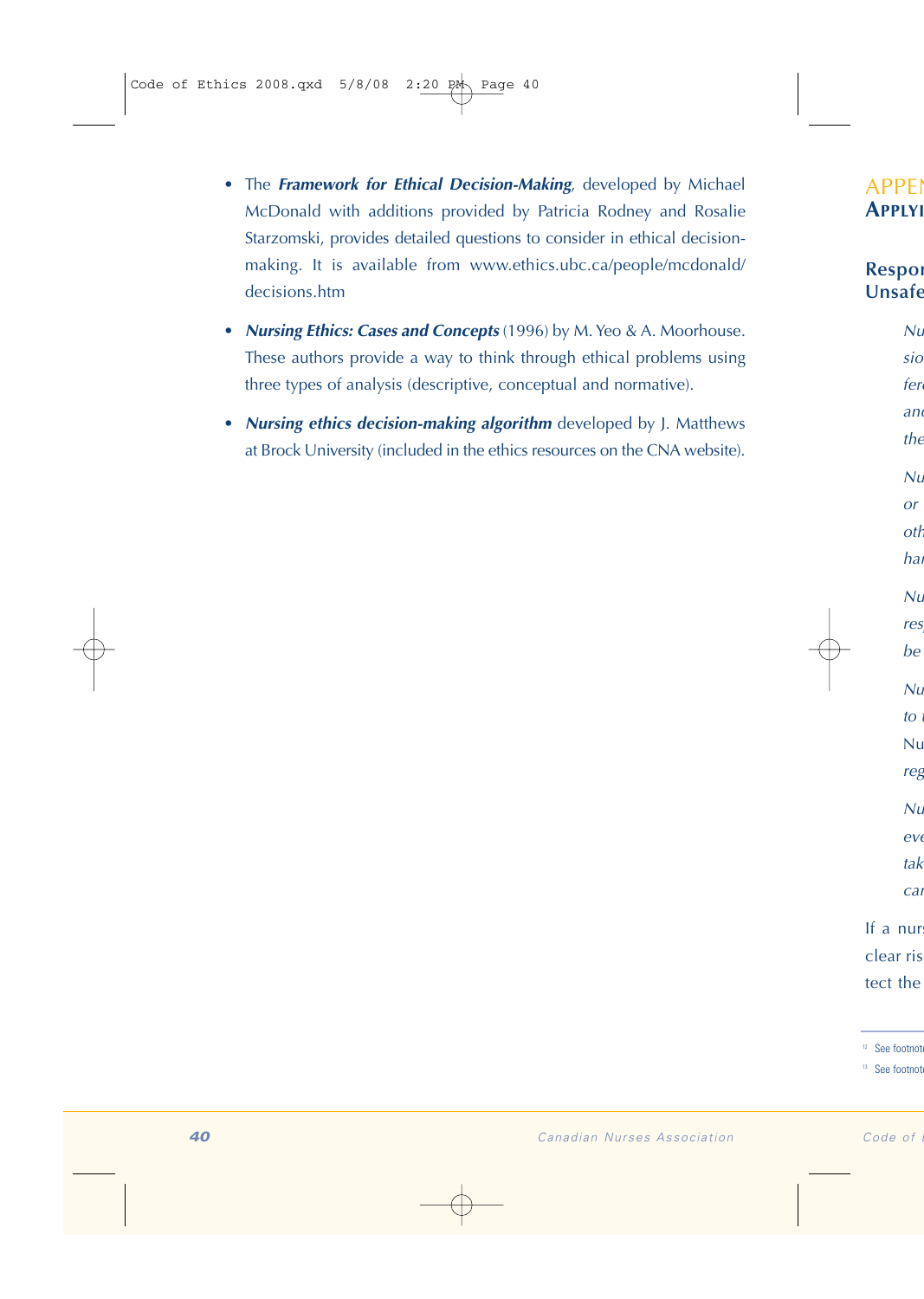## APPENDIX D: **APPLYING THE CODE IN SELECTED CIRCUMSTANCES**

#### **Responding Ethically to Incompetent, Non-compassionate, Unsafe or Unethical Care**

*Nurses question and intervene to address unsafe, non-compassionate, unethical or incompetent practice or conditions that interfere with their ability to provide safe, compassionate, competent and ethical care to those to whom they are providing care, and they support those who do the same. (Code, A4)*

*Nurses admit mistakes <sup>12</sup> and take all necessary actions to prevent or minimize harm arising from an adverse event. They work with others to reduce the potential for future risks and preventable harms. (Code, A5)*

*Nurses intervene, and report when necessary,13 when others fail to respect the dignity of a person receiving care, recognizing that to be silent and passive is to condone the behaviour. (Code, D4)*

*Nurses, as members of a self-regulating profession, practise according to the values and responsibilities in the* Code of Ethics for Registered Nurses *and in keeping with the professional standards, laws and regulations supporting ethical practice. (Code, G1)*

*Nurses are attentive to signs that a colleague is unable, for whatever reason, to perform his or her duties. In such a case, nurses will take the necessary steps to protect the safety of persons receiving care. (Code, G5)*

If a nurse encounters a situation where harm is underway or there is a clear risk of imminent harm, he or she should take immediate steps to protect the safety and dignity of the persons receiving care. Some examples

<sup>12</sup> See footnote 7.

<sup>&</sup>lt;sup>13</sup> See footnote 7.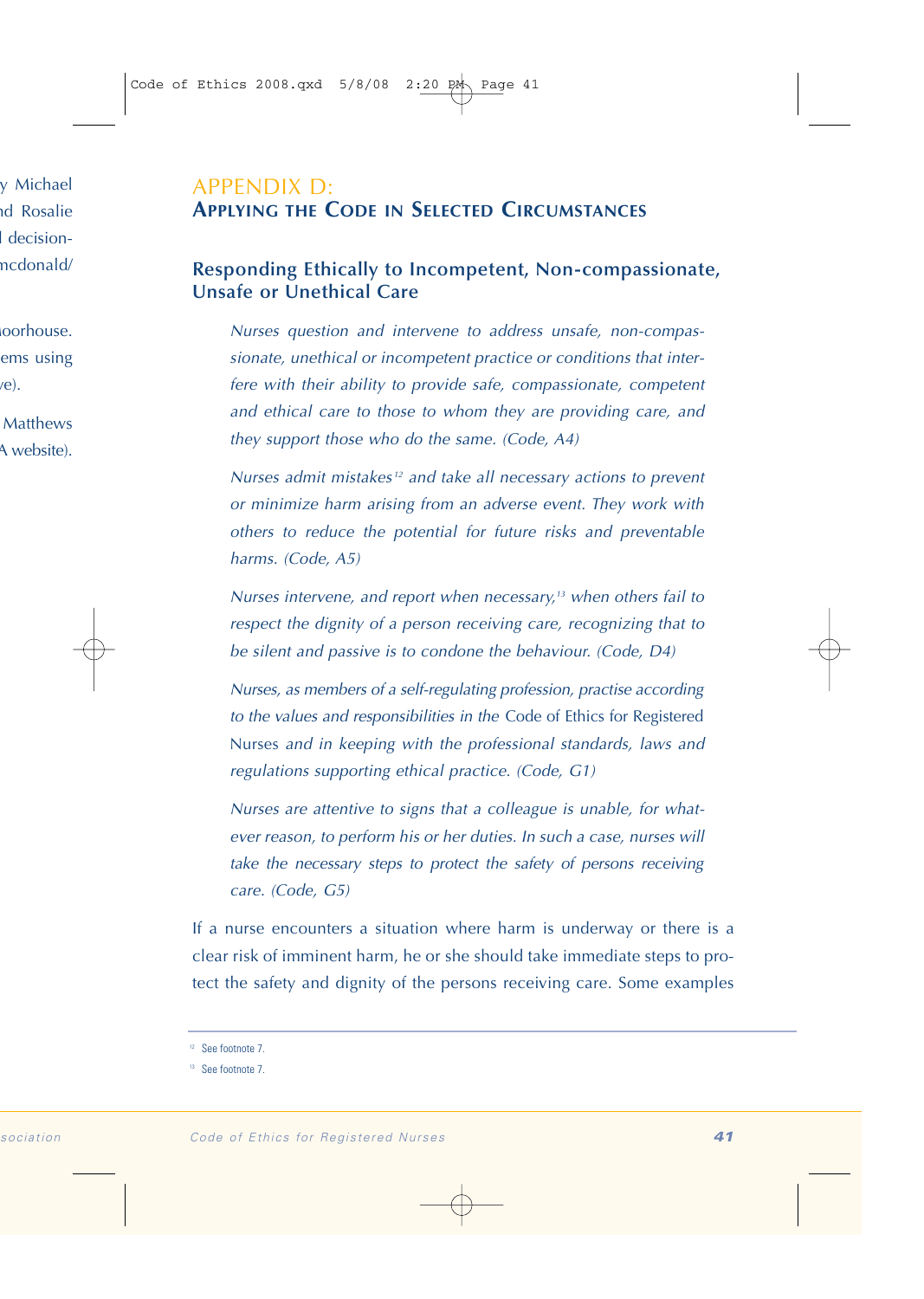of appropriate immediate steps in cases of actual or imminent harm could include, but are not limited to, speaking up if a potential error in drug calculations is detected, questioning an unclear order, intervening to prevent unsafe restraint practices, protecting patients when a colleague's performance appears to be impaired for any reason (see CRNNS, 2006b) or interfering with a serious breach of confidentiality involving people with sexually transmitted infections. Nurses should be aware of provincial and territorial legislation and nursing practice standards that may include direction regarding disclosure and reporting and provide further clarity on whether there is a clear risk of imminent harm.

When nurses encounter situations where harm is not imminent but there is potential for harm, they work to resolve the problem as directly as possible in ways that are consistent with the good of all parties. As they work through these situations, nurses review relevant statements in the *Code of Ethics for Registered Nurses* and other relevant standards, legislation, ethical guidelines, policies and procedures for reporting incidents or suspected incompetent or unethical care, including any legally reportable offence.

Some additional actions for nurses to consider, if they do not contravene requirements under professional standards or provincial or territorial legislation, include:

- Maintain a high level of confidentiality about the situation and actions at all times.
- Review all information available about the current situation. Separate personal from professional issues. Concentrate on the situation at hand.
- Where appropriate and feasible, seek information directly from the colleague(s) whose behaviour or practice has raised concerns.
- Pay attention to the moral distress nurses are experiencing in trying to find an ethical course of action. Consider the risks of not taking action to persons receiving care, colleagues, self, and the organization, and reflect on the potential harms and breaches in trust that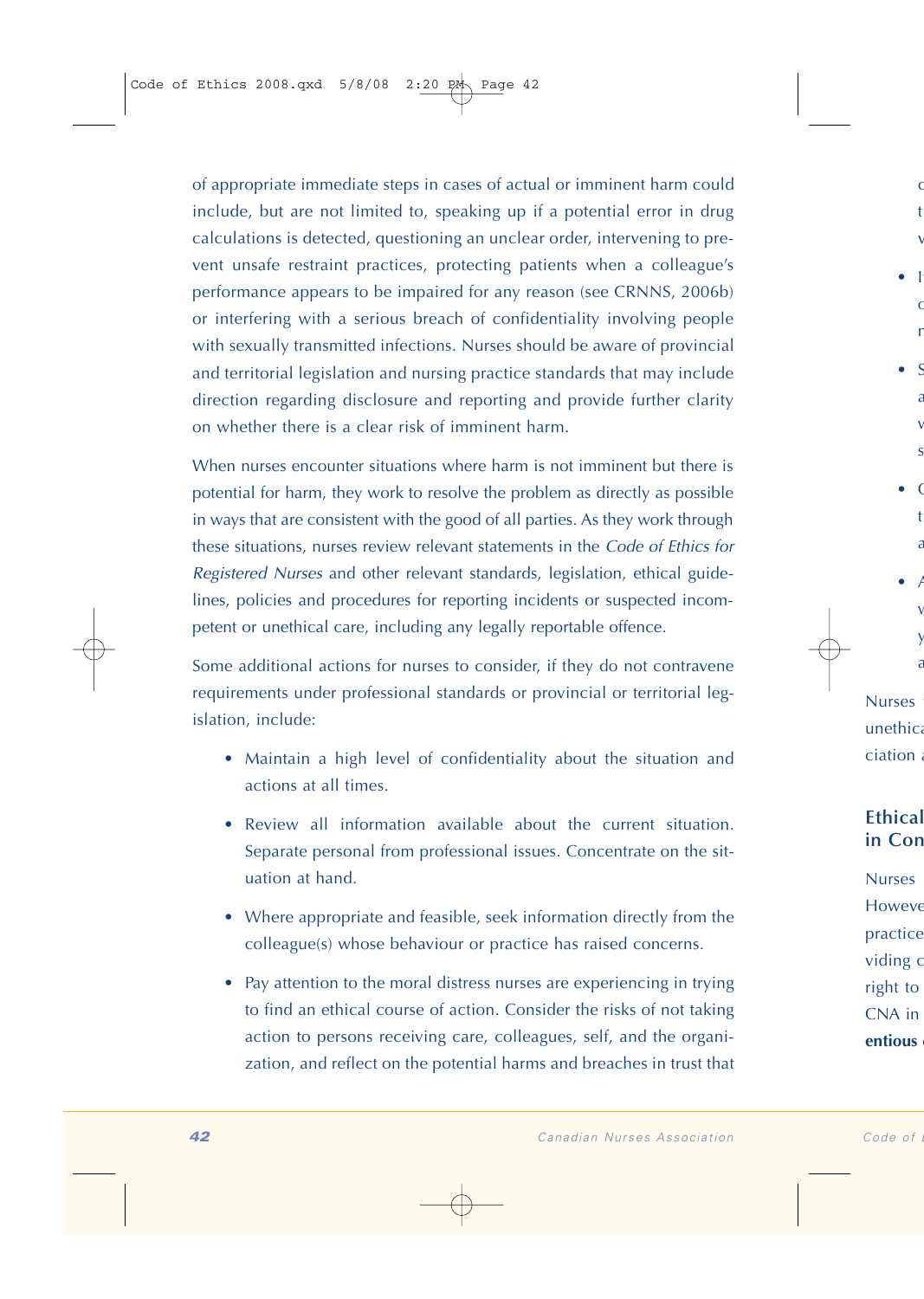could result if no action is taken. Nurses need to consider as well the consequences that may occur for them and for others in taking various courses of action.

- If possible, speak with an impartial and trusted colleague outside of the situation who can preserve appropriate confidential information and help validate or rule out the conclusions being drawn.
- Seek information from relevant authorities (e.g., supervisor or manager) on expected roles and responsibilities for all of the parties who share responsibility for maintaining safe, competent, compassionate and ethical care.
- Consult, as appropriate, with colleagues, other members of the team, professional nursing associations or colleges or others who are able to assist in addressing and resolving the problem.
- Advise the appropriate parties regarding unresolved concerns and, when feasible, inform the colleague(s) in question of the reasons for your action. Know what immediate help is available to colleague(s) and be ready to help the colleague(s) find these resources.

Nurses who engage in responsible reporting of incompetent, unsafe or unethical care should be supported by their colleagues, professional association and/or professional college.

#### **Ethical Considerations in Addressing Expectations That Are in Conflict with One's Conscience**

Nurses are not at liberty to abandon those in need of nursing care. However, nurses may sometimes be opposed to certain procedures and practices in health care and find it difficult to willingly participate in providing care that others have judged to be morally acceptable. The nurse's right to follow his or her conscience in such situations is recognized by CNA in the *Code of Ethics for Registered Nurses* in its provision for **conscientious objection**.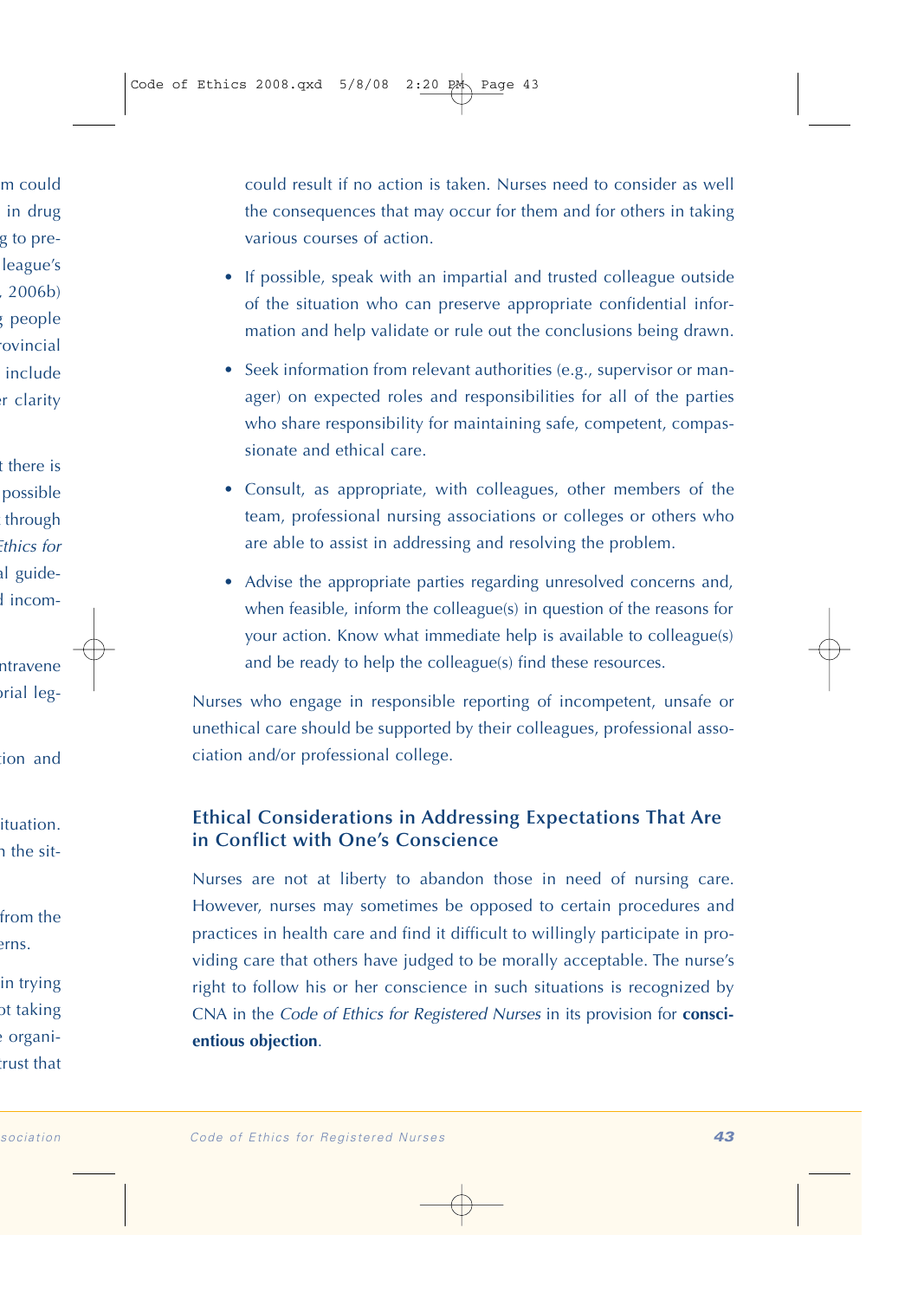*If nursing care is requested that is in conflict with the nurse's moral beliefs and values but in keeping with professional practice, the nurse provides safe, compassionate, competent and ethical care until alternative care arrangements are in place to meet the person's needs or desires. If nurses can anticipate a conflict with their conscience, they have an obligation to notify their employers or, if the nurse is self-employed, persons receiving care in advance so that alternative arrangements can be made. (Code, G7)*

#### *Steps in Declaring a Conflict with Conscience*  **(American Nurses Association [ANA], 2006; Registered College of Nurses, Australia [RCNA], 2000)**

#### **1. Before employment**

Nurses have a moral responsibility to advise their prospective employer if they are conscientiously opposed to certain practices and procedures that are likely to occur in their prospective workplace, particularly if the expression of conflict of conscience "would significantly interfere with the provision of services offered by the employing agency" (RCNA, 2000, p. 1). Similarly, employers should advise prospective employees about services provided by the organization that may be sensitive for some employees.

#### **2. Anticipating and planning to declare a conflict with conscience**

Ideally, the nurse would be able to anticipate practices and procedures that would create a conflict with his or her conscience (beliefs and values) in advance. In this case, the nurse should discuss with supervisors, employers or, when the nurse is self-employed, persons receiving care what types of care she or he finds contrary to his or her own beliefs and values (e.g., caring for individuals having an abortion, male circumcision, blood transfusion, organ transplantation) and request that his or her objections be accommodated, unless it is an emergency situation.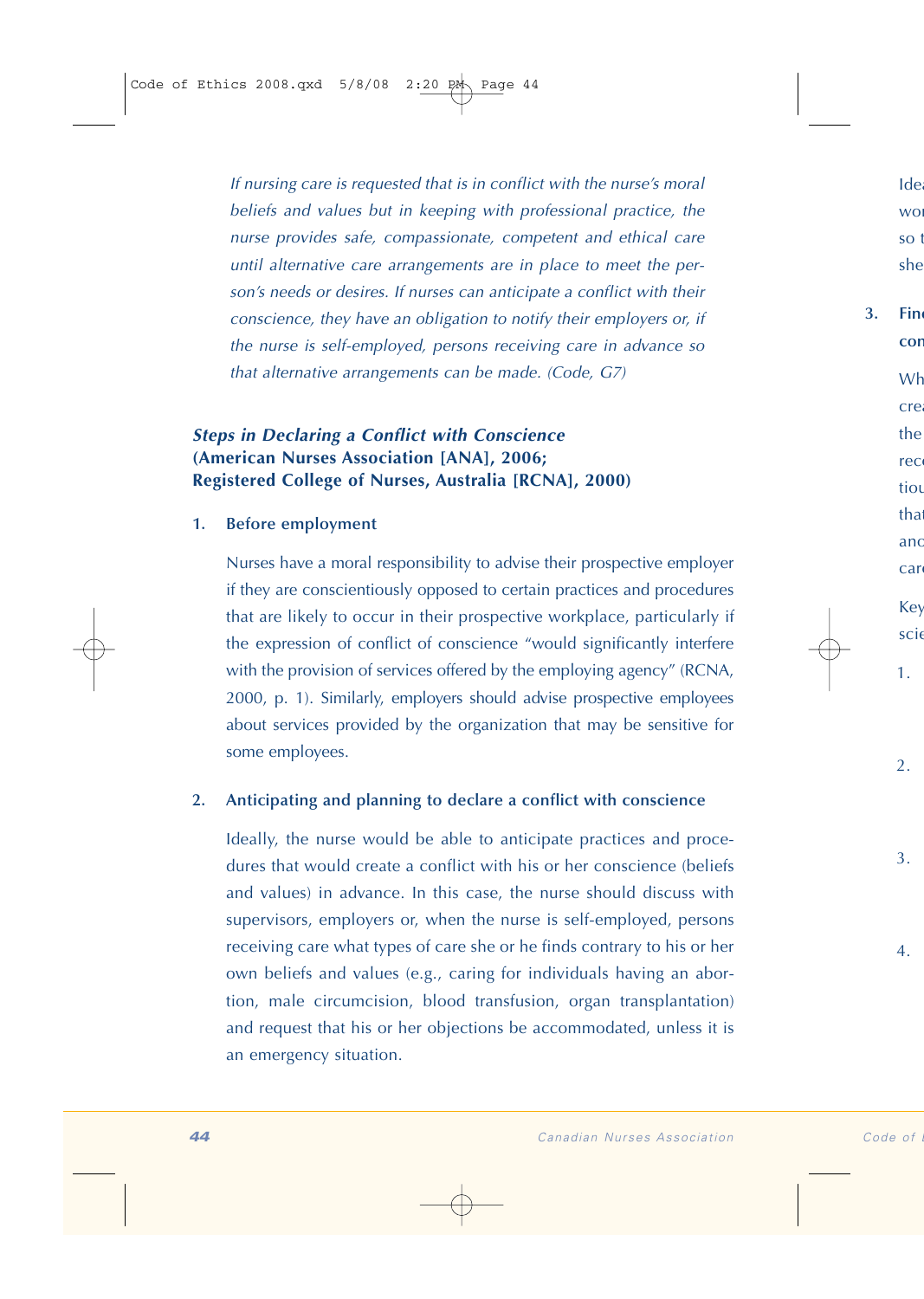Ideally, nurses in positions of formal leadership would ensure that workplaces have a policy in place to deal with matters of conscience so that a nurse can be exempt from participating in procedures he or she considers morally objectionable without being penalized.

## **3. Finding oneself caught in providing care that is in conflict with one's conscience**

When a nurse finds herself or himself involved in nursing care that creates a conflict with her or his conscience, he or she should notify the supervisor, employer or, if she or he is self-employed, the persons receiving care. Declaring a conflict with conscience, or "conscientious objection," and requesting accommodation is a serious matter that is not to be taken lightly. In all cases, the nurse remains until another nurse or health-care provider is able to provide appropriate care to meet the person's needs.

Key guidelines with respect to a declaration of a conflict with conscience include the following:

- 1. The nurse who decides not to take part in providing care on the grounds of moral objection communicates his or her desires in appropriate ways.
- 2. Whenever possible such refusal is made known in advance and in time for alternative arrangements to be made for persons receiving care.
- 3. Moral objections by the nurse are motivated by moral concerns and an informed, reflective choice and are not based upon prejudice, fear or convenience.
- 4. When a moral objection is made, the nurse provides for the safety of the person receiving care until there is assurance that other sources of nursing care are available.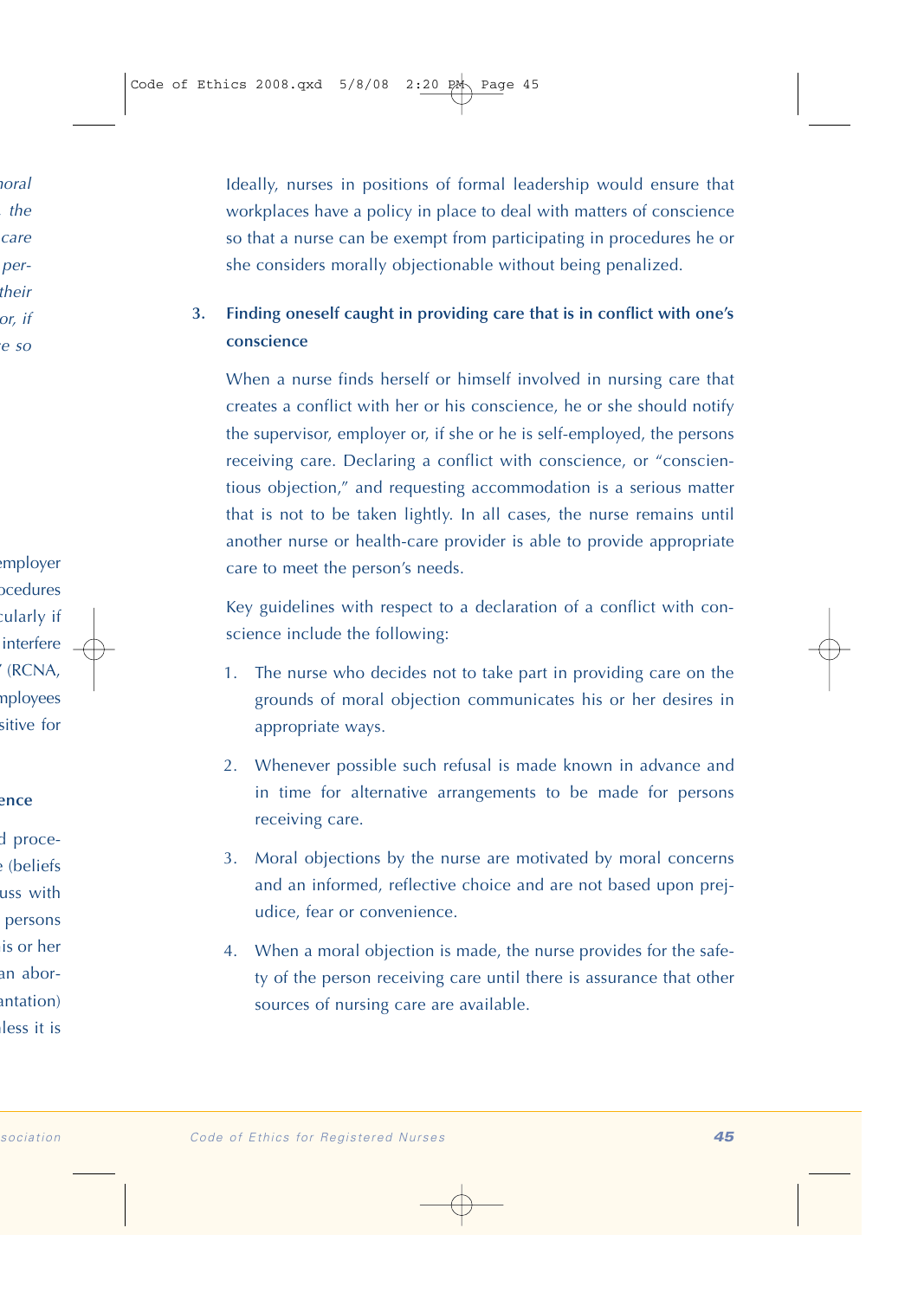- 5. Employers and co-workers are responsible for ensuring that nurses and other co-workers who declare a conflict of conscience receive fair treatment and do not experience discrimination (RCNA, 2000, p.2).
- 6. Nurses need to be aware that declaring a conflict of conscience may not protect them against formal or informal penalty.

#### **Ethical Considerations for Nurses in a Natural or Human-Made Disaster, Communicable Disease Outbreak or Pandemic**

Historically and currently, nurses provide care to those in need, even when providing care puts their own health and life at risk (for example, when they work in war-torn areas, places of poverty, in places with poor sanitation, etc.). Nurses also encounter personal risk when providing care for those with known or unknown communicable or infectious disease. However, disasters and communicable disease outbreaks call for extraordinary effort from all health-care personnel, including registered nurses. The code states:

*During a natural or human-made disaster, including a communicable disease outbreak, nurses have a duty to provide care using appropriate safety precautions. (Code, A8)*

A duty to provide care refers to a nurse's professional obligation to provide persons receiving care with safe, competent, compassionate and ethical care. However, there may be some circumstances in which it is acceptable for a nurse to withdraw from providing care or to refuse to provide care (CRNBC, 2007; CRNNS, 2006a). Unreasonable burden is a concept raised in relation to the duty to provide care and withdrawing from providing or refusing to provide care. An unreasonable burden may exist when a nurse's ability to provide safe care and meet professional standards of practice is compromised by unreasonable expectations, lack of resources or ongoing threats to personal well-being (CRNBC, 2007).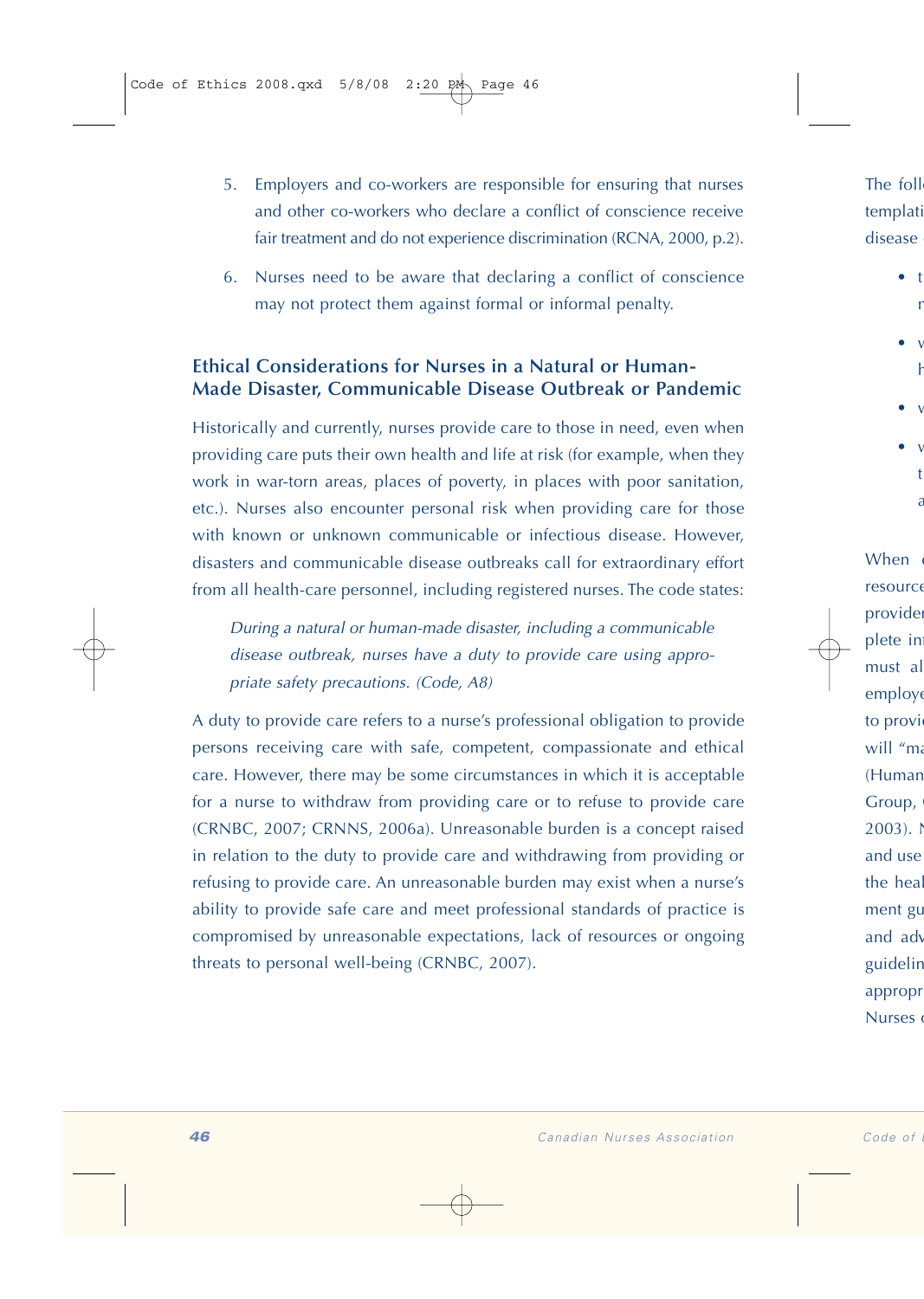The following criteria could be useful for nurses to consider when contemplating their obligation to provide care in a disaster or communicable disease outbreak:

- the significance of the risk to the person in care if the nurse does not assist;
- whether the nurse's intervention is directly relevant to preventing harm;
- whether the nurses' care will probably prevent harm; and
- whether the benefit of the nurse's intervention outweighs harms the nurse might incur and does not present more than an acceptable risk to the nurse (ANA, 2006).

When demands on the health-care system are excessive, material resources may be in short supply and nurses and other health-care providers may be at risk. Nurses have a right to receive truthful and complete information so that they can fulfil their duty to provide care. They must also be supported in meeting their own health needs. Nurses' employers have a reciprocal duty to protect and support them as well as to provide necessary and sufficient protective equipment and supplies that will "maximally minimize risk" to nurses and other health-care providers (Human Resource Recommendations, SARS Human Resources Working Group, Ontario Hospital Association, as recorded in Godkin & Markwell, 2003). Nurses will also need to use their professional judgment to select and use the appropriate prevention measures; select, in collaboration with the health-care team, the appropriate agency, manufacturer and government guidelines concerning use and fit of personal protective equipment; and advocate for a change when agency, manufacturer or government guidelines do not meet the infection control requirements regarding appropriate use and fit of personal protective equipment (College of Nurses of Ontario, 2005).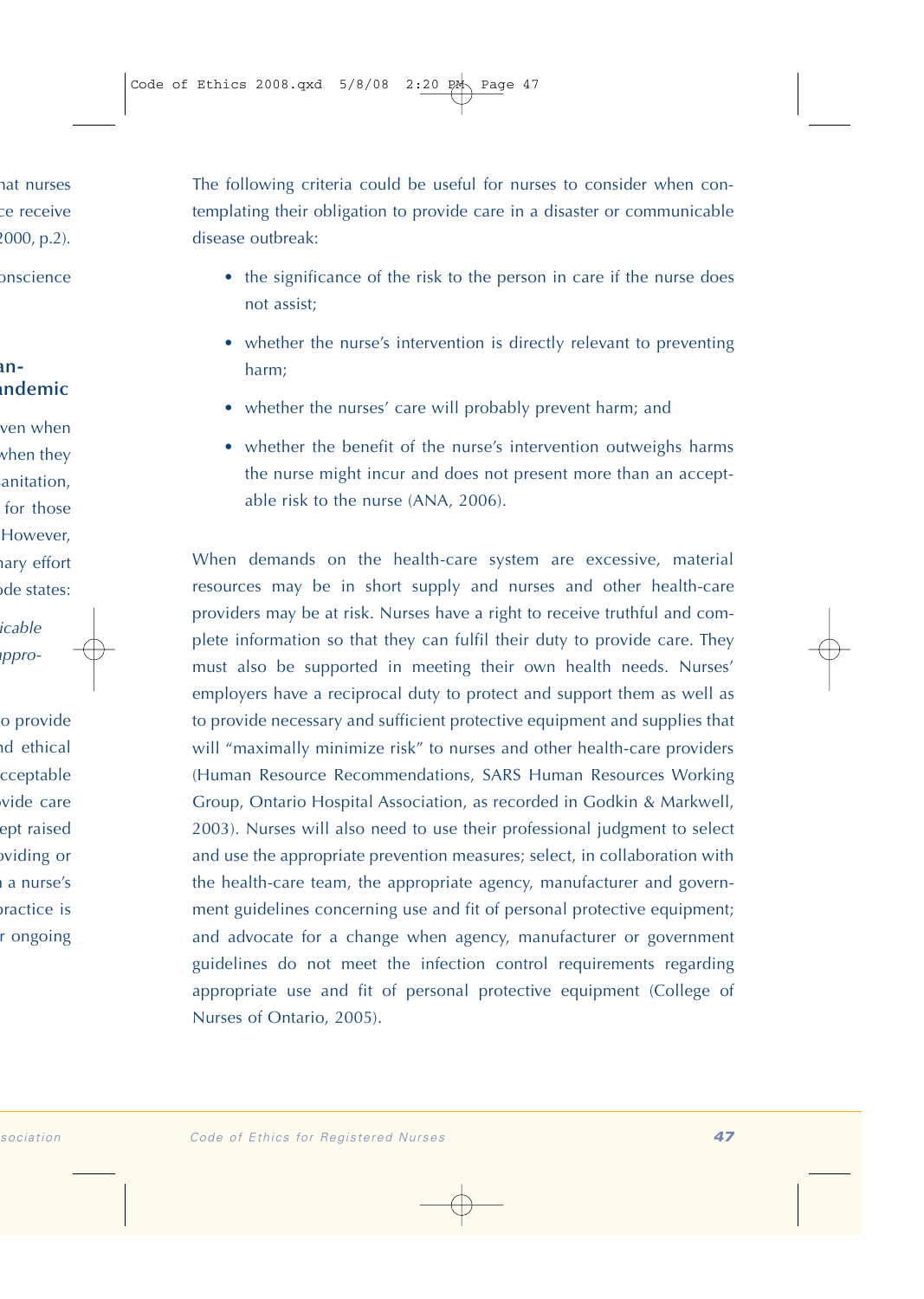Nurses need to carefully consider their professional role, their duty to provide care and other competing obligations to their own health, to family and to friends. In doing so, they should be clear about steps they might take both in advance of and during an emergency or pandemic situation so that they are prepared for making ethical decisions (Faith, Gibson, Thompson & Upshur, 2005). Value and responsibility statements in the code should support nurses' reflection and actions.

#### *A. In anticipation of the need for nursing care in a disaster or disease outbreak, nurses:*

- work together with nurses and others in positions of leadership to develop emergency response practice guidelines, using available resources and guidelines from governments, professional associations and regulatory bodies;
- learn about and provide input into the guidelines the region, province or country has established regarding which persons are to receive priority in care (e.g., priority based on greatest need, priority based on probability of a good outcome, and so on);
- learn how support will be provided for those providing care and carrying the physical and moral burden of care;
- request and receive regular updates about appropriate safety measures nurses might take to protect and prevent themselves from becoming victim to a disaster or disease;
- assist in developing a fair way to settle conflicts or disputes regarding work exemptions or exemptions from the prophylaxis or vaccination of staff; and
- help develop ways that appeals or complaints can be handled.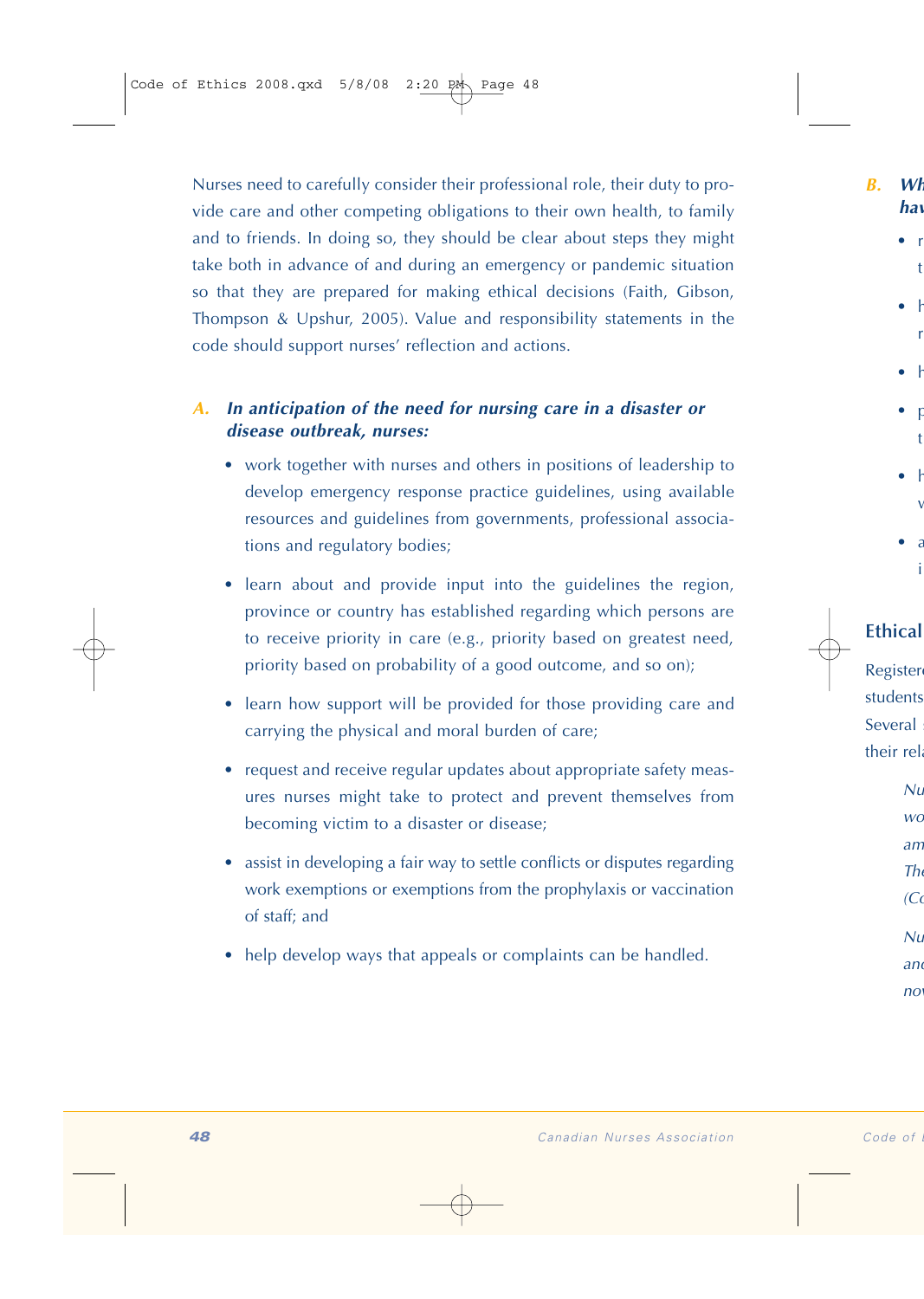#### *B. When in the midst of a disaster or disease outbreak, nurses have an ethical obligation to:*

- refer to regulations and guidelines provided by government, regulatory bodies, employers and professional associations;
- help make the fairest decisions possible about the allocation of resources;
- help set priorities in as transparent a manner as possible;
- provide safe, compassionate, competent and ethical care (in disasters, as much as circumstances permit);
- help determine if, when and how nurses may have to decline or withdraw from care; and
- advocate for the least restrictive measures possible when a person's individual rights must be restricted.

#### **Ethical Considerations in Relationships with Nursing Students**

Registered nurses in all roles share the responsibility of supporting nursing students in providing safe, competent, compassionate and ethical care. Several statements in the code include specific references to students and their relationships with others in providing nursing care:

*Nurses treat each other, colleagues, students and other health-care workers in a respectful manner, recognizing the power differentials among those in formal leadership positions, staff and students. They work with others to resolve differences in a constructive way. (Code, D10)*

*Nurses share their knowledge and provide feedback, mentorship and guidance for the professional development of nursing students, novice nurses and other health-care team members. (Code, G9)*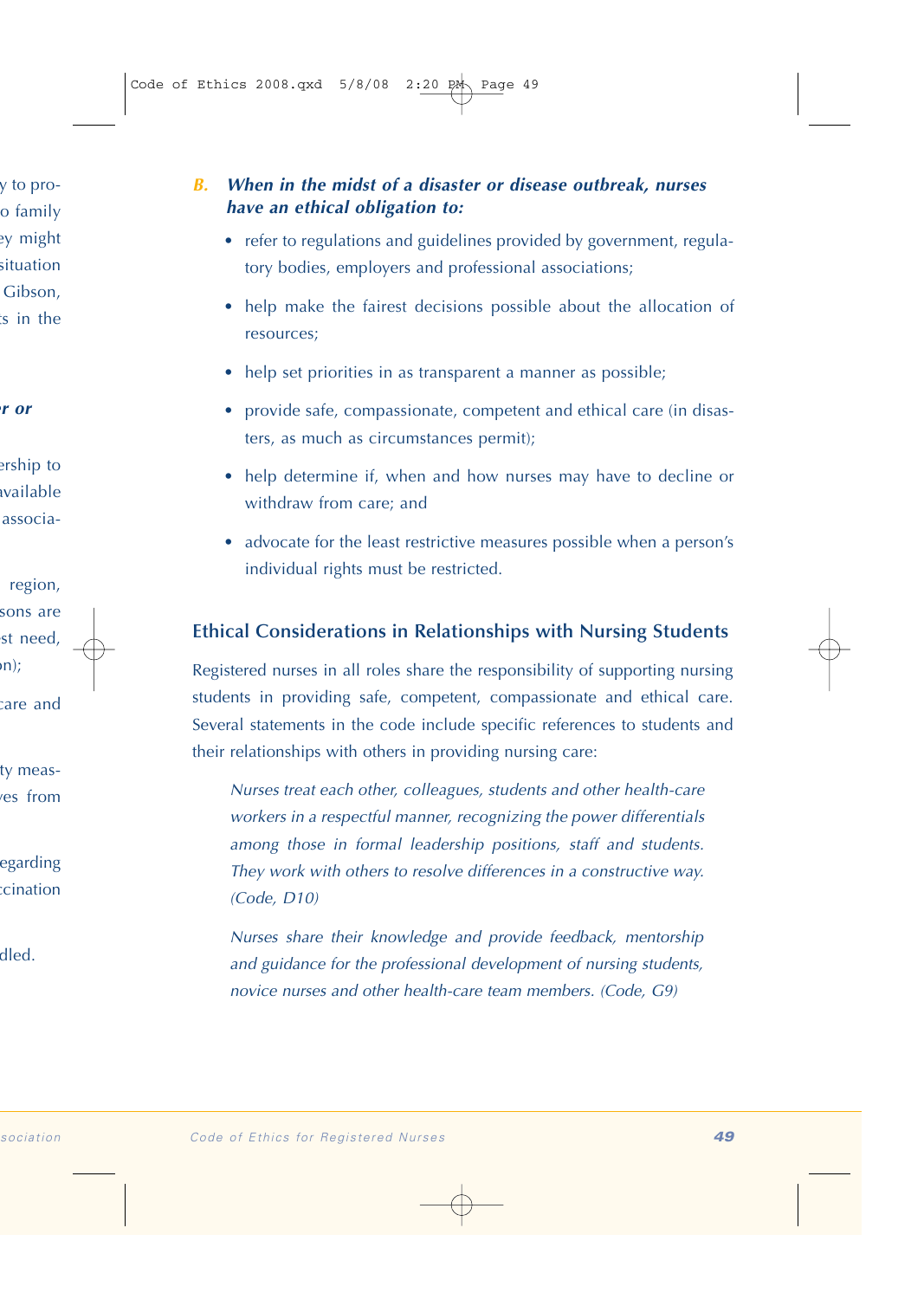On the basis of these statements in the code, the following guidelines are suggested:

- All teacher-student interactions are to be in keeping with ethical nursing practice.
- All nurses and nursing students treat each other with respect and honesty.
- All nurses endeavour to provide nursing students with appropriate guidance for the development of nursing competence.
- The primary responsibility for the care of the person remains that of the primary nurse to whom the person has been assigned.
- Nursing students ensure that persons receiving care are informed of their student status. The person's right to refuse care or assistance provided by a student is to be treated with respect.
- Nursing students are expected to meet the standards of care for their level of learning. They advise their faculty clinical instructor and their clinical unit nurse supervisors if they do not believe they are able to meet this expectation.
- If nursing students experience difficulties with disrespectful actions from nurse(s) in practice that they are not able to overcome through conversation with the nurse(s) involved, they discuss these incidents with their faculty clinical instructor and, failing helpful outcomes from that discussion within an appropriate period, they enlist the assistance of the appropriate nursing education administrator in their nursing program.

#### **Acting Ethically in Situations That Involve Job Action**

Job action by nurses is often directed toward securing conditions of employment that enable safe and ethical care of current and future persons receiving care. However, action directed toward such improvements could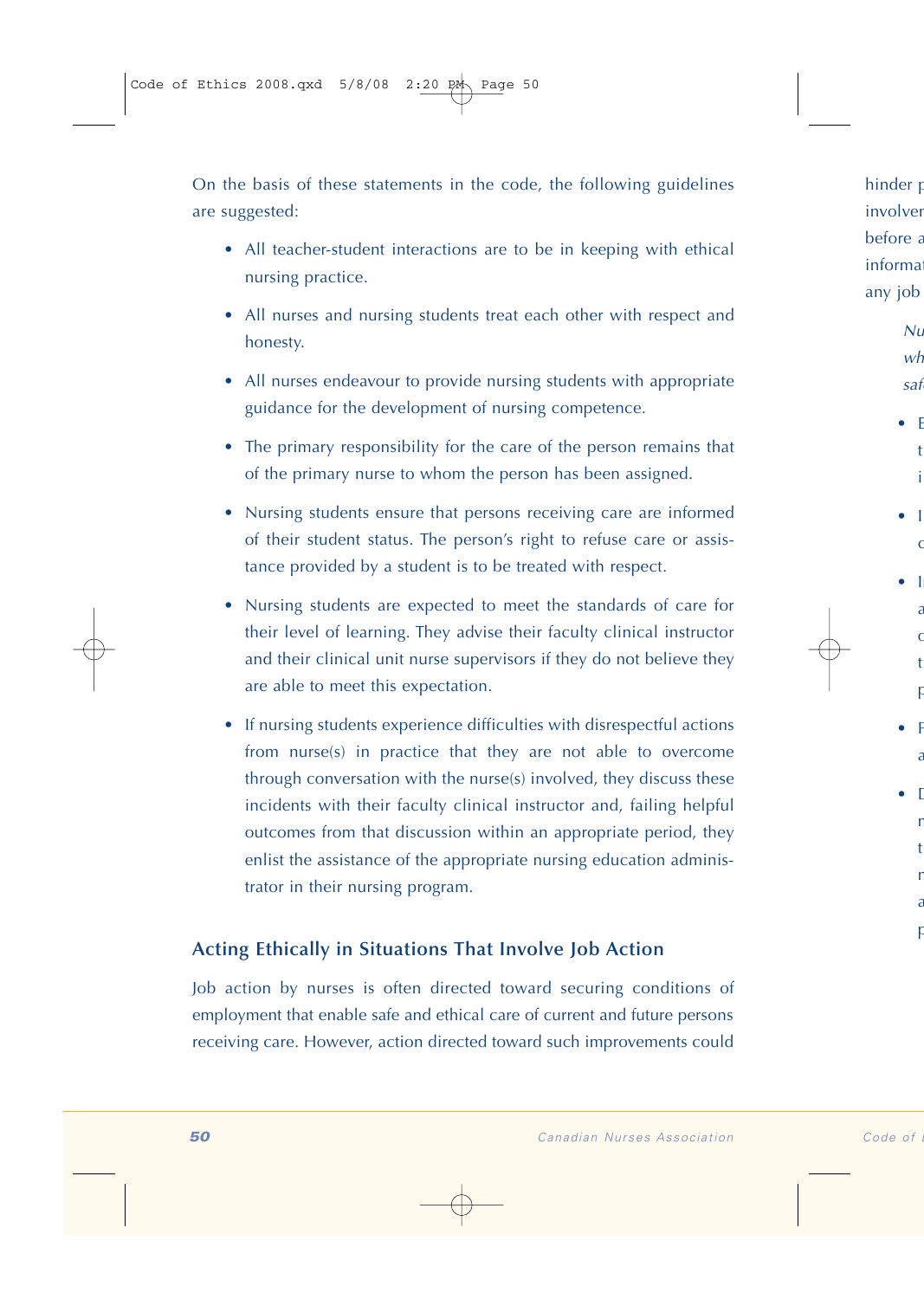hinder persons receiving care in the short term. Nurses advocate for their involvement in workplace planning for the safety of those receiving care before and during job action. Members of the public are also entitled to information about the steps taken to ensure the safety of persons during any job action.

*Nurses planning to take job action or practising in environments where job action occurs take steps to safeguard the health and safety of people during the course of the job action. (Code, A7)*

- Each nurse is accountable for decisions made about her or his practice at all times in all circumstances, including during a legal or an illegal strike (Nurses Association of New Brunswick [NANB], 2004).
- Individual nurses and groups of nurses safeguard persons receiving care when planning and implementing any job action.
- Individuals and groups of nurses participating in job action, or affected by job action, share the ethical commitment to the safety of persons in their care. Their particular responsibilities may lead them to express this commitment in different but equally appropriate ways.
- Persons whose safety requires ongoing or emergency nursing care are entitled to have those needs satisfied throughout any job action.
- During job action, if nurses have any concern about their ability to maintain practice and ethical standards or their ability to ensure the safety of persons in their care, they are responsible for communicating this concern in accordance with identified lines of accountability so that corrective action can be taken as quickly as possible (NANB, 2004).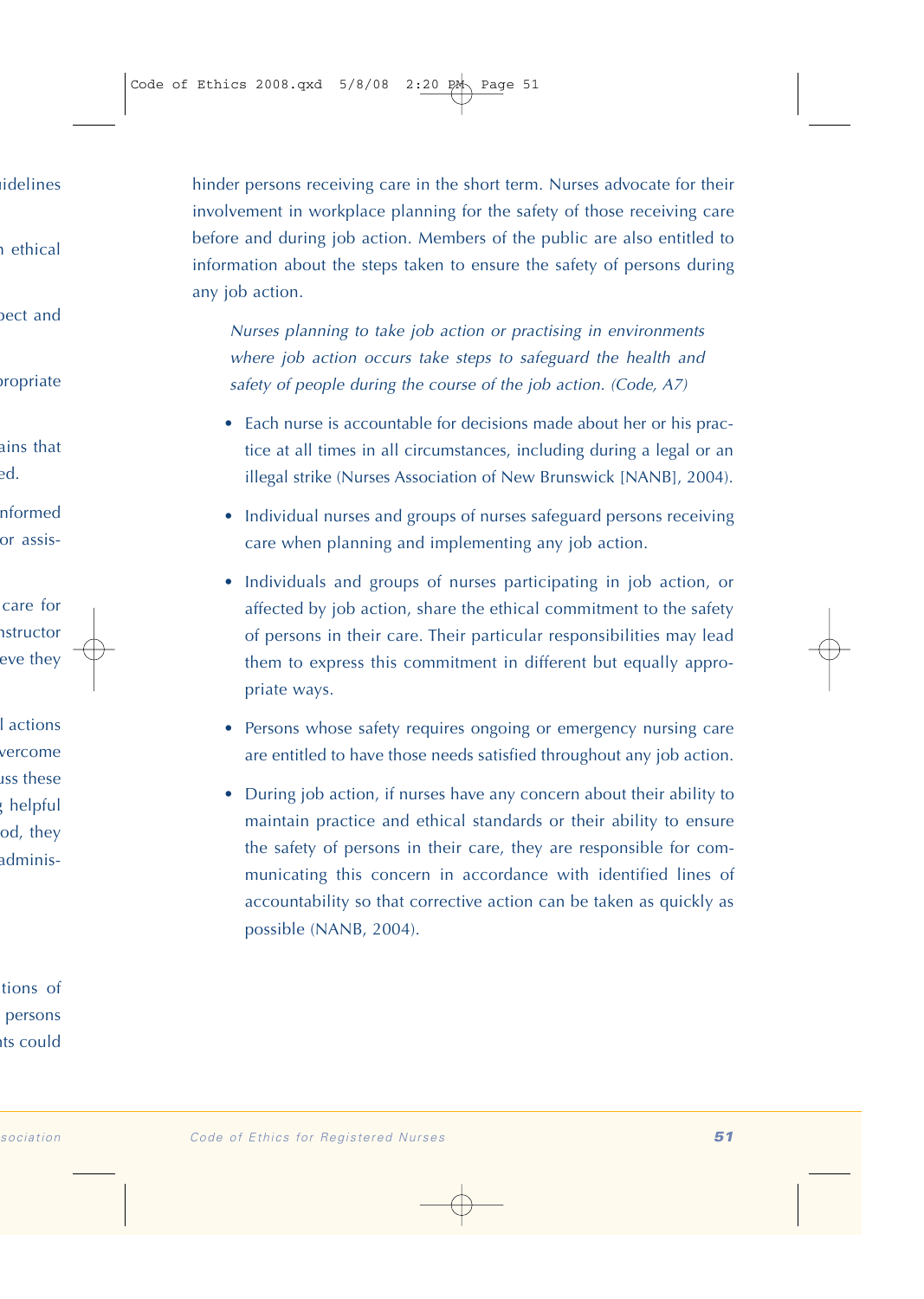# **REFERENCES**

American Nurses Association. (2001). *Code of ethics for nurses with interpretive statements.* Washington, DC: Author.

American Nurses Association. (2006). *Position statement: Risk and responsibility in providing nursing care.* Washington, DC: Author.

Burkhardt, M. A., & Nathaniel, A. K. (2002). *Ethics & issues in contemporary nursing* (2nd ed.). Toronto: Delmar Publishers.

*Canadian charter of rights and freedoms,* Schedule B, *Constitution Act, 1982.*

Canadian Institutes of Health Research, Natural Sciences and Engineering Research Council of Canada, & Social Sciences and Humanities Research Council of Canada. (1998, with 2000, 2002 and 2005 amendments). *Tricouncil policy statement: Ethical conduct for research involving humans*. Ottawa: Public Works and Government Services Canada. Retrieved October 22, 2007, from http://www.pre.ethics.gc.ca/english/policystatement/policystatement.cfm

Canadian Nurses Association. (1994). *Joint statement on advance directives* [Position statement]. Ottawa: Author.

Canadian Nurses Association. (2001). *Quality professional practice environments for registered nurses* [Position statement]. Ottawa: Author.

Canadian Nurses Association. (2002). *Ethical research guidelines for registered nurses* (3rd ed.). Ottawa: Author.

Canadian Nurses Association. (2003). *Global health and equity* [Position statement]. Ottawa: Author.

Canadian Nurses Association. (2004a). *Registered nurses and human rights* [Position statement]. Ottawa: Author.

Canadian Nurses Association. (2004b). *Everyday ethics: Putting the code into practice*. Ottawa: Author.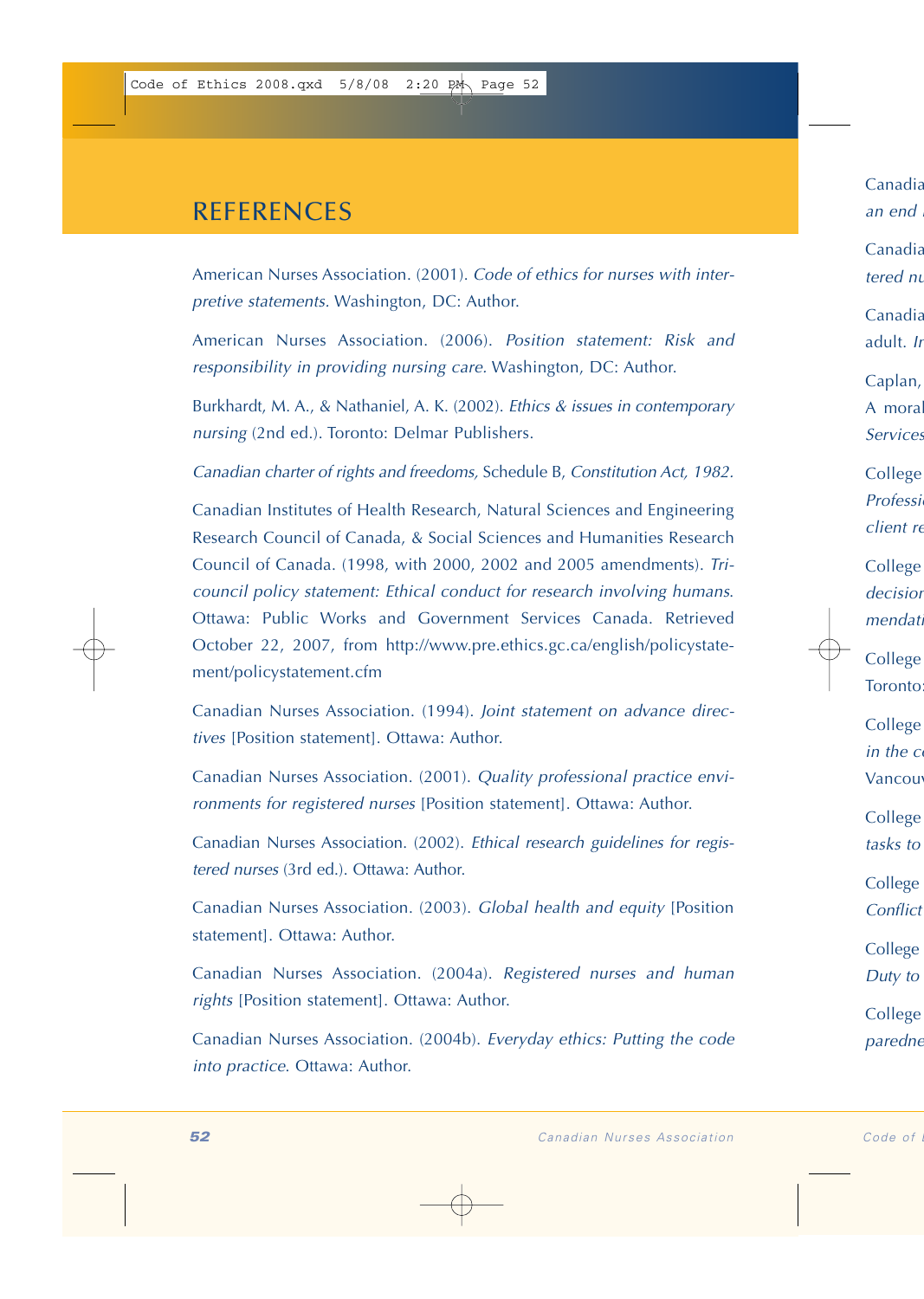Canadian Nurses Association. (2006). *Social justice… a means to an end, an end in itself.* Ottawa: Author.

Canadian Nurses Association. (2007). *Framework for the practice of registered nurses in Canada.* Ottawa: Author.

Canadian Nurses Protective Society. (2004). Consent of the incapable adult. *InfoLaw 13*(3), 1-2.

Caplan, R. L., Light, D. W., & Daniels, N. (1999). Benchmarks of fairness: A moral framework for assessing equity. *International Journal of Health Services, 29*(4), 853-869.

College and Association of Registered Nurses of Alberta. (2005a). *Professional boundaries for registered nurses: Guidelines for the nurseclient relationship.* Edmonton: Author.

College and Association of Registered Nurses of Alberta. (2005b). *Ethical decision-making for registered nurses in Alberta: Guidelines and recommendations.* Edmonton: Author.

College of Nurses of Ontario. (2005). *Infection, prevention and control.* Toronto: Author.

College of Registered Nurses of British Columbia. (2006a). *Competencies in the context of entry-level registered nurse practice in British Columbia.* Vancouver: Author.

College of Registered Nurses of British Columbia. (2006b). *Delegating tasks to unregulated care providers*. Vancouver: Author.

College of Registered Nurses of British Columbia. (2006c). *Practice standard: Conflict of interest.* Vancouver: Author.

College of Registered Nurses of British Columbia. (2007). *Practice standard: Duty to provide care*. Vancouver: Author.

College of Registered Nurses of Nova Scotia. (2006a). *Emergency preparedness plan.* Halifax: Author.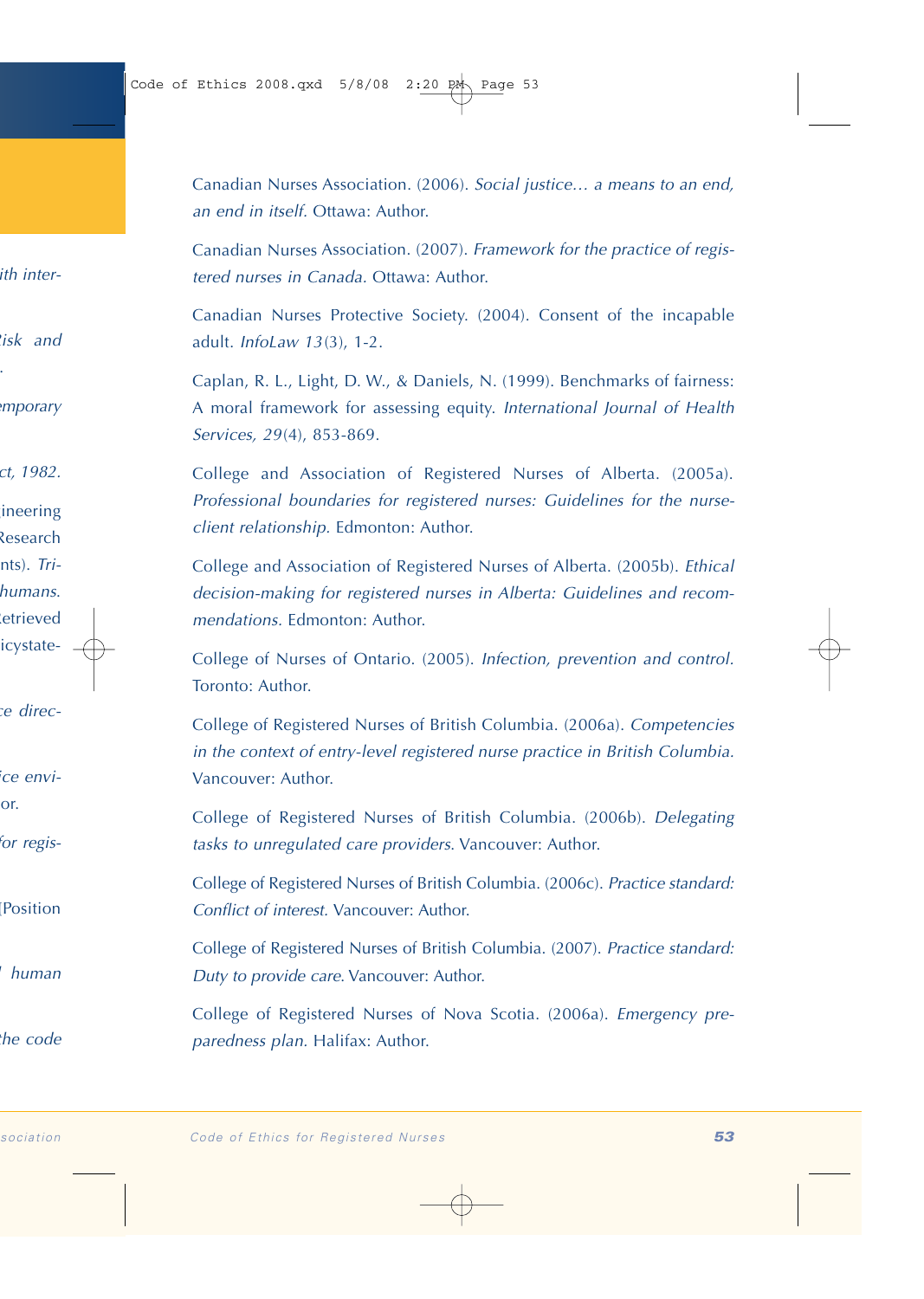College of Registered Nurses of Nova Scotia. (2006b). *Problematic substance use in the workplace: A resource guide for registered nurses*. Halifax: Author.

Dutton, J., Lilius, J., & Kanov, J. (2007). The transformative potential of compassion at work. In S. K. Piderit, R. E. Fry, & D. L. Cooperrider (Eds.), *Handbook of transformative cooperation: New designs and dynamics.* Palo Alto, CA: Stanford University Press.

Evans, R. G. (1994). Introduction. In R. G. Evans, M. L. Barer, & T. R. Marmor (Eds.), *Why are some people healthy and others are not? The determinants of health of populations* (pp. 3-26). New York: Aldine de Gruyter.

Faith, K., Gibson, J., Thompson, A., & Upshur, R. (2005). *Ethics in a pandemic influenza crisis: Framework for decision-making.* Toronto: Clinical Ethics Centre at Sunnybrook & Women's College Health Sciences Centre.

Fenton, M. (1988). Moral distress in clinical practice: Implications for the nurse administrator. *Canadian Journal of Nursing Administration, 1*, 8-11.

Fry, S., & Johnstone, M-J. (2002). *Ethics in nursing practice: A guide to ethical decision-making* (2nd ed.). International Council of Nurses. Oxford: Blackwell.

Godkin, D., & Markwell, H. (2003). *The duty to care of healthcare professionals: Ethical issues and guidelines for policy development*. Toronto: Submission to the SARS Expert Panel Secretariat.

Hebert, P. C., Hoffman, C., & Davies, J. M. (2003). *The Canadian safety dictionary.* Edmonton: Canadian Patient Safety Institute.

International Council of Nurses. (2006). *ICN code of ethics for nurses.* Geneva: Author.

Jameton, A. (1984). *Nursing practice: The ethical issues.* Englewood Cliffs, NI: Prentice Hall.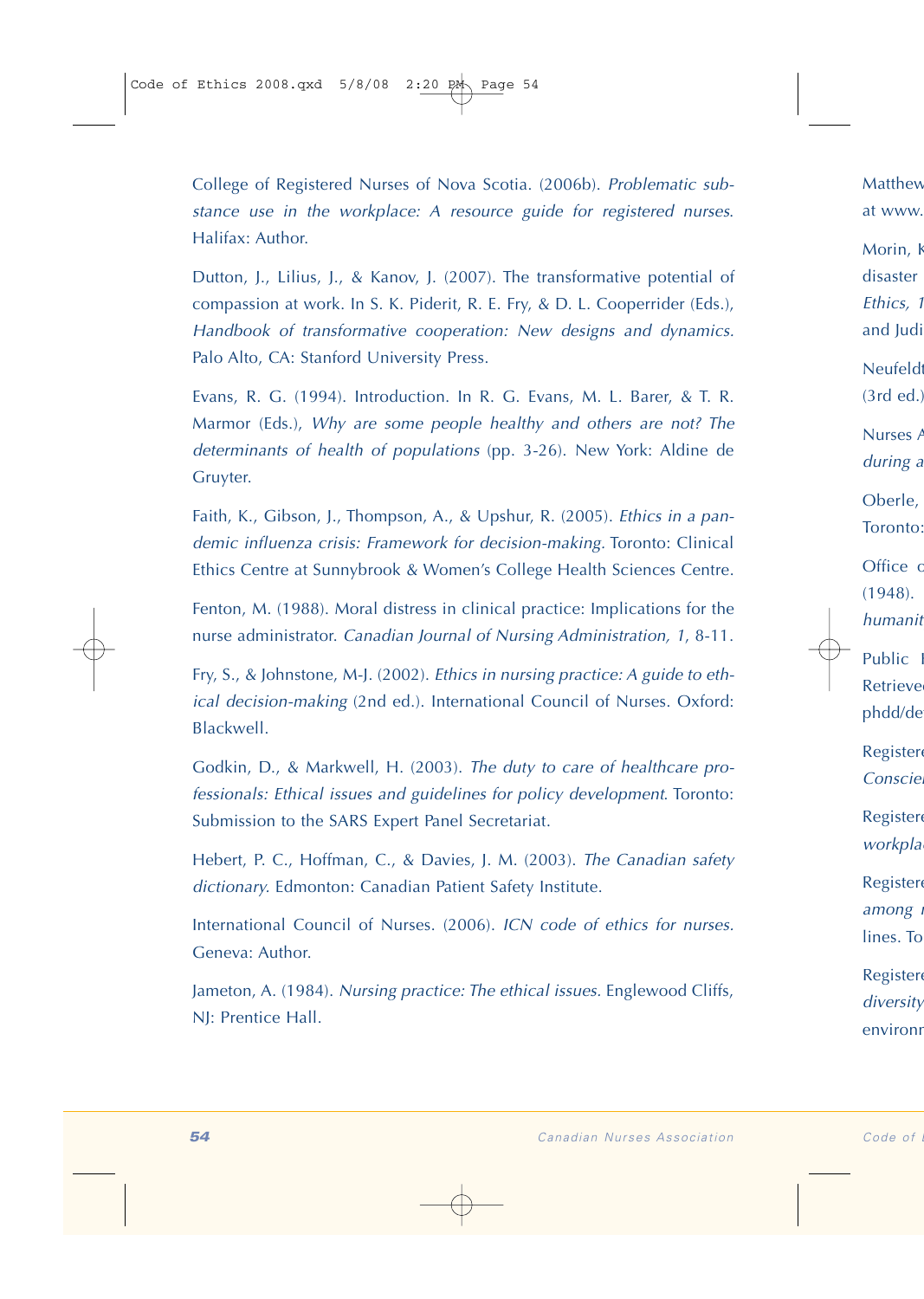Matthews, J. (2007). *Nursing ethics decision-making algorithm*. Available at www.cna-aiic.ca.

Morin, K., Higginson, D., & Goldrich, M. (2006). Physician obligation in disaster preparedness and response. *Cambridge Quarterly Healthcare Ethics, 15*, 417-431. [This paper was prepared for the Council on Ethical and Judicial Affairs of the American Medical Association.]

Neufeldt, V., & Guralnik, D. G. (1988). *Webster's new world dictionary* (3rd ed.). New York: Simon & Schuster.

Nurses Association of New Brunswick. (2004). *Professional accountability during a strike.* Fredericton: Author.

Oberle, K. & Raffin, S. (in press). *Nursing ethics in Canadian practice.* Toronto: Pearson.

Office of the High Commissioner for Human Rights, United Nations. (1948). *The universal declaration of human rights: A magna carta for all humanity.* Geneva: Author.

Public Health Agency of Canada. (2003). *What determines health?* Retrieved October 22, 2007, from http://www.phac-aspc.gc.ca/ph-sp/ phdd/determinants/index.html

Registered College of Nurses, Australia. (2000). *Position statement: Conscientious objection*. Canberra: Author.

Registered Nurses Association of Nova Scotia. (1996). *Violence in the workplace: A resource guide.* Halifax: Author.

Registered Nurses' Association of Ontario. (2006). *Collaborative practice among nursing teams.* Healthy work environments best practice guidelines. Toronto: Author.

Registered Nurses' Association of Ontario. (2007a). *Embracing cultural diversity in health care: Developing cultural competence*. Healthy work environments best practice guidelines. Toronto: Author.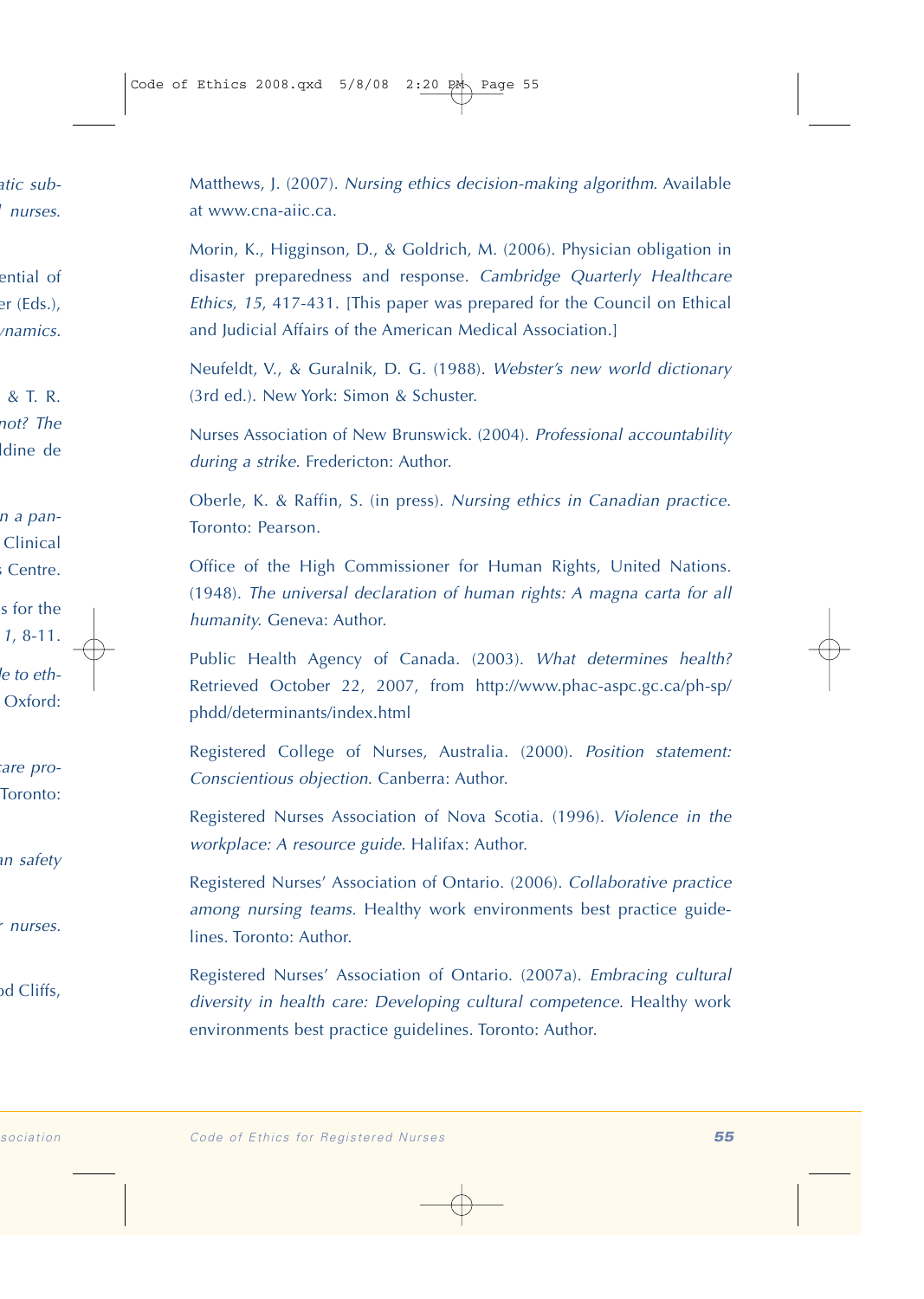Registered Nurses' Association of Ontario. (2007b). *Professionalism in nursing.* Healthy work environments best practice guidelines. Toronto: Author.

Rodney, P., Hartrick Doane, G., Storch, J., & Varcoe, C. (2006). Toward a safer moral climate. *Canadian Nurse, 102*(8), 24-27.

Rodney, P., & Starzomski, R. (1993). Constraints on moral agency of nurses. *Canadian Nurse, 89*(9), 23-26.

Rodney, P., & Street, A. (2004). The moral climate of nursing practice: Inquiry and action. In J. Storch, P. Rodney, & R. Starzomski (Eds.), *Toward a moral horizon: Nursing ethics for leadership and practice* (pp. 209-231). Toronto: Pearson-Prentice Hall.

Storch, J., Rodney, P., & Starzomski, R. (2004). *Toward a moral horizon: Nursing ethics for leadership and practice.* Toronto: Pearson-Prentice Hall.

Varcoe, C., & Rodney, P. (2002). Constrained agency: The social structure of nurses' work. In B. S. Bolaria & H. Dickenson (Eds.), *Health, illness and health care in Canada* (3rd ed., pp. 102-128). Scarborough, ON: Nelson Thomas Learning.

Webster, G., & Baylis, F. (2000). Moral residue. In S. B. Rubin & L. Zoloth (Eds.), *Margin of error: The ethics of mistakes in the practice of medicine* (pp. 217-232). Hagerstown, MD: University Publishing Group.

World Health Organization. (1978). Declaration of Alma-Ata. International Conference on Primary Health Care, Alma-Ata, USSR, September 6-12, 1978. Retrieved March 19, 2008, from http://www.who.int/hpr/NPH/ docs/declaration\_almaata.pdf

World Health Organization. (2006). Constitution of the World Health Organization (45th ed. Suppl.). Retrieved October 31, 2007, from http://www.who.int/governance/eb/who\_constitution\_en.pdf

Yeo, M., & Moorhouse, A. (1996). *Concepts and cases in nursing ethics* (2nd ed.). Peterborough, ON: Broadway Press.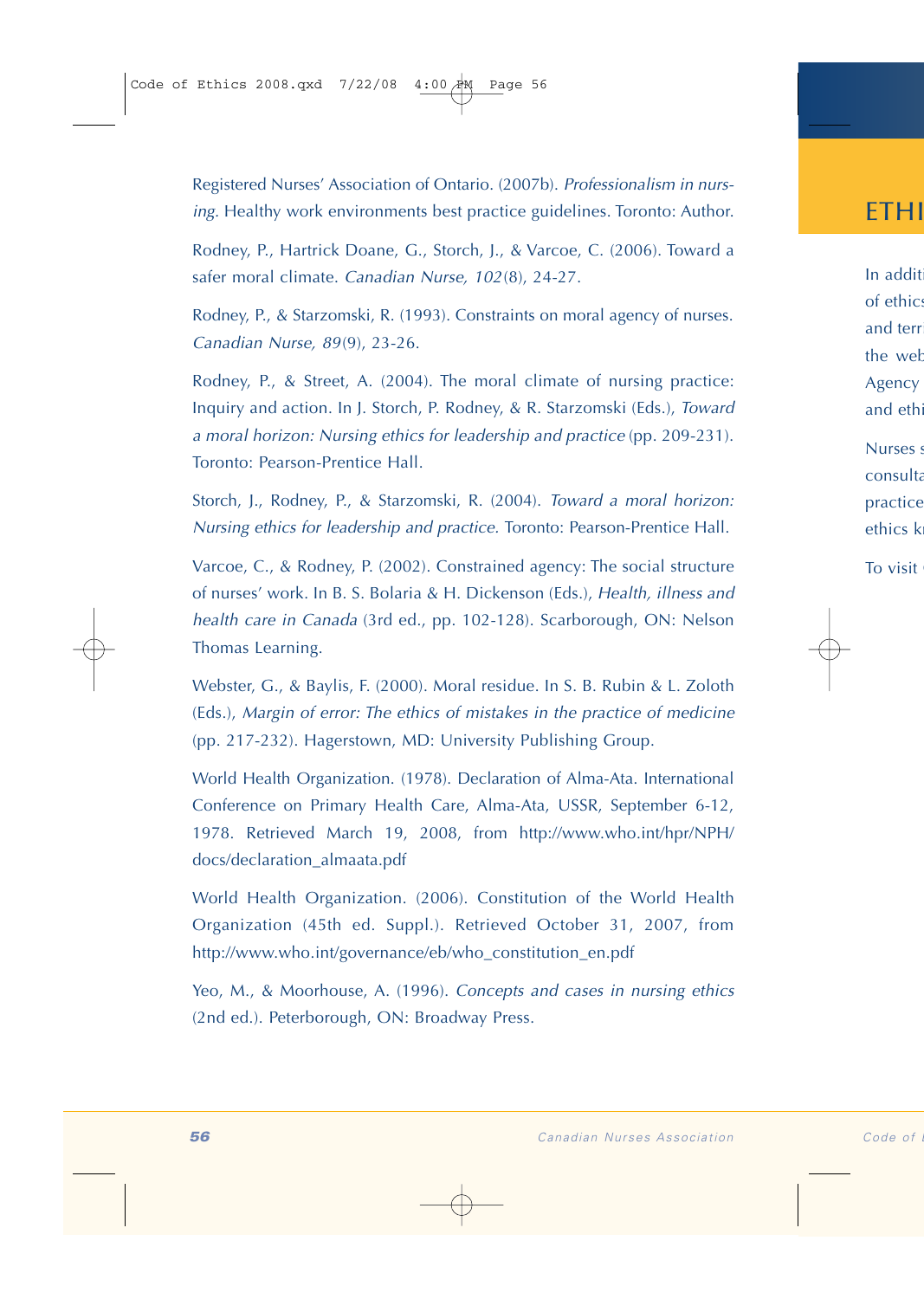# ETHICS RESOURCES

In addition to the resources listed in the references, there is a wide range of ethics resources available from the websites of CNA and the provincial and territorial registered nurses' associations and colleges, as well as from the websites of other national organizations such as the Public Health Agency of Canada, Health Canada, other health profession associations, and ethics or bioethics centres across Canada and internationally.

Nurses should also consult with members of their health-care team, ethics consultants in their agency, ethics committees in their facilities or region, practice consultants at nursing associations and colleges, and others with ethics knowledge and skill in its application to health-care practice.

To visit CNA's ethics resources, go to **www.cna-aiic.ca**.